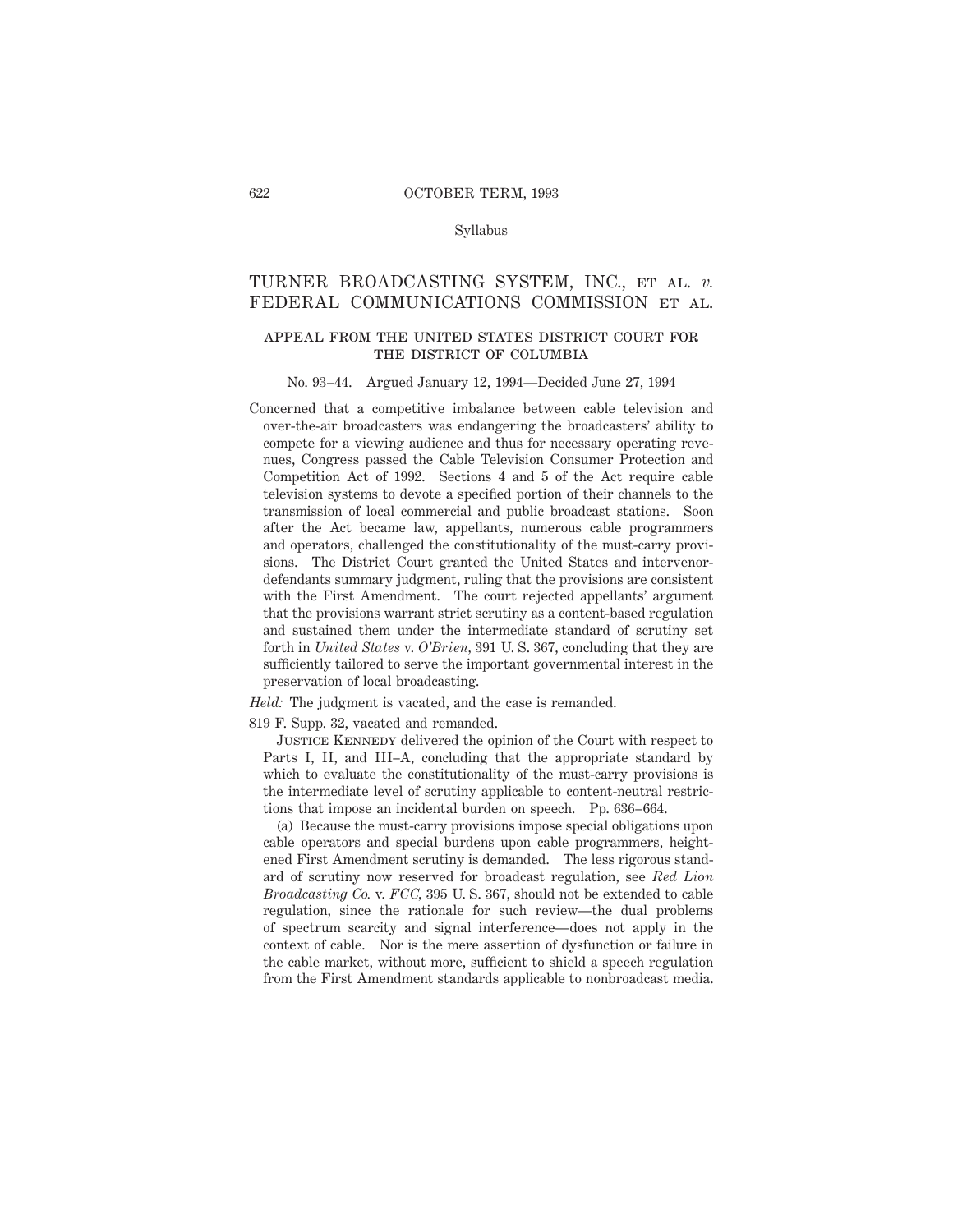Moreover, while enforcement of a generally applicable law against members of the press may sometimes warrant only rational-basis scrutiny, laws that single out the press for special treatment pose a particular danger of abuse by the State and are always subject to some degree of heightened scrutiny. Pp. 636–641.

(b) The must-carry rules are content neutral, and thus are not subject to strict scrutiny. They are neutral on their face because they distinguish between speakers in the television programming market based only upon the manner in which programmers transmit their messages to viewers, not the messages they carry. The purposes underlying the must-carry rules are also unrelated to content. Congress' overriding objective was not to favor programming of a particular content, but rather to preserve access to free television programming for the 40 percent of Americans without cable. The challenged provisions' design and operation confirm this purpose. Congress' acknowledgment that broadcast television stations make a valuable contribution to the Nation's communications structure does not indicate that Congress regarded broadcast programming to be more valuable than cable programming; rather, it reflects only the recognition that the services provided by broadcast television have some intrinsic value and are worth preserving against the threats posed by cable. It is also incorrect to suggest that Congress enacted must-carry in an effort to exercise content control over what subscribers view on cable television, given the minimal extent to which the Federal Communications Commission and Congress influence the programming offered by broadcast stations. Pp. 641–652.

(c) None of appellants' additional arguments suffices to require strict scrutiny in this case. The provisions do not intrude on the editorial control of cable operators. They are content neutral in application, and they do not force cable operators to alter their own messages to respond to the broadcast programming they must carry. In addition, the physical connection between the television set and the cable network gives cable operators bottleneck, or gatekeeper, control over most programming delivered into subscribers' homes. *Miami Herald Publishing Co.* v. *Tornillo,* 418 U. S. 241, and *Pacific Gas & Elec. Co.* v. *Public Util. Comm'n of Cal.,* 475 U. S. 1, distinguished. Strict scrutiny is also not triggered by Congress' preference for broadcasters over cable operators, since it is based not on the content of the programming each group offers, but on the belief that broadcast television is in economic peril. Nor is such scrutiny warranted by the fact that the provisions single out certain members of the press—here, cable operators—for disfavored treatment. Such differential treatment is justified by the special characteristics of the cable medium—namely, the cable operators' bottleneck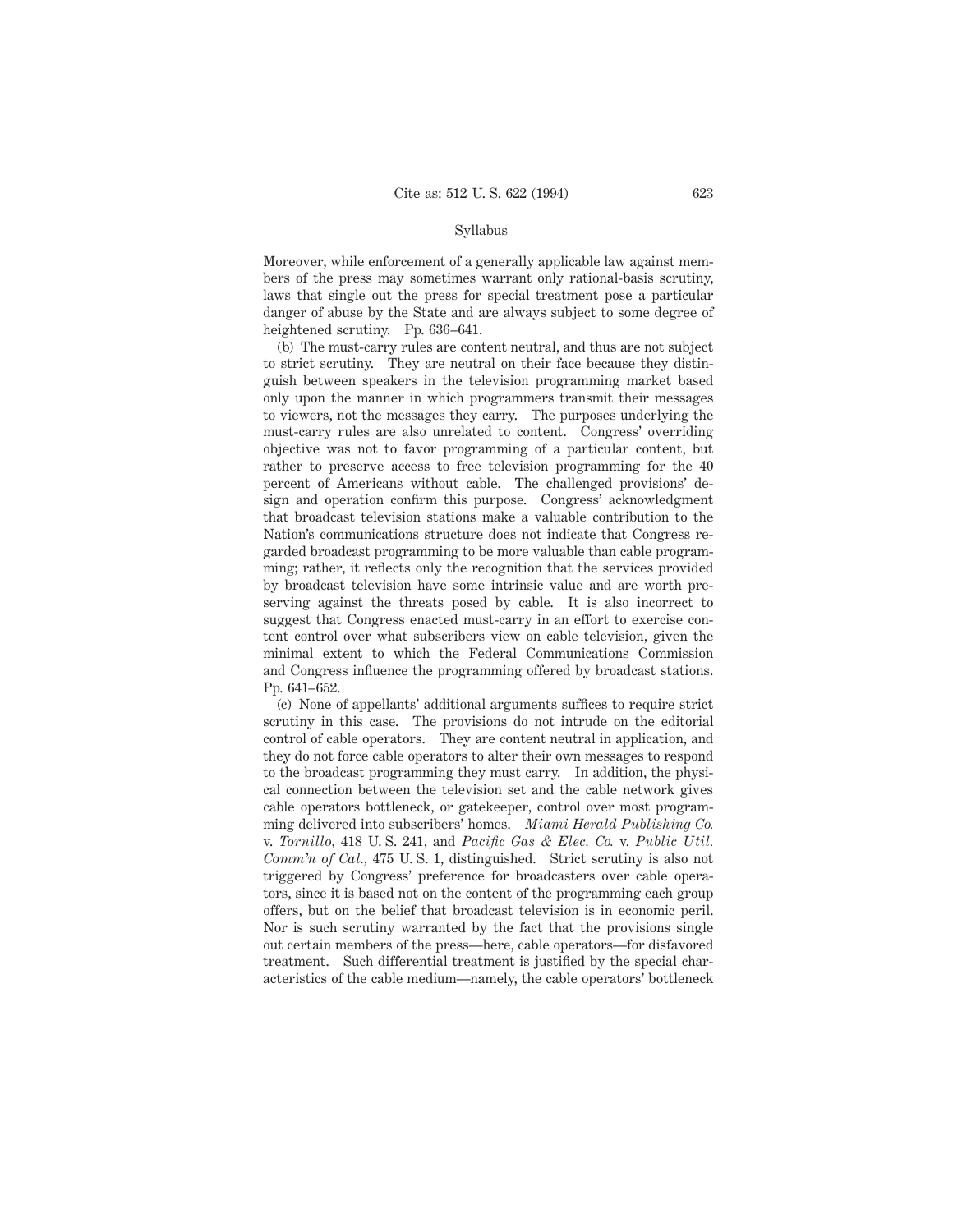monopoly and the dangers this power poses to the viability of broadcast television—and because the must-carry provisions are not structured in a manner that carries the inherent risk of undermining First Amendment interests. *Arkansas Writers' Project, Inc.* v. *Ragland,* 481 U. S. 221, and *Minneapolis Star & Tribune Co.* v. *Minnesota Comm'r of Revenue,* 460 U. S. 575, distinguished. Pp. 653–661.

(d) Under *O'Brien,* a content-neutral regulation will be sustained if it furthers an important governmental interest that is unrelated to the suppression of free expression and the incidental restriction on alleged First Amendment freedoms is no greater than is essential to the furtherance of that interest. Viewed in the abstract, each of the governmental interests asserted—preserving the benefits of free, over-the-air local broadcast stations, promoting the widespread dissemination of information from a multiplicity of sources, and promoting fair competition in the market for television programming—is important. Pp. 661–664.

Justice Kennedy, joined by The Chief Justice, Justice Blackmun, and Justice Souter, concluded in Part III–B that the fact that the asserted interests are important in the abstract does not mean that the must-carry provisions will in fact advance those interests. The Government must demonstrate that the recited harms are real, not merely conjectural, and that the regulation will in fact alleviate these harms in a direct and material way. Thus, the Government must adequately show that the economic health of local broadcasting is in genuine jeopardy and in need of the protections afforded by must-carry. Assuming an affirmative answer, the Government still bears the burden of showing that the remedy adopted does not burden substantially more speech than is necessary to further such interests. On the state of the record developed, and in the absence of findings of fact from the District Court, it is not possible to conclude that the Government has satisfied either inquiry. Because there are genuine issues of material fact still to be resolved on this record, the District Court erred in granting summary judgment for the Government. Pp. 664–668.

JUSTICE STEVENS, though favoring affirmance, concurred in the judgment because otherwise no disposition of the case would be supported by five Justices and because he is in substantial agreement with JUSTICE Kennedy's analysis of this case. P. 674.

KENNEDY, J., announced the judgment of the Court and delivered the opinion for a unanimous Court with respect to Part I, the opinion of the Court with respect to Parts II–A and II–B, in which Rehnquist, C. J., and Blackmun, O'Connor, Scalia, Souter, Thomas, and Ginsburg, JJ., joined, the opinion of the Court with respect to Parts II–C, II–D, and III–A, in which Rehnquist, C. J., and Blackmun, Stevens, and Souter,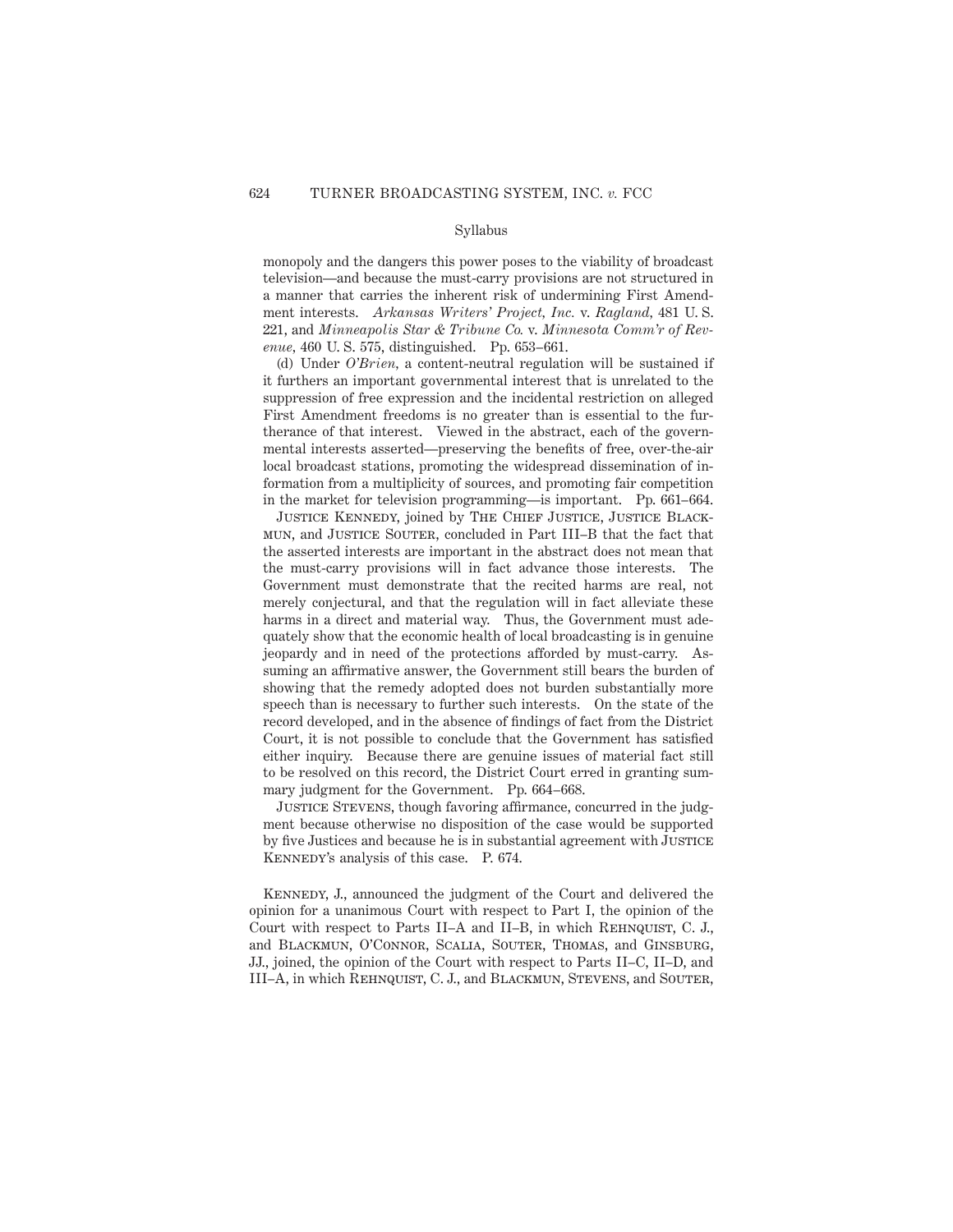JJ., joined, and an opinion with respect to Part III–B, in which Rehnquist, C. J., and Blackmun and Souter, JJ., joined. Blackmun, J., filed a concurring opinion, *post*, p. 669. STEVENS, J., filed an opinion concurring in part and concurring in the judgment, *post*, p. 669. O'CONNOR, J., filed an opinion concurring in part and dissenting in part, in which Scalia and Ginsburg, JJ., joined, and in Parts I and III of which Thomas, J., joined, *post*, p. 674. GINSBURG, J., filed an opinion concurring in part and dissenting in part, *post,* p. 685.

*H. Bartow Farr III* argued the cause for appellants. With him on the briefs for appellant National Cable Television Association, Inc., were *Joel I. Klein* and *Richard G. Taranto. Bruce D. Sokler, Peter Kimm, Jr., Gregory A. Lewis, Mary Ann Zimmer, Christopher Fager, Bruce D. Collins,* and *Neal S. Grabell* filed a brief for appellants Turner Broadcasting System, Inc., et al. *John P. Cole, Jr.,* and *Kenneth Farabee* filed a brief for appellant Daniels Cablevision, Inc. *Albert G. Lauber, Jr., Peter Van N. Lockwood, Dorothy L. Foley, Judith A. McHale,* and *Barbara S. Wellbery* filed a brief for appellants Discovery Communications, Inc., et al. *Robert D. Joffe, Stuart W. Gold, Edward J. Weiss, Brian Conboy,* and *Theodore Case Whitehouse* filed a brief for appellant Time Warner Entertainment Co.

*Solicitor General Days* argued the cause for appellees. With him on the brief for the federal appellees were *Assistant Attorney General Hunger, Deputy Solicitor General Wallace, Christopher J. Wright, Douglas N. Letter, Bruce G. Forrest,* and *Jonathan R. Siegel. Mark H. Lynch, Richard W. Buchanan, Marilyn Mohrman-Gillis, Paula A. Jameson,* and *Nancy Howell Hendry* filed a brief for appellees Association of America's Public Television Stations et al. *Rex E. Lee, Carter G. Phillips, Robert A. Beizer, Mark D. Hopson,* and *James J. Popham* filed a brief for appellee Association of Independent Television Stations, Inc. *Angela J. Campbell, Elliot M. Mincberg, Andrew Jay Schwartzman,* and *Gigi B. Sohn* filed a brief for appellees Consumer Federation of America et al. *Bruce J. Ennis, Jr., David W. Ogden, Donald B. Verrilli, Jr., Ann M. Kappler, Nory*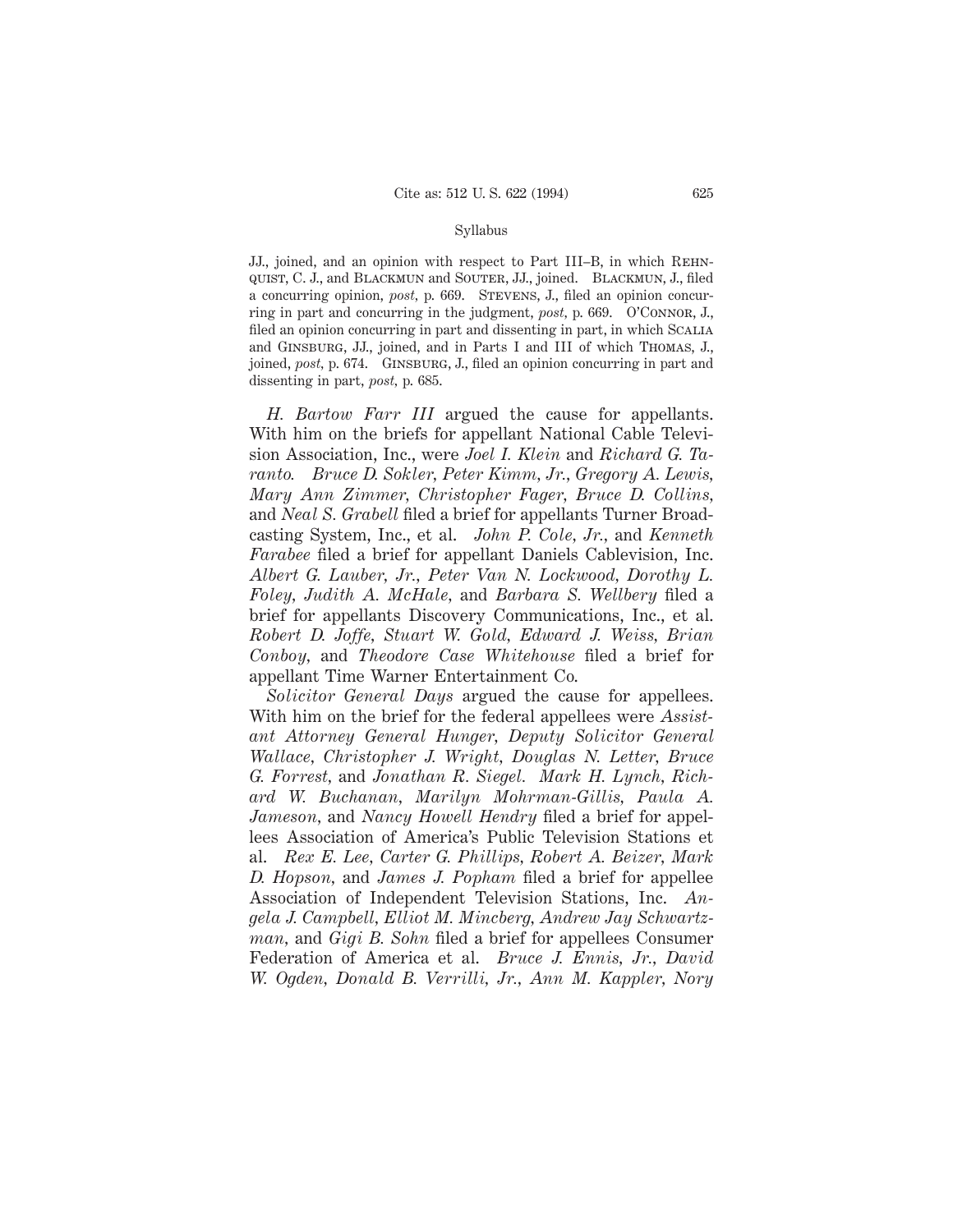*Miller, Benjamin F. P. Ivins, Jack N. Goodman,* and *Kathleen M. Sullivan* filed a brief for appellee National Association of Broadcasters.\*

JUSTICE KENNEDY announced the judgment of the Court and delivered the opinion of the Court, except as to Part III–B.

Sections 4 and 5 of the Cable Television Consumer Protection and Competition Act of 1992 require cable television systems to devote a portion of their channels to the transmission of local broadcast television stations. This case presents the question whether these provisions abridge the freedom of speech or of the press, in violation of the First Amendment.

The United States District Court for the District of Columbia granted summary judgment for the United States,

<sup>\*</sup>Briefs of *amici curiae* urging reversal were filed for the Courtroom Television Network by *Floyd Abrams;* for the Media Institute by *Sol Schildhause;* for the New Inspirational Network by *James S. Blitz;* and for the United States Telephone Association et al. by *Laurence H. Tribe, Jonathan S. Massey, Michael W. McConnell, Kenneth S. Geller, Kenneth W. Starr, Paul T. Cappuccio, Michael K. Kellogg, Mark L. Evans, James R. Young, John Thorne, Robert A. Levetown, Gerald E. Murray, Liam S. Coonan, Thomas P. Hester, Walter H. Alford, William B. Barfield,* and *Richard W. Odgers.*

Briefs of *amici curiae* urging affirmance were filed for the State of Connecticut by *Richard Blumenthal,* Attorney General, *William B. Gundling,* Associate Attorney General, and *Phillip Rosario,* Assistant Attorney General; for the City of Los Angeles et al. by *Larrine S. Holbrooke, Teresa D. Baer, James K. Hahn,* and *Edward J. Perez;* for the National Association of Telecommunications Officers and Advisors et al. by *Robert Alan Garrett* and *David Frohlich;* and for Telemundo Group, Inc., by *William S. Reyner, Jr.,* and *Marvin J. Diamond.*

Briefs of *amici curiae* were filed for the American Civil Liberties Union by *Burt Neuborne, Steven R. Shapiro, Marjorie Heins,* and *Arthur N. Eisenberg;* for the California Cable Television Association by *Frank W. Lloyd III;* for the Citizens for a Sound Economy Foundation by *Mark R. Paoletta;* and for DirecTv, Inc., et al. by *Lawrence R. Sidman* and *John B. Richards.*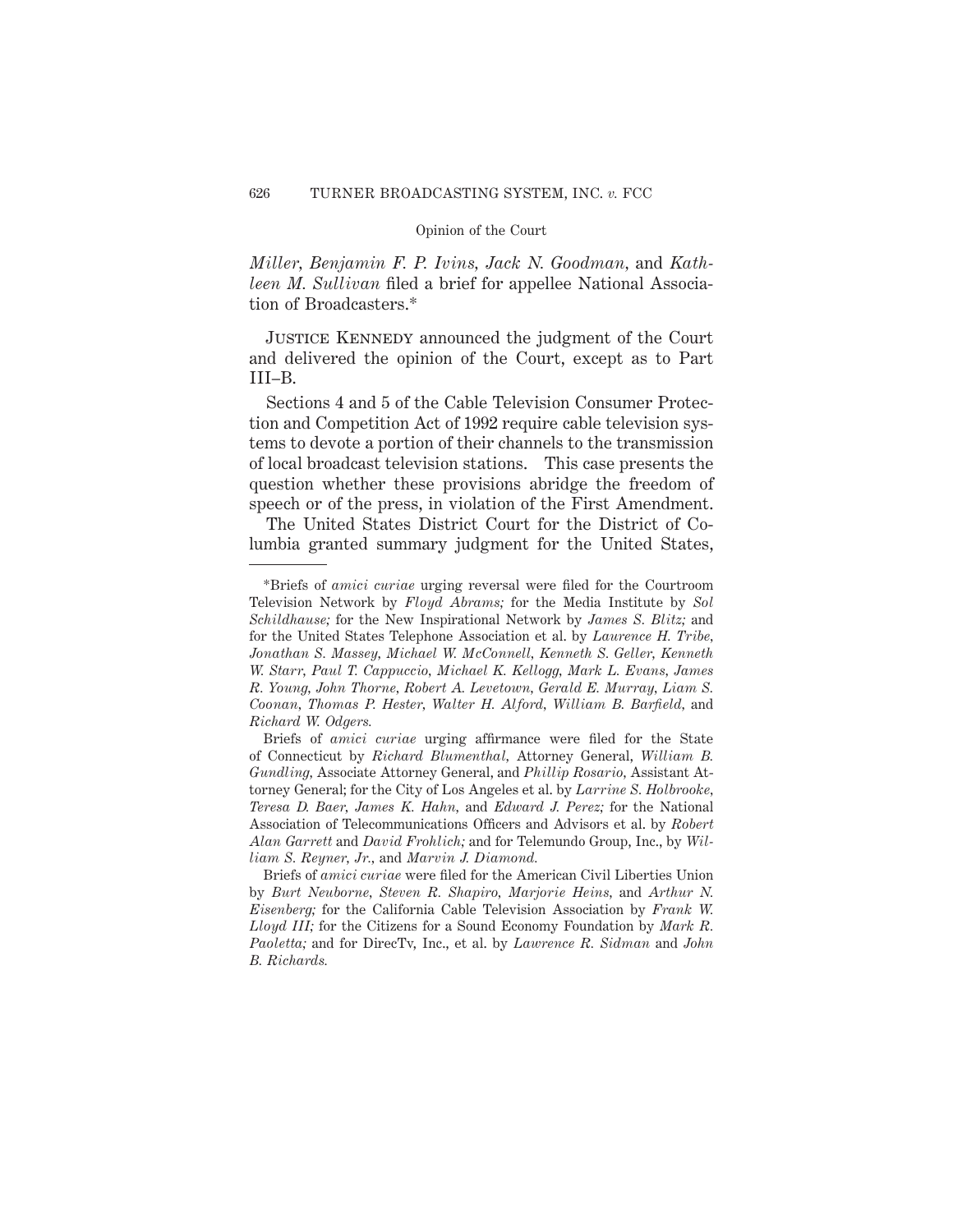holding that the challenged provisions are consistent with the First Amendment. Because issues of material fact remain unresolved in the record as developed thus far, we vacate the District Court's judgment and remand the case for further proceedings.

# I A

The role of cable television in the Nation's communications system has undergone dramatic change over the past 45 years. Given the pace of technological advancement and the increasing convergence between cable and other electronic media, the cable industry today stands at the center of an ongoing telecommunications revolution with still undefined potential to affect the way we communicate and develop our intellectual resources.

The earliest cable systems were built in the late 1940's to bring clear broadcast television signals to remote or mountainous communities. The purpose was not to replace broadcast television but to enhance it. See *United States* v. *Southwestern Cable Co.,* 392 U. S. 157, 161–164 (1968); D. Brenner, M. Price, & M. Meyerson, Cable Television and Other Nonbroadcast Video § 1.02 (1992); M. Hamburg, All About Cable, ch. 1 (1979). Modern cable systems do much more than enhance the reception of nearby broadcast television stations. With the capacity to carry dozens of channels and import distant programming signals via satellite or microwave relay, today's cable systems are in direct competition with over-the-air broadcasters as an independent source of television programming.

Broadcast and cable television are distinguished by the different technologies through which they reach viewers. Broadcast stations radiate electromagnetic signals from a central transmitting antenna. These signals can be captured, in turn, by any television set within the antenna's range. Cable systems, by contrast, rely upon a physical, point-to-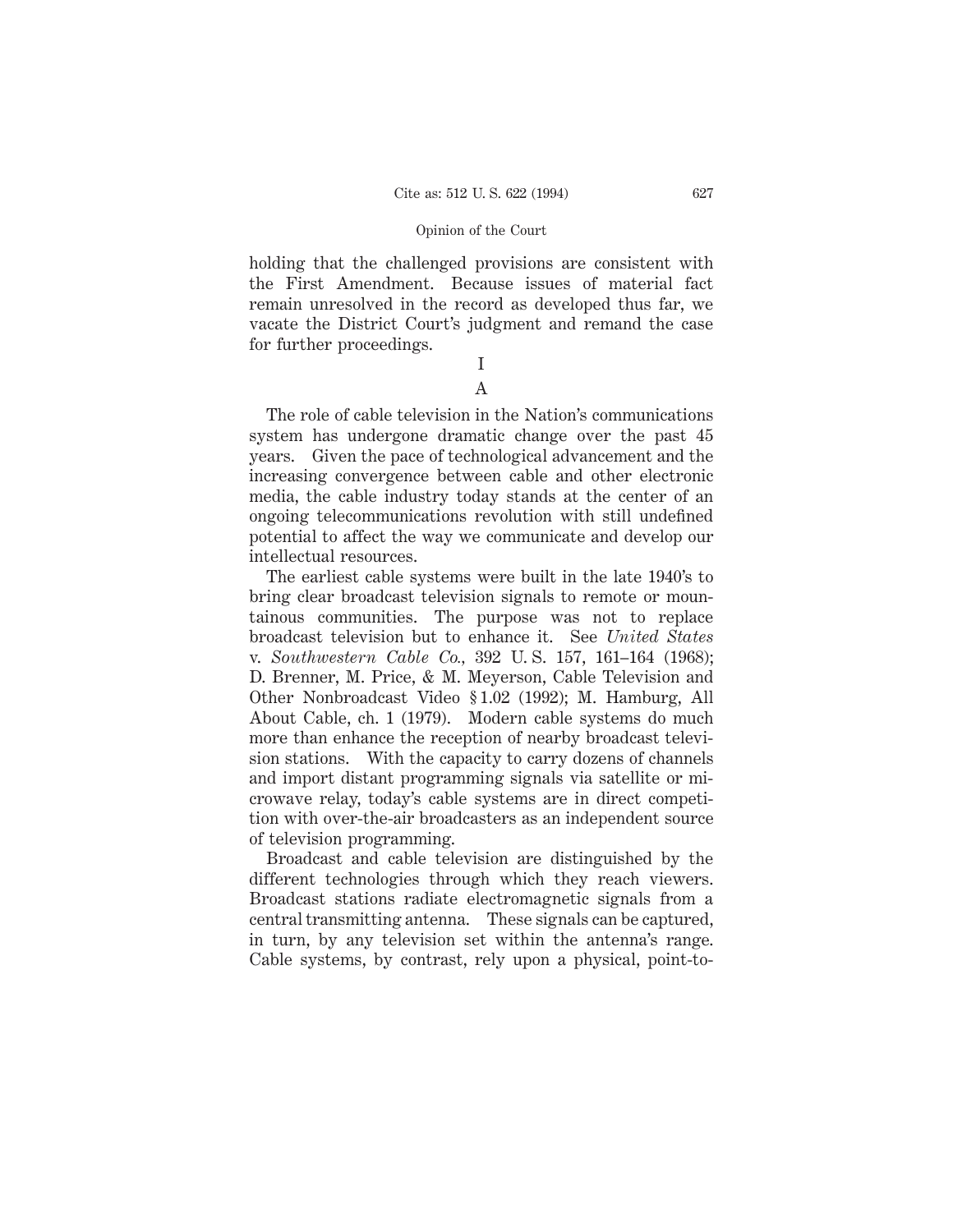point connection between a transmission facility and the television sets of individual subscribers. Cable systems make this connection much like telephone companies, using cable or optical fibers strung aboveground or buried in ducts to reach the homes or businesses of subscribers. The construction of this physical infrastructure entails the use of public rights-of-way and easements and often results in the disruption of traffic on streets and other public property. As a result, the cable medium may depend for its very existence upon express permission from local governing authorities. See generally *Community Communications Co.* v. *Boulder,* 660 F. 2d 1370, 1377–1378 (CA10 1981).

Cable technology affords two principal benefits over broadcast. First, it eliminates the signal interference sometimes encountered in over-the-air broadcasting and thus gives viewers undistorted reception of broadcast stations. Second, it is capable of transmitting many more channels than are available through broadcasting, giving subscribers access to far greater programming variety. More than half of the cable systems in operation today have a capacity to carry between 30 and 53 channels. Television and Cable Factbook, Services Vol. No. 62, p. I–69 (1994). And about 40 percent of cable subscribers are served by systems with a capacity of more than 53 channels. *Ibid.* Newer systems can carry hundreds of channels, and many older systems are being upgraded with fiber optic rebuilds and digital compression technology to increase channel capacity. See, *e. g.,* Cablevision Systems Adds to Rapid Fiber Growth in Cable Systems, Communications Daily 6–7 (Feb. 26, 1993).

The cable television industry includes both cable operators (those who own the physical cable network and transmit the cable signal to the viewer) and cable programmers (those who produce television programs and sell or license them to cable operators). In some cases, cable operators have acquired ownership of cable programmers, and vice versa. Although cable operators may create some of their own pro-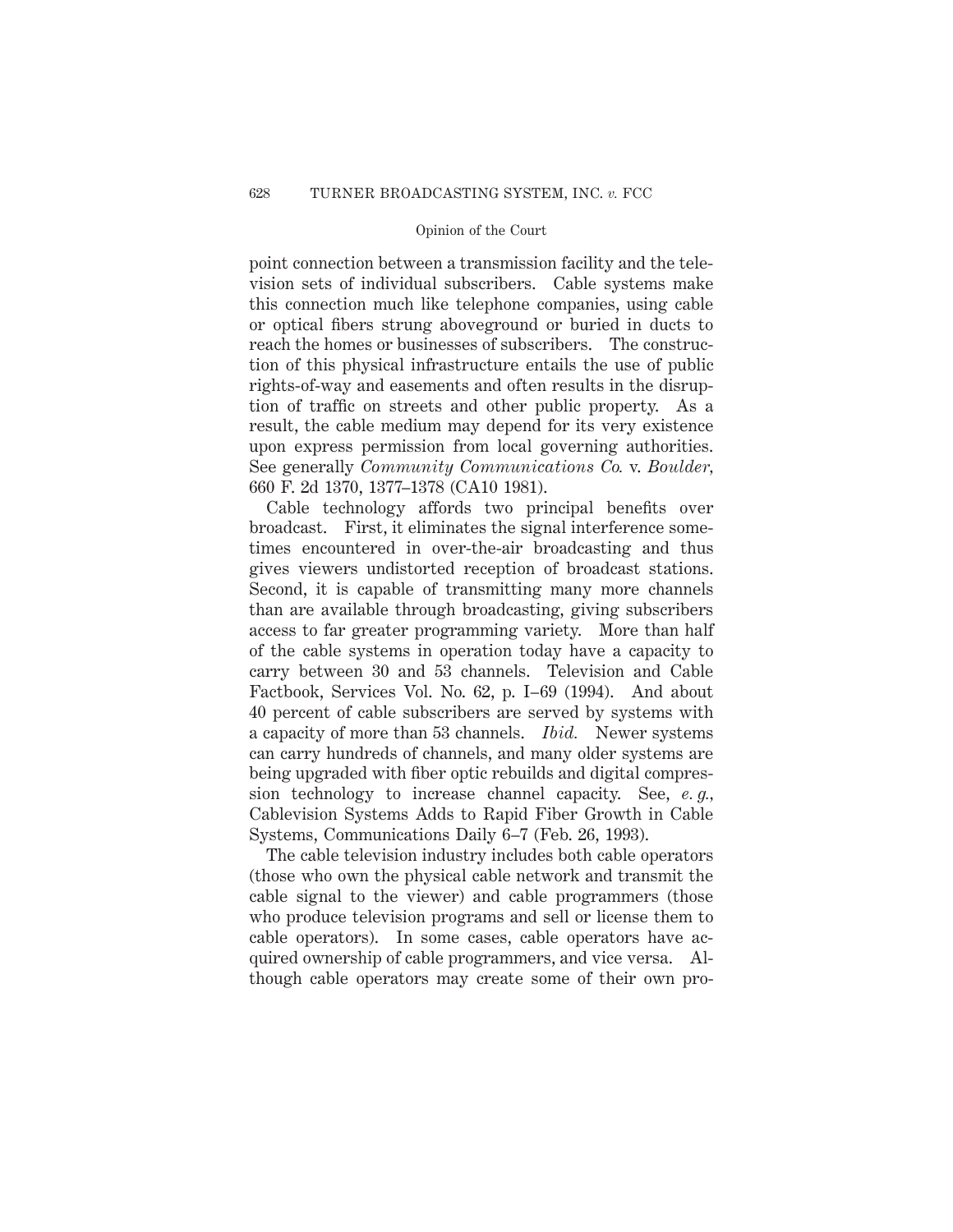gramming, most of their programming is drawn from outside sources. These outside sources include not only local or distant broadcast stations, but also the many national and regional cable programming networks that have emerged in recent years, such as CNN, MTV, ESPN, TNT, C–SPAN, The Family Channel, Nickelodeon, Arts and Entertainment, Black Entertainment Television, CourtTV, The Discovery Channel, American Movie Classics, Comedy Central, The Learning Channel, and The Weather Channel. Once the cable operator has selected the programming sources, the cable system functions, in essence, as a conduit for the speech of others, transmitting it on a continuous and unedited basis to subscribers. See Brenner, Cable Television and the Freedom of Expression, 1988 Duke L. J. 329, 339 ("For the most part, cable personnel do not review any of the material provided by cable networks.... [C]able systems have no conscious control over program services provided by others").

In contrast to commercial broadcast stations, which transmit signals at no charge to viewers and generate revenues by selling time to advertisers, cable systems charge subscribers a monthly fee for the right to receive cable programming and rely to a lesser extent on advertising. In most instances, cable subscribers choose the stations they will receive by selecting among various plans, or "tiers," of cable service. In a typical offering, the basic tier consists of local broadcast stations plus a number of cable programming networks selected by the cable operator. For an additional cost, subscribers can obtain channels devoted to particular subjects or interests, such as recent-release feature movies, sports, children's programming, sexually explicit programming, and the like. Many cable systems also offer pay-perview service, which allows an individual subscriber to order and pay a one-time fee to see a single movie or program at a set time of the day. See J. Goodale, All About Cable: Legal and Business Aspects of Cable and Pay Television § 5.05[2] (1989); Brenner, *supra,* at 334, n. 22.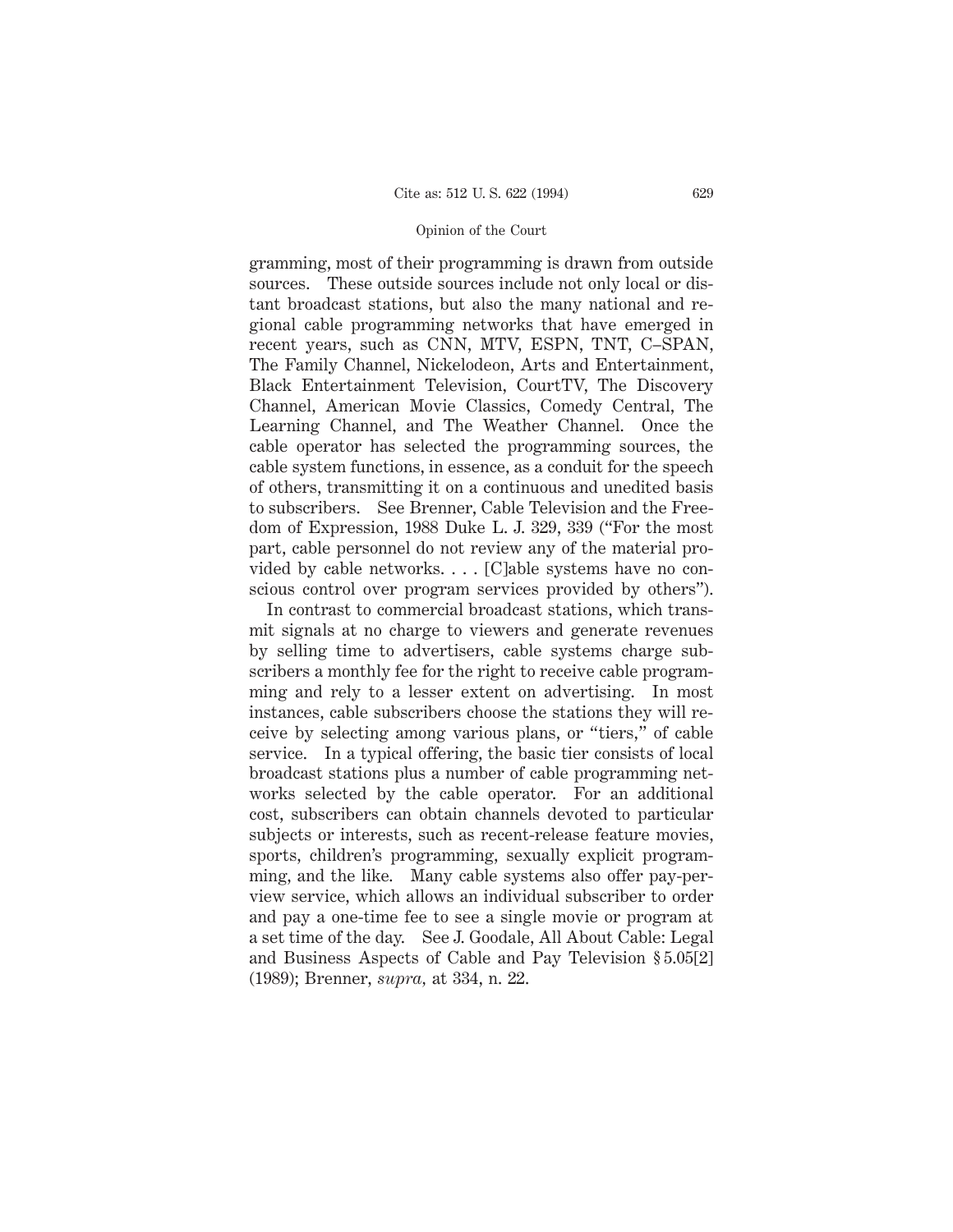### B

On October 5, 1992, Congress overrode a Presidential veto to enact the Cable Television Consumer Protection and Competition Act of 1992, Pub. L. 102–385, 106 Stat. 1460 (1992 Cable Act or Act). Among other things, the Act subjects the cable industry to rate regulation by the Federal Communications Commission (FCC) and by municipal franchising authorities; prohibits municipalities from awarding exclusive franchises to cable operators; imposes various restrictions on cable programmers that are affiliated with cable operators; and directs the FCC to develop and promulgate regulations imposing minimum technical standards for cable operators. At issue in this case is the constitutionality of the so-called must-carry provisions, contained in §§ 4 and 5 of the Act, which require cable operators to carry the signals of a specified number of local broadcast television stations.

Section 4 requires carriage of "local commercial television stations," defined to include all full power television broadcasters, other than those qualifying as "noncommercial educational" stations under § 5, that operate within the same television market as the cable system. § 4, 47 U. S. C.  $\S$ §534(b)(1)(B), (h)(1)(A) (1988 ed., Supp. IV).<sup>1</sup> Cable systems with more than 12 active channels, and more than 300 subscribers, are required to set aside up to one-third of their channels for commercial broadcast stations that request carriage.  $$534(b)(1)(B)$ . Cable systems with more than 300 subscribers, but only 12 or fewer active channels, must

<sup>&</sup>lt;sup>1</sup> Although a cable system's local television market is defined by regulation, see 47 CFR  $$73.3555(d)(3)(i)$  (1993), the FCC is authorized to make special market determinations upon request to better effectuate the purposes of the Act. See 1992 Cable Act § 4, 47 U. S. C. § 534(h)(1)(C) (1988 ed., Supp. IV).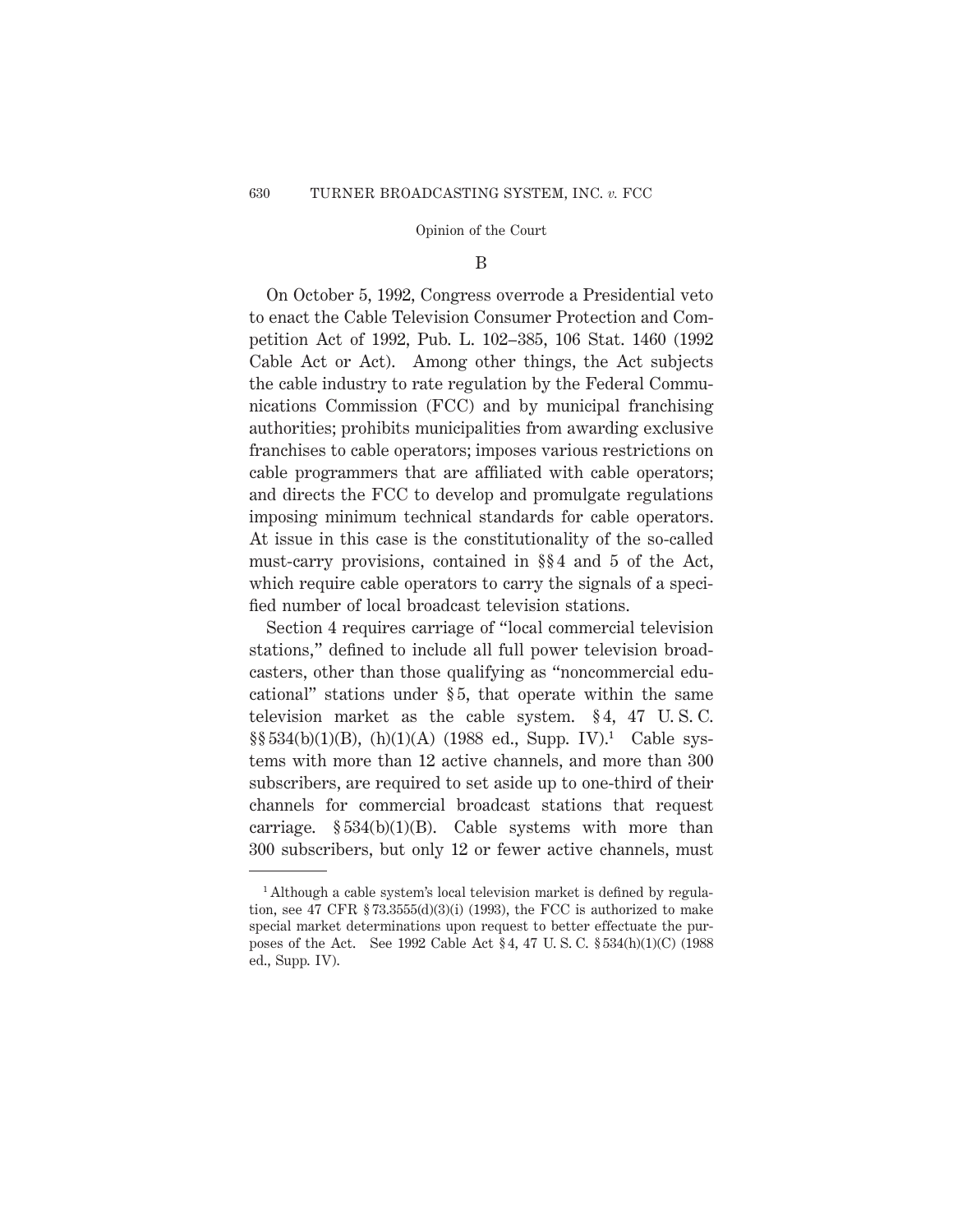carry the signals of three commercial broadcast stations.  $§ 534(b)(1)(A).<sup>2</sup>$ 

If there are fewer broadcasters requesting carriage than slots made available under the Act, the cable operator is obligated to carry only those broadcasters who make the request. If, however, there are more requesting broadcast stations than slots available, the cable operator is permitted to choose which of these stations it will carry.  $\S 534(b)(2).$ <sup>3</sup> The broadcast signals carried under this provision must be transmitted on a continuous, uninterrupted basis, § 534(b)(3), and must be placed in the same numerical channel position as when broadcast over the air, § 534(b)(6). Further, subject to a few exceptions, a cable operator may not charge a fee for carrying broadcast signals in fulfillment of its must-carry obligations.  $§ 534(b)(10)$ .

Section 5 of the Act imposes similar requirements regarding the carriage of local public broadcast television stations,

<sup>&</sup>lt;sup>2</sup> If there are not enough local full power commercial broadcast stations to fill the one-third allotment, a cable system with up to 35 active channels must carry one qualified low power station and an operator with more than 35 channels must carry two of them. See  $$534(c)(1)$ ; see also § 534(h)(2) (defining "qualified low power station"). Low power television stations are small broadcast entities that transmit over a limited geographic range. They are licensed on a secondary basis and are permitted to operate only if they do not interfere with the signals of full power broadcast stations.

<sup>3</sup> Cable systems are not required to carry the signal of any local commercial television station that "substantially duplicates" the signal of any other broadcast station carried on the system. § 534(b)(5); see also *In re Implementation of the Cable Television Consumer Protection and Competition Act of 1992* (Broadcast Signal Carriage Issues), No. 92–259, Mar. 29, 1993, ¶ 19 (defining "substantial duplication" as a 50 percent overlap in programming). Nor are they required to carry the signals of more than one station affiliated with each national broadcast network. If the cable operator does choose to carry broadcast stations with duplicative programming, however, the system is credited with those stations for purposes of its must-carry obligations. § 534(b)(5).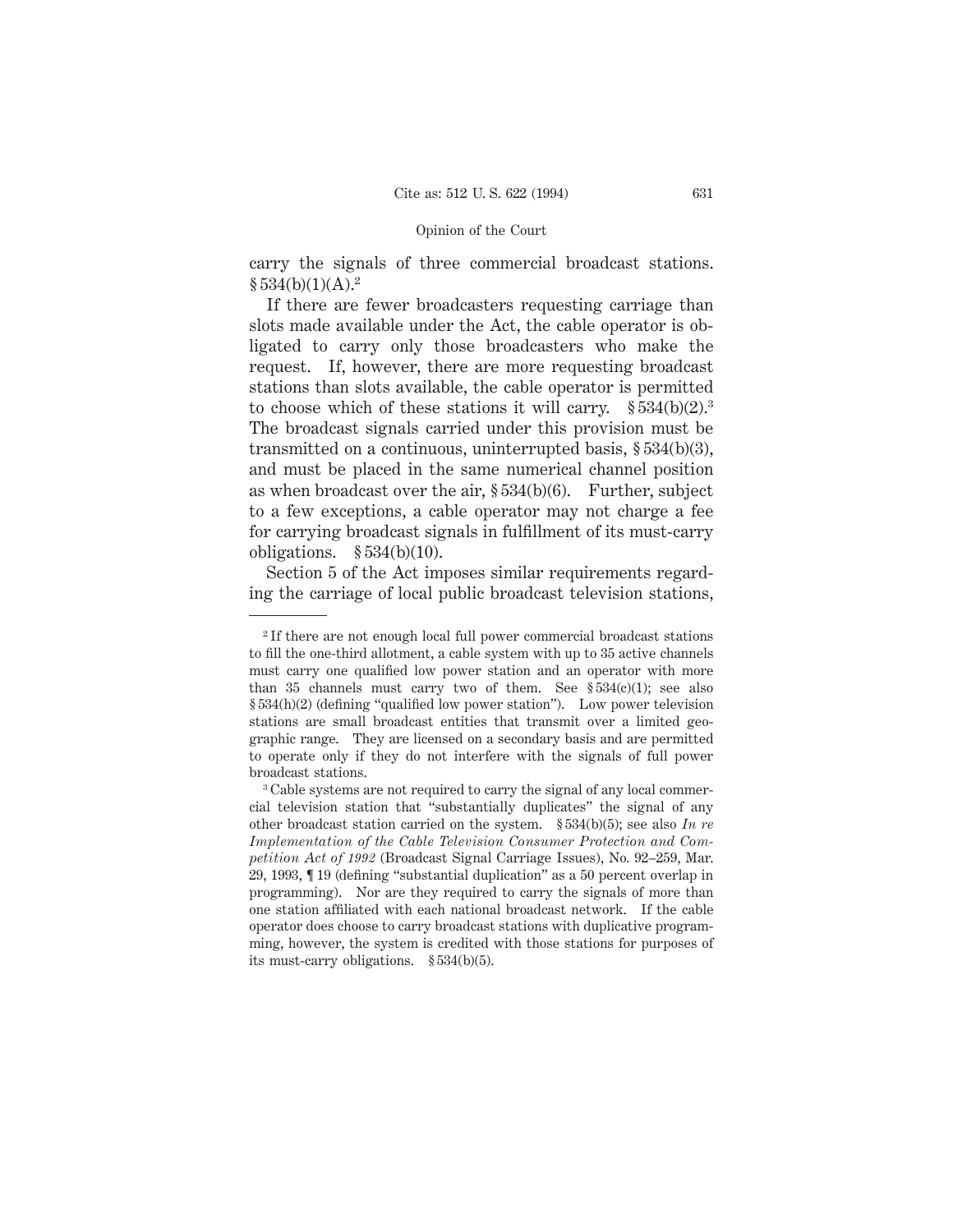referred to in the Act as local "noncommercial educational television stations." 47 U. S. C. § 535(a) (1988 ed., Supp. IV).<sup>4</sup> A cable system with 12 or fewer channels must carry one of these stations; a system of between 13 and 36 channels must carry between one and three; and a system with more than 36 channels must carry each local public broadcast station requesting carriage.  $\S$ § 535(b)(2)(A), (b)(3)(A), (b)(3)(D). The Act requires a cable operator to import distant signals in certain circumstances but provides protection against substantial duplication of local noncommercial educational stations. See §§ 535(b)(3)(B), (e). As with commercial broadcast stations, § 5 requires cable system operators to carry the program schedule of the public broadcast station in its entirety and at its same over-the-air channel position.  $\S\S535(g)(1)$ , (g)(5).

Taken together, therefore, §§ 4 and 5 subject all but the smallest cable systems nationwide to must-carry obligations, and confer must-carry privileges on all full power broadcasters operating within the same television market as a qualified cable system.

Congress enacted the 1992 Cable Act after conducting three years of hearings on the structure and operation of the cable television industry. See S. Rep. No. 102–92, pp. 3–4 (1991) (describing hearings); H. R. Rep. No. 102–628, p. 74 (1992) (same). The conclusions Congress drew from its factfinding process are recited in the text of the Act itself. See  $\S\S 2(a)(1)$ –(21). In brief, Congress found that the physical characteristics of cable transmission, compounded by the in-

<sup>4</sup> "Noncommercial educational television station[s]" are defined to include broadcast stations that are either (1) licensed by the FCC as a "noncommercial educational television broadcast station" and have, as licensees, entities which are eligible to receive grants from the Corporation for Public Broadcasting; or (2) owned and operated by a municipality and transmit "predominantly noncommercial programs for educational purposes." §§ 535(*l*)(1)(A)–(B).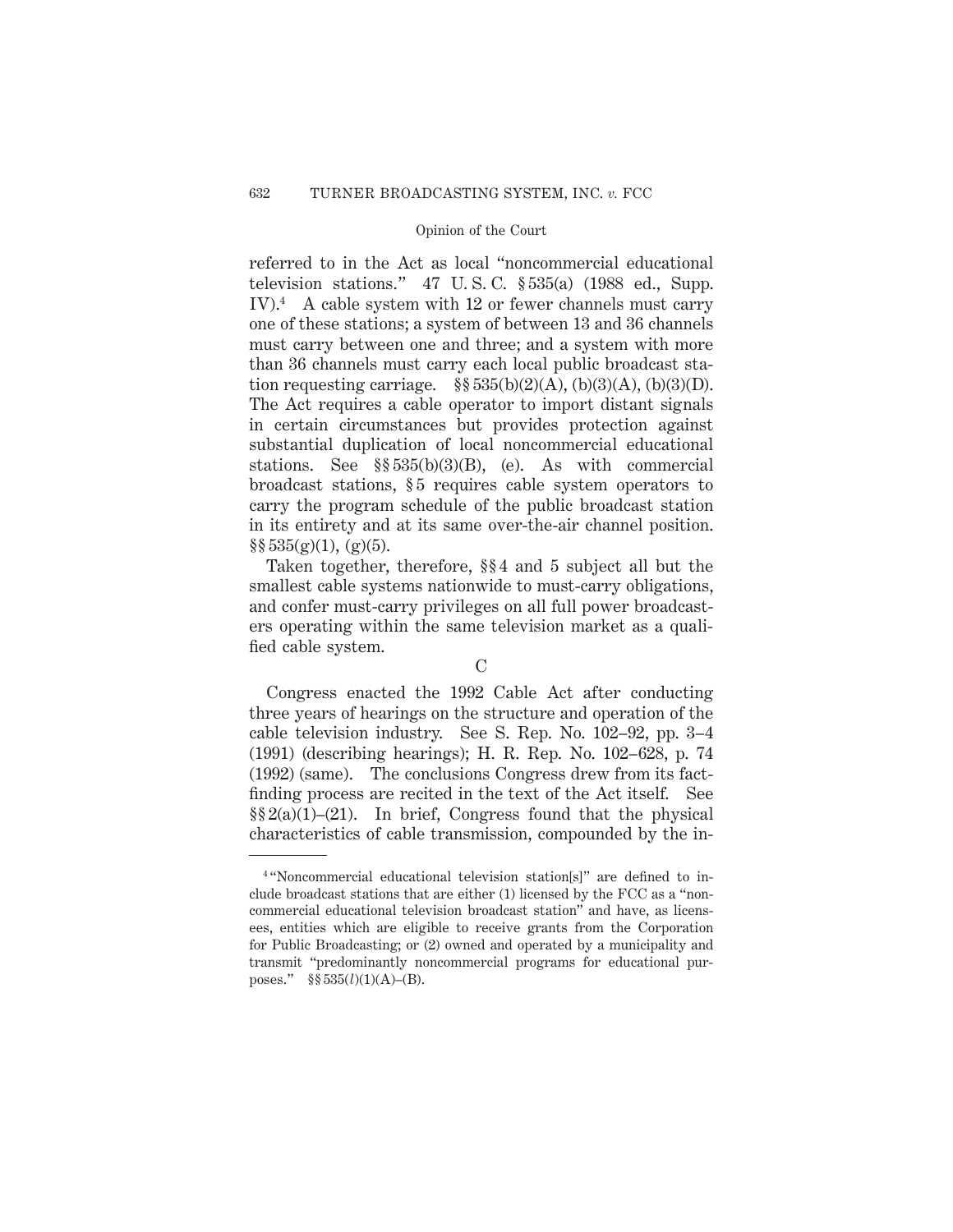creasing concentration of economic power in the cable industry, are endangering the ability of over-the-air broadcast television stations to compete for a viewing audience and thus for necessary operating revenues. Congress determined that regulation of the market for video programming was necessary to correct this competitive imbalance.

In particular, Congress found that over 60 percent of the households with television sets subscribe to cable,  $\S 2(a)(3)$ , and for these households cable has replaced over-the-air broadcast television as the primary provider of video programming,  $\S 2(a)(17)$ . This is so, Congress found, because "[m]ost subscribers to cable television systems do not or cannot maintain antennas to receive broadcast television services, do not have input selector switches to convert from a cable to antenna reception system, or cannot otherwise receive broadcast television services." *Ibid.* In addition, Congress concluded that due to "local franchising requirements and the extraordinary expense of constructing more than one cable television system to serve a particular geographic area," the overwhelming majority of cable operators exercise a monopoly over cable service.  $\S 2(a)(2)$ . "The result," Congress determined, "is undue market power for the cable operator as compared to that of consumers and video programmers." *Ibid.*

According to Congress, this market position gives cable operators the power and the incentive to harm broadcast competitors. The power derives from the cable operator's ability, as owner of the transmission facility, to "terminate the retransmission of the broadcast signal, refuse to carry new signals, or reposition a broadcast signal to a disadvantageous channel position."  $\S 2(a)(15)$ . The incentive derives from the economic reality that "[c]able television systems and broadcast television stations increasingly compete for television advertising revenues."  $\S 2(a)(14)$ . By refusing carriage of broadcasters' signals, cable operators, as a practical matter, can reduce the number of households that have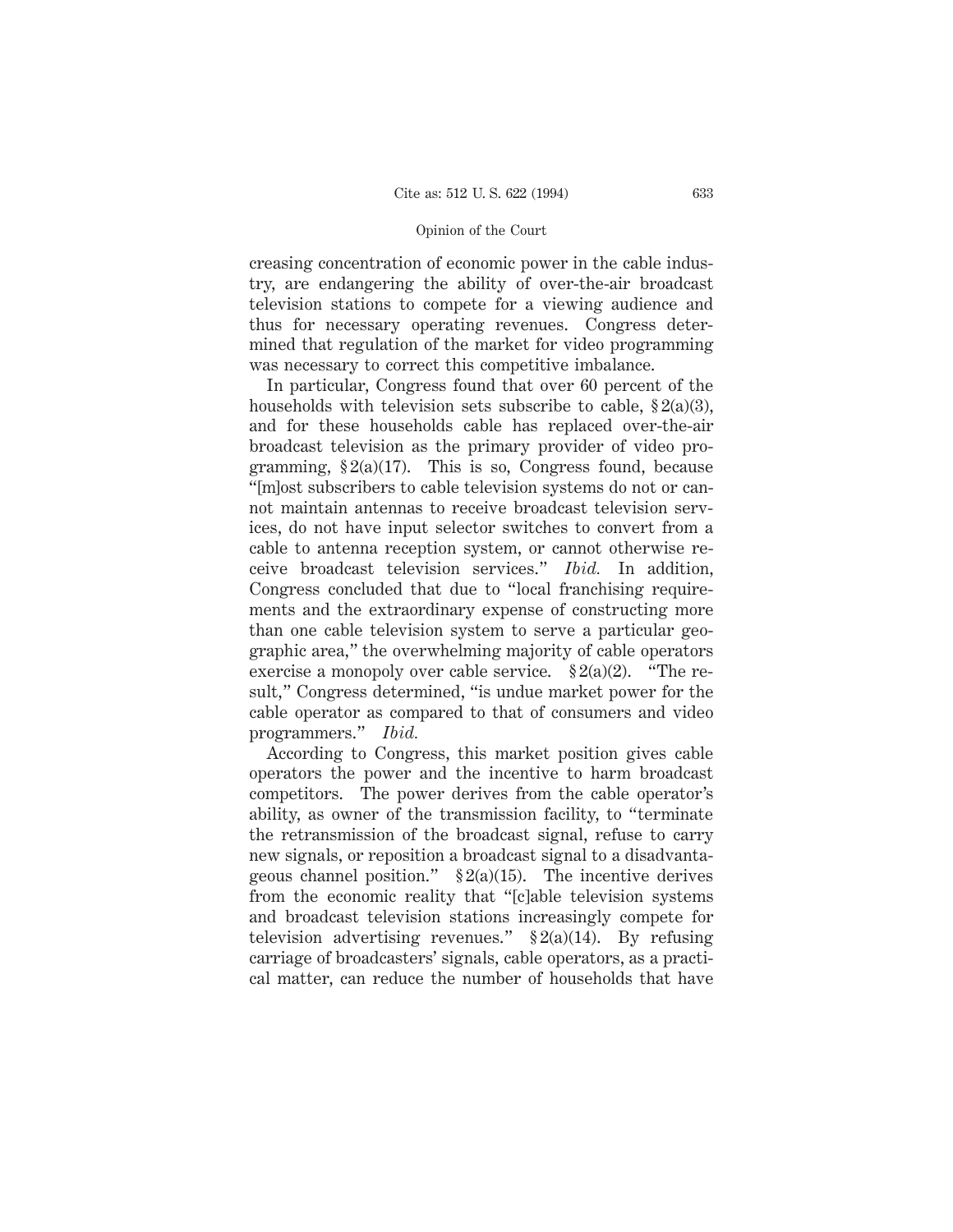access to the broadcasters' programming, and thereby capture advertising dollars that would otherwise go to broadcast stations.  $\S 2(a)(15)$ .

Congress found, in addition, that increased vertical integration in the cable industry is making it even harder for broadcasters to secure carriage on cable systems, because cable operators have a financial incentive to favor their affiliated programmers. § 2(a)(5). Congress also determined that the cable industry is characterized by horizontal concentration, with many cable operators sharing common ownership. This has resulted in greater "barriers to entry for new programmers and a reduction in the number of media voices available to consumers."  $§ 2(a)(4)$ .

In light of these technological and economic conditions, Congress concluded that unless cable operators are required to carry local broadcast stations, "[t]here is a substantial likelihood that . . . additional local broadcast signals will be deleted, repositioned, or not carried," § 2(a)(15); the "marked shift in market share" from broadcast to cable will continue to erode the advertising revenue base which sustains free local broadcast television,  $\S § 2(a)(13)–(14)$ ; and that, as a consequence, "the economic viability of free local broadcast television and its ability to originate quality local programming will be seriously jeopardized,"  $\S 2(a)(16)$ .

D

Soon after the Act became law, appellants filed these five consolidated actions in the United States District Court for the District of Columbia against the United States and the Federal Communications Commission (hereinafter referred to collectively as the Government), challenging the constitutionality of the must-carry provisions. Appellants, plaintiffs below, are numerous cable programmers and cable operators. After additional parties intervened, a three-judge District Court convened under 28 U. S. C. § 2284 to hear the actions. 1992 Cable Act § 23, 47 U. S. C. § 555(c)(1) (1988 ed., Supp.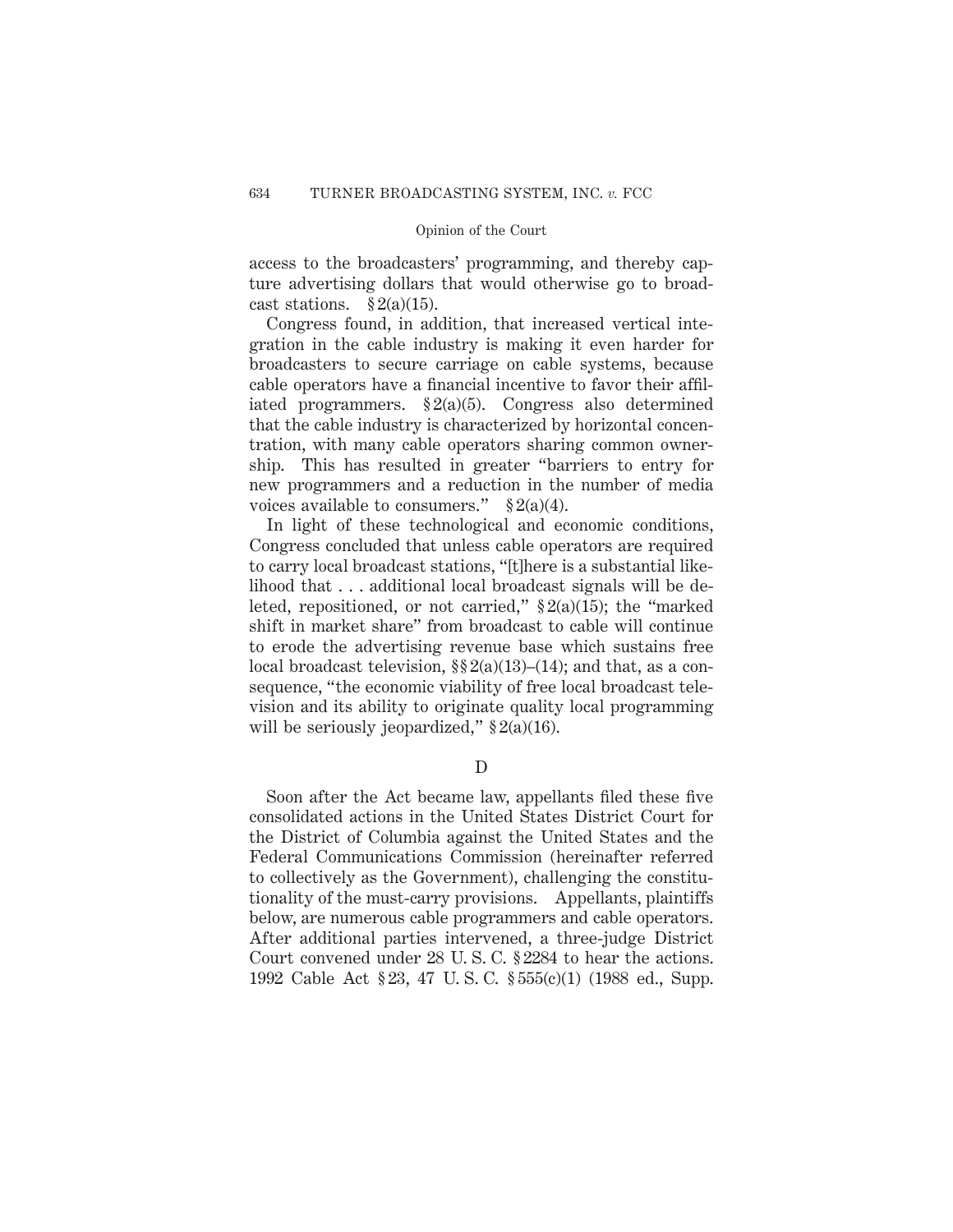IV). Each of the plaintiffs filed a motion for summary judgment; several intervenor-defendants filed cross-motions for summary judgment; and the Government filed a cross-motion to dismiss. Although the Government had not asked for summary judgment, the District Court, in a divided opinion, granted summary judgment in favor of the Government and the other intervenor-defendants, ruling that the must-carry provisions are consistent with the First Amendment. 819 F. Supp. 32 (1993).

The court found that in enacting the must-carry provisions, Congress employed "its regulatory powers over the economy to impose order upon a market in dysfunction." *Id.*, at 40. The court characterized the 1992 Cable Act as "simply industry-specific antitrust and fair trade practice regulatory legislation," *ibid.*, and said that the must-carry requirements "are essentially economic regulation designed to create competitive balance in the video industry as a whole, and to redress the effects of cable operators' anticompetitive practices," *ibid.* The court rejected appellants' contention that the must-carry requirements warrant strict scrutiny as a content-based regulation, concluding that both the commercial and public broadcast provisions "are, in intent as well as form, unrelated (in all but the most recondite sense) to the content of any messages that [the] cable operators, broadcasters, and programmers have in contemplation to deliver." *Ibid.* The court proceeded to sustain the must-carry provisions under the intermediate standard of scrutiny set forth in *United States* v. *O'Brien,* 391 U. S. 367 (1968), concluding that the preservation of local broadcasting is an important governmental interest, and that the mustcarry provisions are sufficiently tailored to serve that interest. 819 F. Supp., at 45–47.

Judge Williams dissented. He acknowledged the "very real problem" that "cable systems control access 'bottlenecks' to an important communications medium," *id.*, at 57, but concluded that Congress may not address that problem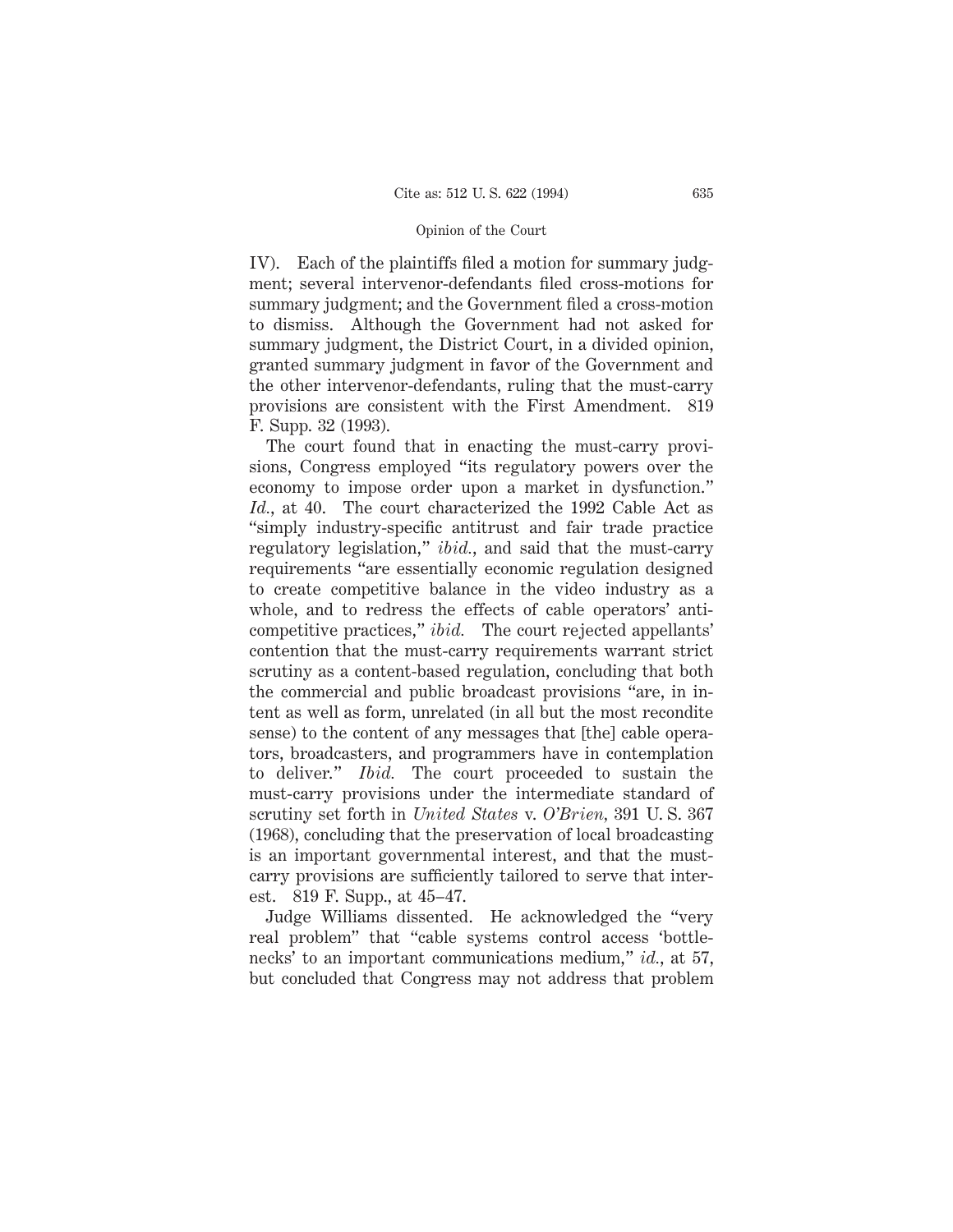by extending access rights only to broadcast television stations. In his view, the must-carry rules are content based, and thus subject to strict scrutiny, because they require cable operators to carry speech they might otherwise choose to exclude, and because Congress' decision to grant favorable access to broadcast programmers rested "in part, but quite explicitly, on a finding about their content." *Id.*, at 58. Applying strict scrutiny, Judge Williams determined that the interests advanced in support of the law are inadequate to justify it. While assuming "as an abstract matter" that the interest in preserving access to free television is compelling, he found "no evidence that this access is in jeopardy." *Id.*, at 62. Likewise, he concluded that the rules are insufficiently tailored to the asserted interest in programming diversity because cable operators "now carry the vast majority of local stations," and thus to the extent the rules have any effect at all, "it will be only to replace the mix chosen by cablecasters—whose livelihoods depend largely on satisfying audience demand—with a mix derived from congressional dictate." *Id.*, at 61.

This direct appeal followed, see  $\S 23$ , 47 U.S.C.  $\S 555(c)(1)$ (1988 ed., Supp. IV), and we noted probable jurisdiction. 509 U. S. 952 (1993).

II

There can be no disagreement on an initial premise: Cable programmers and cable operators engage in and transmit speech, and they are entitled to the protection of the speech and press provisions of the First Amendment. *Leathers* v. *Medlock,* 499 U. S. 439, 444 (1991). Through "original programming or by exercising editorial discretion over which stations or programs to include in its repertoire," cable programmers and operators "see[k] to communicate messages on a wide variety of topics and in a wide variety of formats." *Los Angeles* v. *Preferred Communications, Inc.,* 476 U. S. 488, 494 (1986). By requiring cable systems to set aside a portion of their channels for local broadcasters,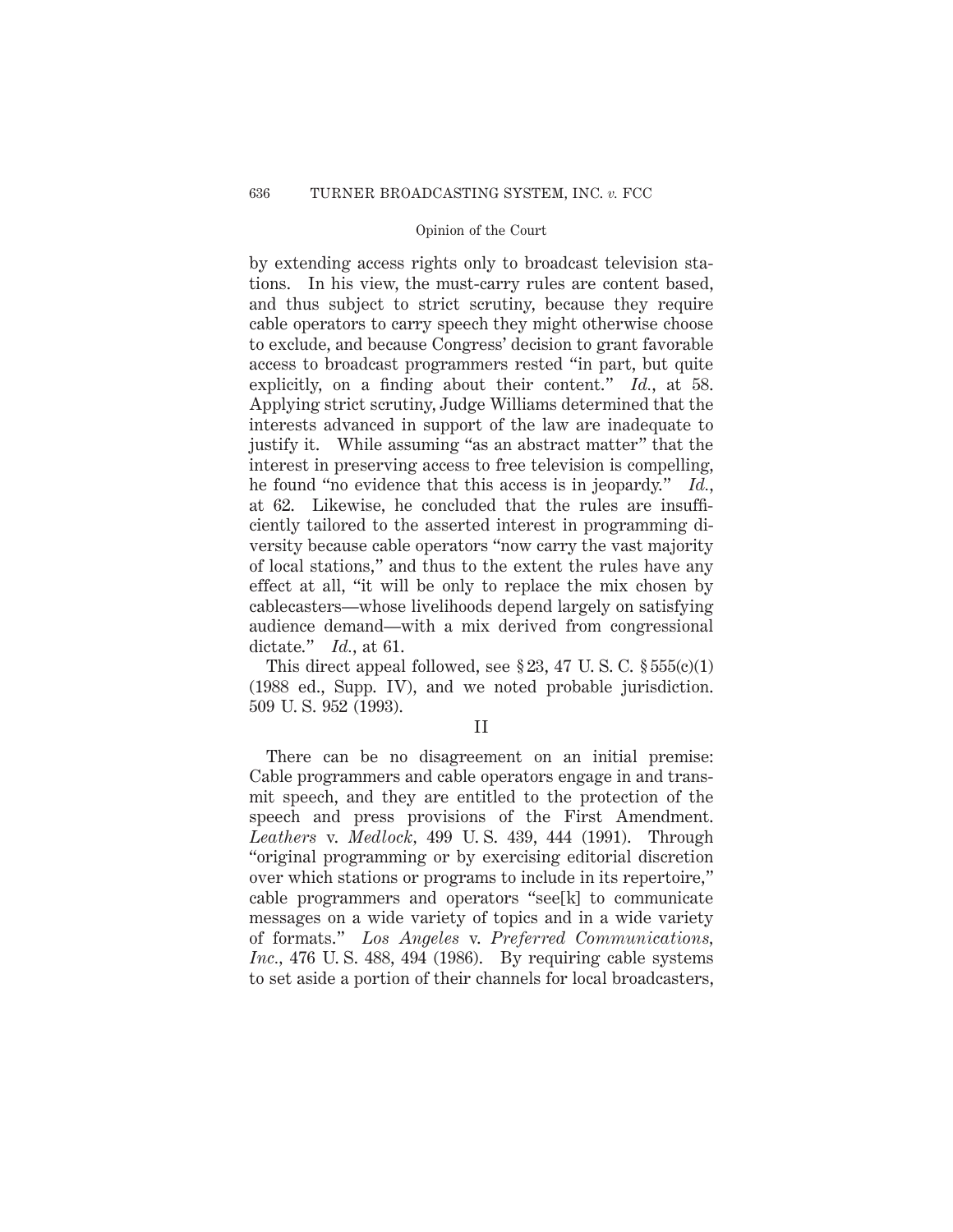the must-carry rules regulate cable speech in two respects: The rules reduce the number of channels over which cable operators exercise unfettered control, and they render it more difficult for cable programmers to compete for carriage on the limited channels remaining. Nevertheless, because not every interference with speech triggers the same degree of scrutiny under the First Amendment, we must decide at the outset the level of scrutiny applicable to the must-carry provisions.

We address first the Government's contention that regulation of cable television should be analyzed under the same First Amendment standard that applies to regulation of broadcast television. It is true that our cases have permitted more intrusive regulation of broadcast speakers than of speakers in other media. Compare *Red Lion Broadcasting Co.* v. *FCC,* 395 U. S. 367 (1969) (television), and *National Broadcasting Co.* v. *United States,* 319 U. S. 190 (1943) (radio), with *Miami Herald Publishing Co.* v. *Tornillo,* 418 U. S. 241 (1974) (print), and *Riley* v. *National Federation of Blind of N. C., Inc.,* 487 U. S. 781 (1988) (personal solicitation). But the rationale for applying a less rigorous standard of First Amendment scrutiny to broadcast regulation, whatever its validity in the cases elaborating it, does not apply in the context of cable regulation.

The justification for our distinct approach to broadcast regulation rests upon the unique physical limitations of the broadcast medium. See *FCC* v. *League of Women Voters of Cal.,* 468 U. S. 364, 377 (1984); *Red Lion, supra,* at 388–389, 396–399; *National Broadcasting Co.,* 319 U. S., at 226. As a general matter, there are more would-be broadcasters than frequencies available in the electromagnetic spectrum. And if two broadcasters were to attempt to transmit over the same frequency in the same locale, they would interfere with one another's signals, so that neither could be heard at all. Id., at 212. The scarcity of broadcast frequencies thus re-

A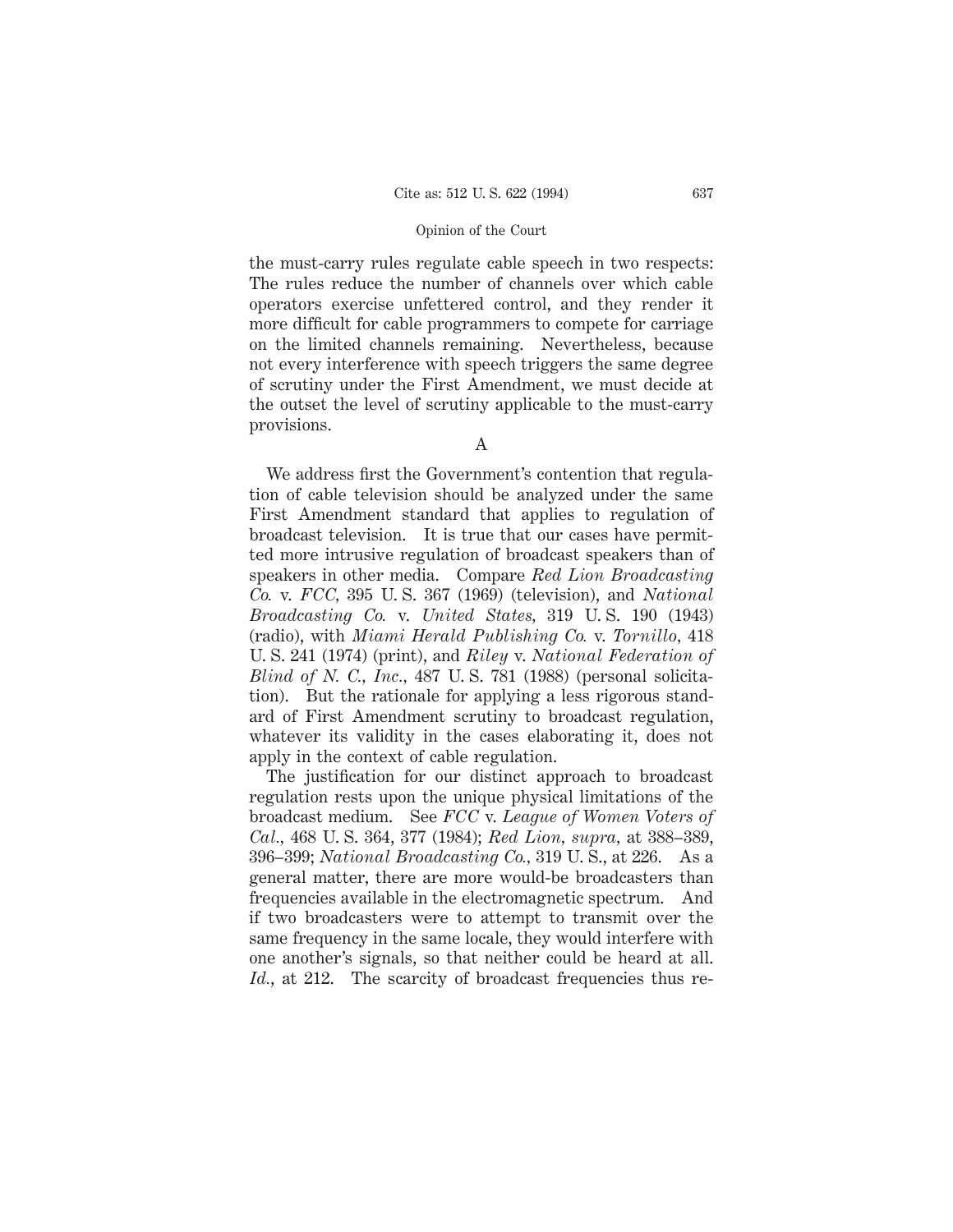quired the establishment of some regulatory mechanism to divide the electromagnetic spectrum and assign specific frequencies to particular broadcasters. See *FCC* v. *League of Women Voters, supra,* at 377 ("The fundamental distinguishing characteristic of the new medium of broadcasting . . . is that [b]roadcast frequencies are a scarce resource [that] must be portioned out among applicants") (internal quotation marks omitted); *FCC* v. *National Citizens Comm. for Broadcasting,* 436 U. S. 775, 799 (1978). In addition, the inherent physical limitation on the number of speakers who may use the broadcast medium has been thought to require some adjustment in traditional First Amendment analysis to permit the Government to place limited content restraints, and impose certain affirmative obligations, on broadcast licensees. *Red Lion,* 395 U. S., at 390. As we said in *Red Lion,* "[w]here there are substantially more individuals who want to broadcast than there are frequencies to allocate, it is idle to posit an unabridgeable First Amendment right to broadcast comparable to the right of every individual to speak, write, or publish." *Id.,* at 388; see also *Columbia Broadcasting System, Inc.* v. *Democratic National Committee,* 412 U. S. 94, 101 (1973).

Although courts and commentators have criticized the scarcity rationale since its inception,<sup>5</sup> we have declined to question its continuing validity as support for our broadcast jurisprudence, see *FCC* v. *League of Women Voters, supra,* at 376, n. 11, and see no reason to do so here. The broadcast

<sup>5</sup> See, *e. g., Telecommunications Research and Action Center* v. *FCC,* 801 F. 2d 501, 508–509 (CADC 1986), cert. denied, 482 U. S. 919 (1987); L. Bollinger, Images of a Free Press 87–90 (1991); L. Powe, American Broadcasting and the First Amendment 197–209 (1987); M. Spitzer, Seven Dirty Words and Six Other Stories 7–18 (1986); Note, The Message in the Medium: The First Amendment on the Information Superhighway, 107 Harv. L. Rev. 1062, 1072–1074 (1994); Winer, The Signal Cable Sends— Part I: Why Can't Cable Be More Like Broadcasting?, 46 Md. L. Rev. 212, 218–240 (1987); Coase, The Federal Communications Commission, 2 J. Law & Econ. 1, 12–27 (1959).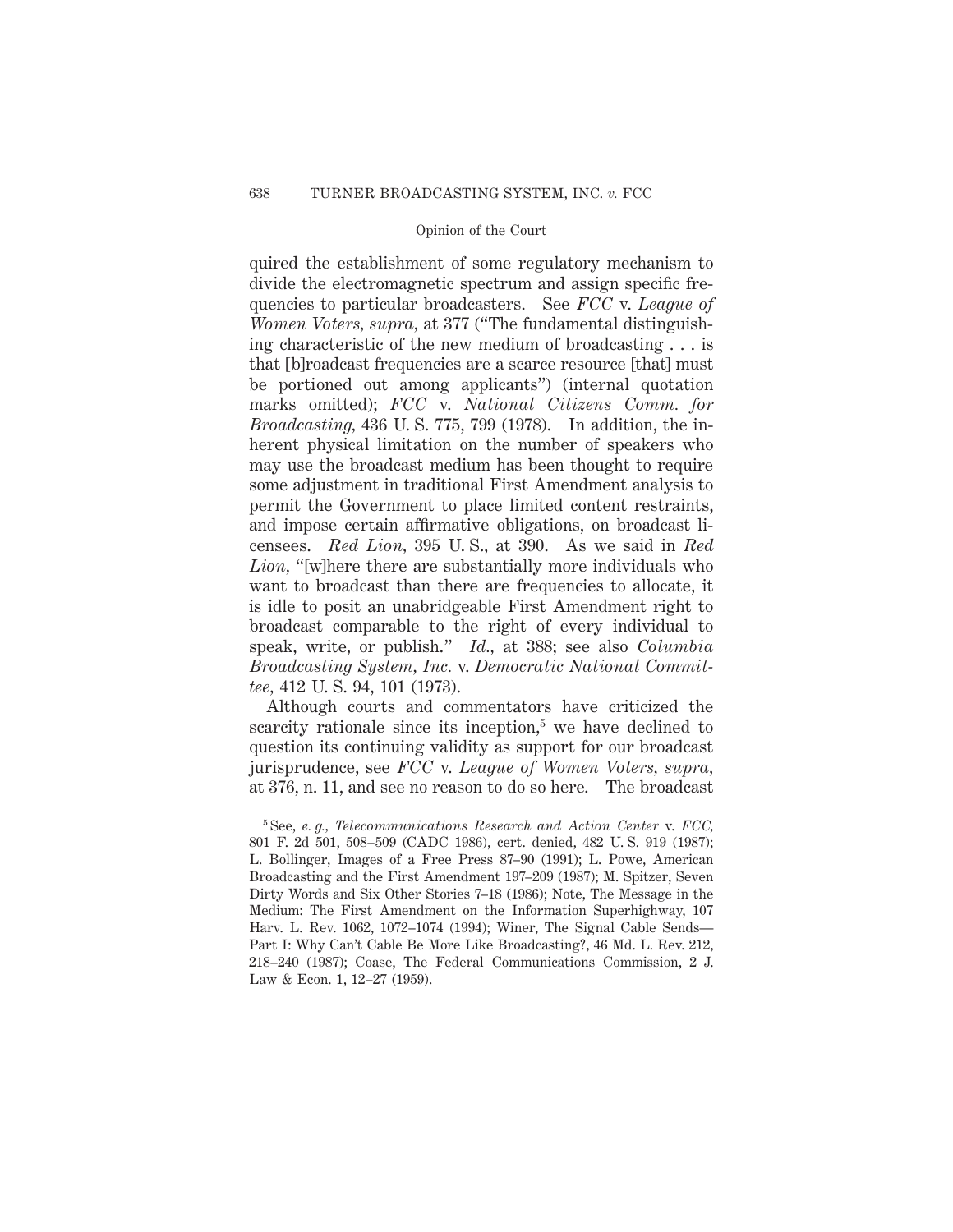cases are inapposite in the present context because cable television does not suffer from the inherent limitations that characterize the broadcast medium. Indeed, given the rapid advances in fiber optics and digital compression technology, soon there may be no practical limitation on the number of speakers who may use the cable medium. Nor is there any danger of physical interference between two cable speakers attempting to share the same channel. In light of these fundamental technological differences between broadcast and cable transmission, application of the more relaxed standard of scrutiny adopted in *Red Lion* and the other broadcast cases is inapt when determining the First Amendment validity of cable regulation. See *Bolger* v. *Youngs Drug Products Corp.*, 463 U. S. 60, 74 (1983) ("Our decisions have recognized that the special interest of the Federal Government in regulation of the broadcast media does not readily translate into a justification for regulation of other means of communication") (footnote omitted).

This is not to say that the unique physical characteristics of cable transmission should be ignored when determining the constitutionality of regulations affecting cable speech. They should not. See *infra,* at 656. But whatever relevance these physical characteristics may have in the evaluation of particular cable regulations, they do not require the alteration of settled principles of our First Amendment jurisprudence.

Although the Government acknowledges the substantial technological differences between broadcast and cable, see Brief for Federal Appellees 22, it advances a second argument for application of the *Red Lion* framework to cable regulation. It asserts that the foundation of our broadcast jurisprudence is not the physical limitations of the electromagnetic spectrum, but rather the "market dysfunction" that characterizes the broadcast market. Because the cable market is beset by a similar dysfunction, the Government maintains, the *Red Lion* standard of review should also apply to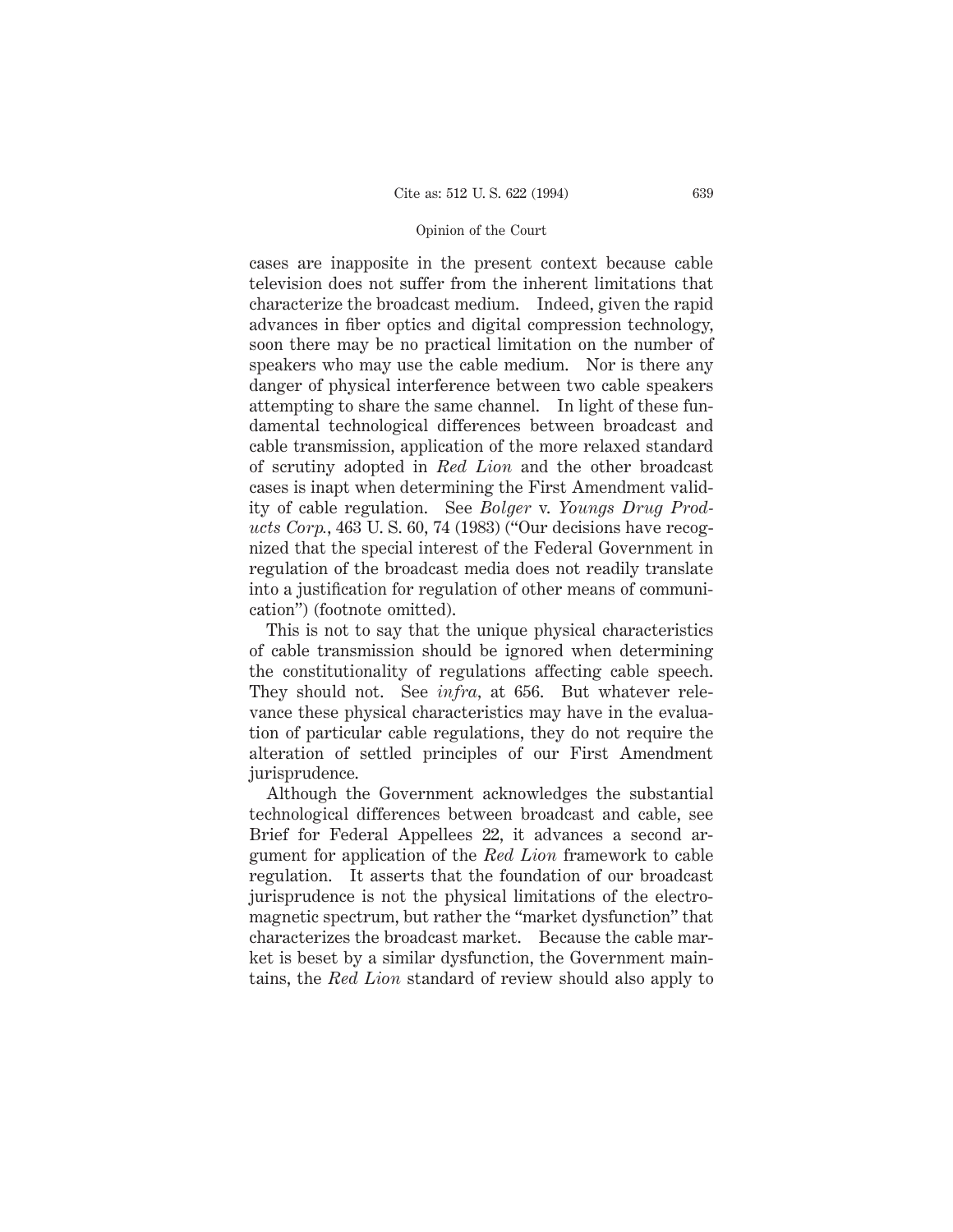cable. While we agree that the cable market suffers certain structural impediments, the Government's argument is flawed in two respects. First, as discussed above, the special physical characteristics of broadcast transmission, not the economic characteristics of the broadcast market, are what underlies our broadcast jurisprudence. See *League of Women Voters,* 468 U. S., at 377; *National Citizens Comm. for Broadcasting, supra,* at 799; *Red Lion, supra,* at 390. Second, the mere assertion of dysfunction or failure in a speech market, without more, is not sufficient to shield a speech regulation from the First Amendment standards applicable to nonbroadcast media. See, *e. g., Austin* v. *Michigan Chamber of Commerce,* 494 U. S. 652, 657–658 (1990); *Federal Election Comm'n* v. *Massachusetts Citizens for Life, Inc.,* 479 U. S. 238, 256–259 (1986); *Miami Herald Publishing Co.* v. *Tornillo,* 418 U. S., at 248–258.

By a related course of reasoning, the Government and some appellees maintain that the must-carry provisions are nothing more than industry-specific antitrust legislation, and thus warrant rational-basis scrutiny under this Court's "precedents governing legislative efforts to correct market failure in a market whose commodity is speech," such as *Associated Press* v. *United States,* 326 U. S. 1 (1945), and *Lorain Journal Co.* v. *United States,* 342 U. S. 143 (1951). See Brief for Federal Appellees 17. This contention is unavailing. *Associated Press* and *Lorain Journal* both involved actions against members of the press brought under the Sherman Antitrust Act, a law of general application. But while the enforcement of a generally applicable law may or may not be subject to heightened scrutiny under the First Amendment, compare *Cohen* v. *Cowles Media Co.,* 501 U. S. 663, 670 (1991), with *Barnes* v. *Glen Theatre, Inc.,* 501 U. S. 560, 566–567 (1991), laws that single out the press, or certain elements thereof, for special treatment "pose a particular danger of abuse by the State," *Arkansas Writers' Project, Inc.* v. *Ragland,* 481 U. S. 221, 228 (1987), and so are always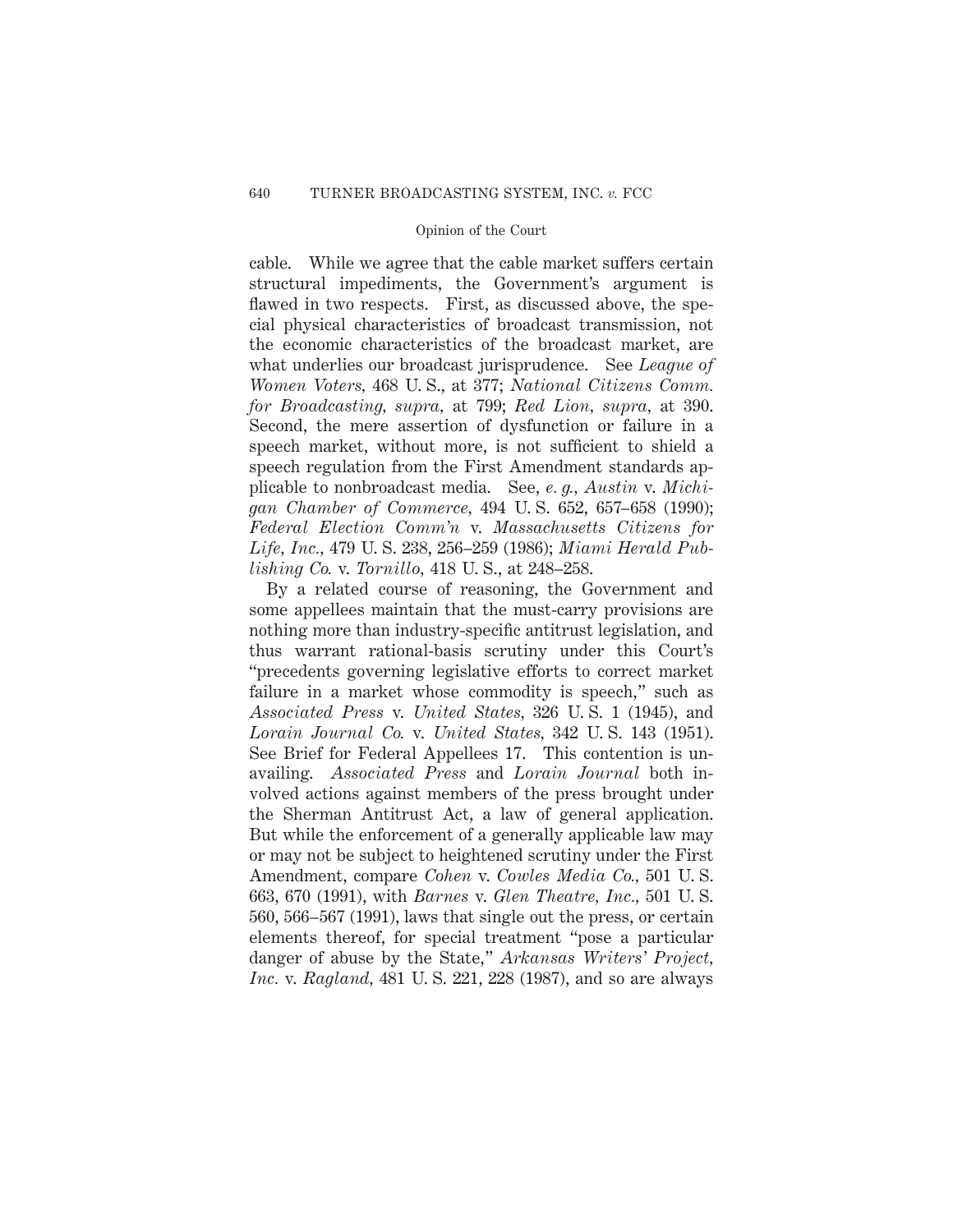subject to at least some degree of heightened First Amendment scrutiny. See *Preferred Communications,* 476 U. S., at 496 ("Where a law is subjected to a colorable First Amendment challenge, the rule of rationality which will sustain legislation against other constitutional challenges typically does not have the same controlling force"). Because the must-carry provisions impose special obligations upon cable operators and special burdens upon cable programmers, some measure of heightened First Amendment scrutiny is demanded. See *Minneapolis Star & Tribune Co.* v. *Minnesota Comm'r of Revenue,* 460 U. S. 575, 583 (1983).

B

At the heart of the First Amendment lies the principle that each person should decide for himself or herself the ideas and beliefs deserving of expression, consideration, and adherence. Our political system and cultural life rest upon this ideal. See *Leathers* v. *Medlock,* 499 U. S., at 449 (citing *Cohen* v. *California,* 403 U. S. 15, 24 (1971)); *West Virginia Bd. of Ed.* v. *Barnette,* 319 U. S. 624, 638, 640–642 (1943). Government action that stifles speech on account of its message, or that requires the utterance of a particular message favored by the Government, contravenes this essential right. Laws of this sort pose the inherent risk that the Government seeks not to advance a legitimate regulatory goal, but to suppress unpopular ideas or information or manipulate the public debate through coercion rather than persuasion. These restrictions "rais[e] the specter that the Government may effectively drive certain ideas or viewpoints from the marketplace." *Simon & Schuster, Inc.* v. *Members of N. Y. State Crime Victims Bd.,* 502 U. S. 105, 116 (1991).

For these reasons, the First Amendment, subject only to narrow and well-understood exceptions, does not countenance governmental control over the content of messages expressed by private individuals. *R. A. V.* v. *St. Paul,* 505 U. S. 377, 382–383 (1992); *Texas* v. *Johnson,* 491 U. S. 397,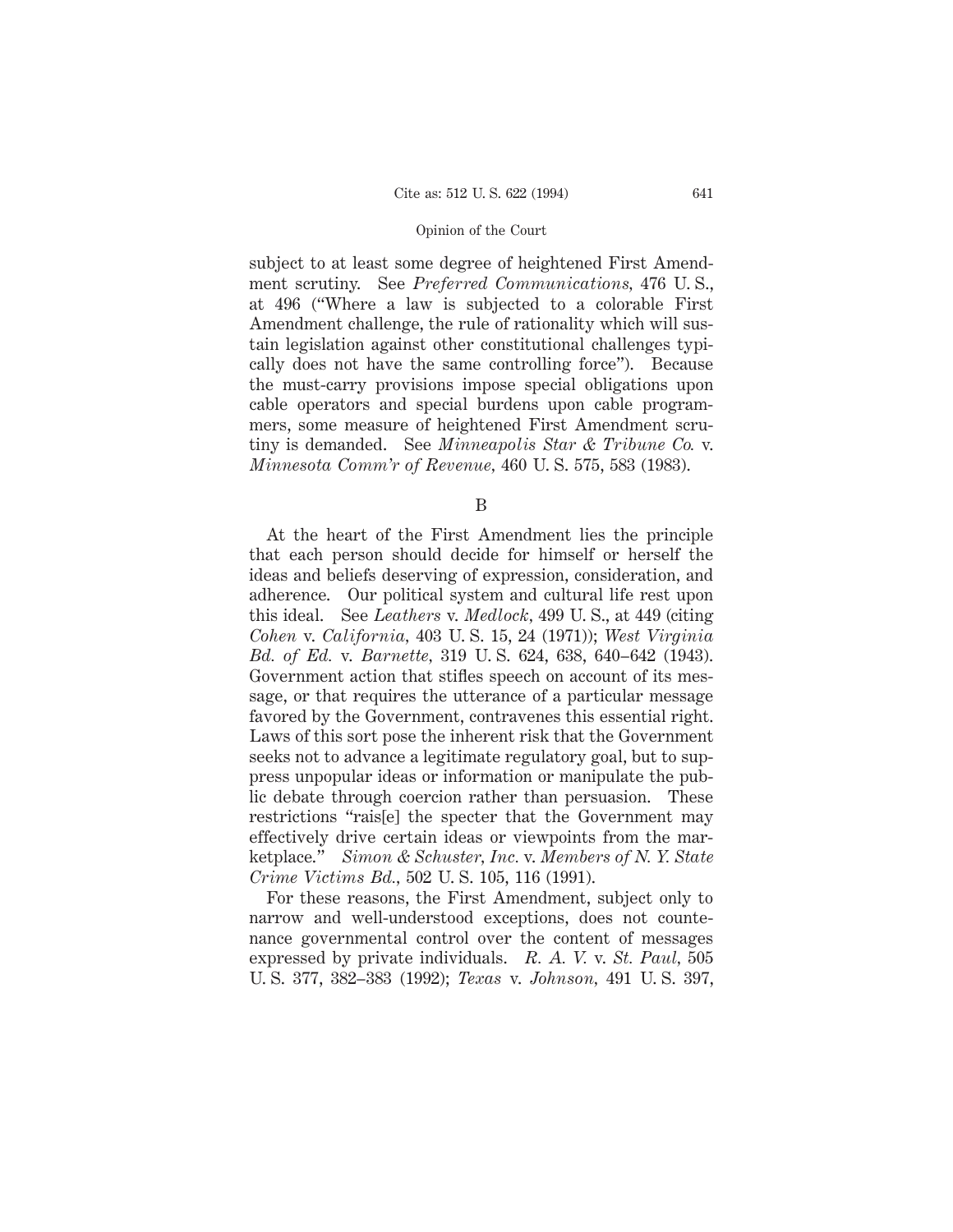414 (1989). Our precedents thus apply the most exacting scrutiny to regulations that suppress, disadvantage, or impose differential burdens upon speech because of its content. See *Simon & Schuster,* 502 U. S., at 115; *id.,* at 125–126 (Kennedy, J., concurring in judgment); *Perry Ed. Assn.* v. *Perry Local Educators' Assn.,* 460 U. S. 37, 45 (1983). Laws that compel speakers to utter or distribute speech bearing a particular message are subject to the same rigorous scrutiny. See *Riley* v. *National Federation for Blind of N. C., Inc.,* 487 U. S., at 798; *West Virginia Bd. of Ed.* v. *Barnette, supra.* In contrast, regulations that are unrelated to the content of speech are subject to an intermediate level of scrutiny, see *Clark* v. *Community for Creative Non-Violence,* 468 U. S. 288, 293 (1984), because in most cases they pose a less substantial risk of excising certain ideas or viewpoints from the public dialogue.

Deciding whether a particular regulation is content based or content neutral is not always a simple task. We have said that the "principal inquiry in determining content neutrality . . . is whether the government has adopted a regulation of speech because of [agreement or] disagreement with the message it conveys." *Ward* v. *Rock Against Racism,* 491 U. S. 781, 791 (1989). See *R. A. V., supra,* at 386 ("The government may not regulate [speech] based on hostility—or favoritism—towards the underlying message expressed"). The purpose, or justification, of a regulation will often be evident on its face. See *Frisby* v. *Schultz,* 487 U. S. 474, 481 (1988). But while a content-based purpose may be sufficient in certain circumstances to show that a regulation is content based, it is not necessary to such a showing in all cases. Cf. *Simon & Schuster, supra,* at 117 (" '[I]llicit legislative intent is not the *sine qua non* of a violation of the First Amendment' ") (quoting *Minneapolis Star & Tribune, supra,* at 592). Nor will the mere assertion of a content-neutral purpose be enough to save a law which, on its face, discriminates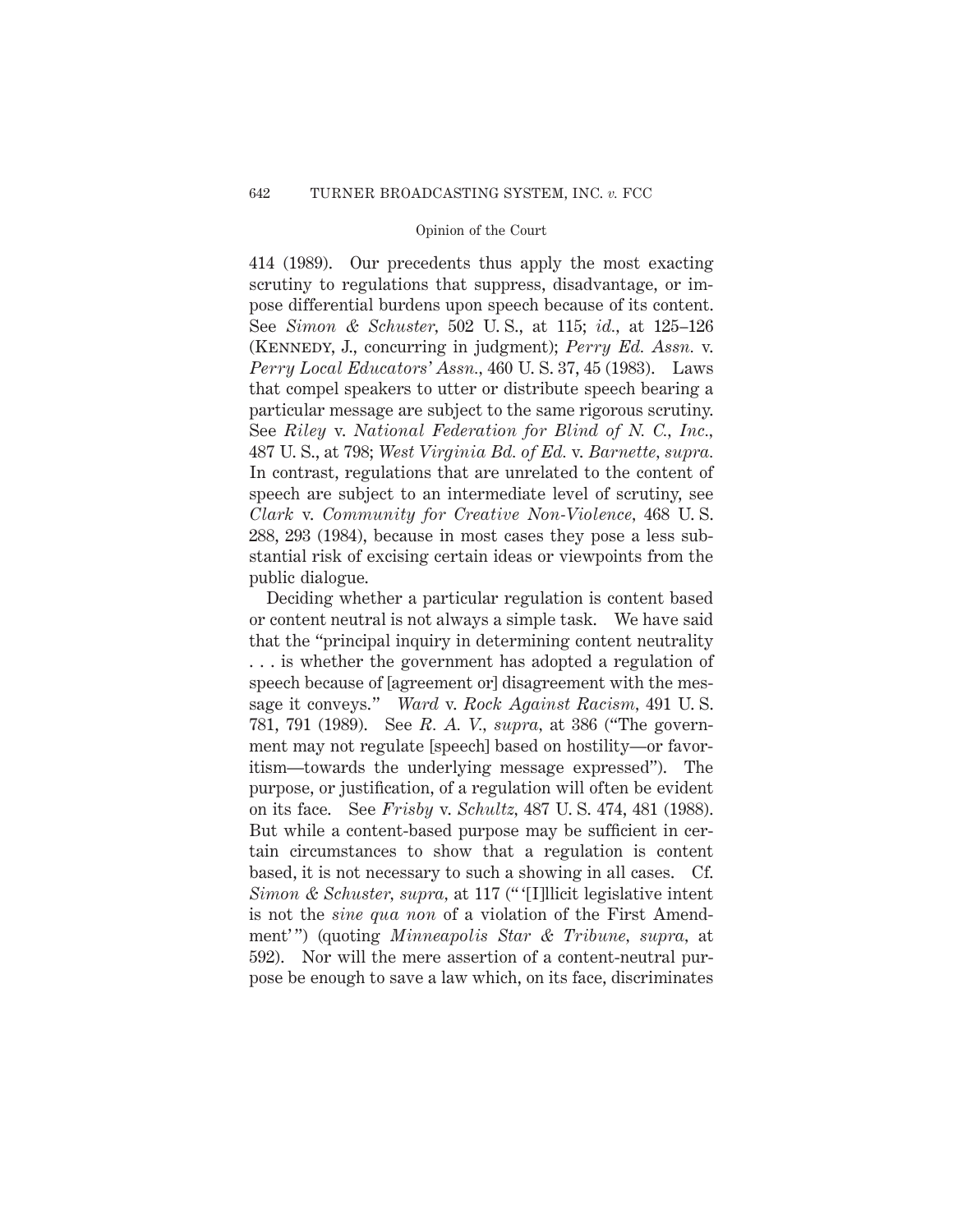based on content. *Arkansas Writers' Project,* 481 U. S., at 231–232; *Carey* v. *Brown,* 447 U. S. 455, 464–469 (1980).

As a general rule, laws that by their terms distinguish favored speech from disfavored speech on the basis of the ideas or views expressed are content based. See, *e. g., Burson* v. *Freeman,* 504 U. S. 191, 197 (1992) ("Whether individuals may exercise their free-speech rights near polling places depends entirely on whether their speech is related to a political campaign"); *Boos* v. *Barry,* 485 U. S. 312, 318–319 (1988) (plurality opinion) (whether municipal ordinance permits individuals to "picket in front of a foreign embassy depends entirely upon whether their picket signs are critical of the foreign government or not"). By contrast, laws that confer benefits or impose burdens on speech without reference to the ideas or views expressed are in most instances content neutral. See, *e. g., Members of City Council of Los Angeles* v. *Taxpayers for Vincent,* 466 U. S. 789, 804 (1984) (ordinance prohibiting the posting of signs on public property "is neutral—indeed it is silent—concerning any speaker's point of view"); *Heffron* v. *International Soc. for Krishna Consciousness, Inc.,* 452 U. S. 640, 649 (1981) (State Fair regulation requiring that sales and solicitations take place at designated locations "applies evenhandedly to all who wish to distribute and sell written materials or to solicit funds").

C

Insofar as they pertain to the carriage of full-power broadcasters, the must-carry rules, on their face, impose burdens and confer benefits without reference to the content of speech.<sup>6</sup> Although the provisions interfere with cable oper-

<sup>6</sup> The must-carry rules also require carriage, under certain limited circumstances, of low-power broadcast stations. 47 U. S. C. § 534(c); see n. 2, *supra.* Under the Act, a low-power station may become eligible for carriage only if, among other things, the FCC determines that the station's programming "would address local news and informational needs which are not being adequately served by full power television broadcast sta-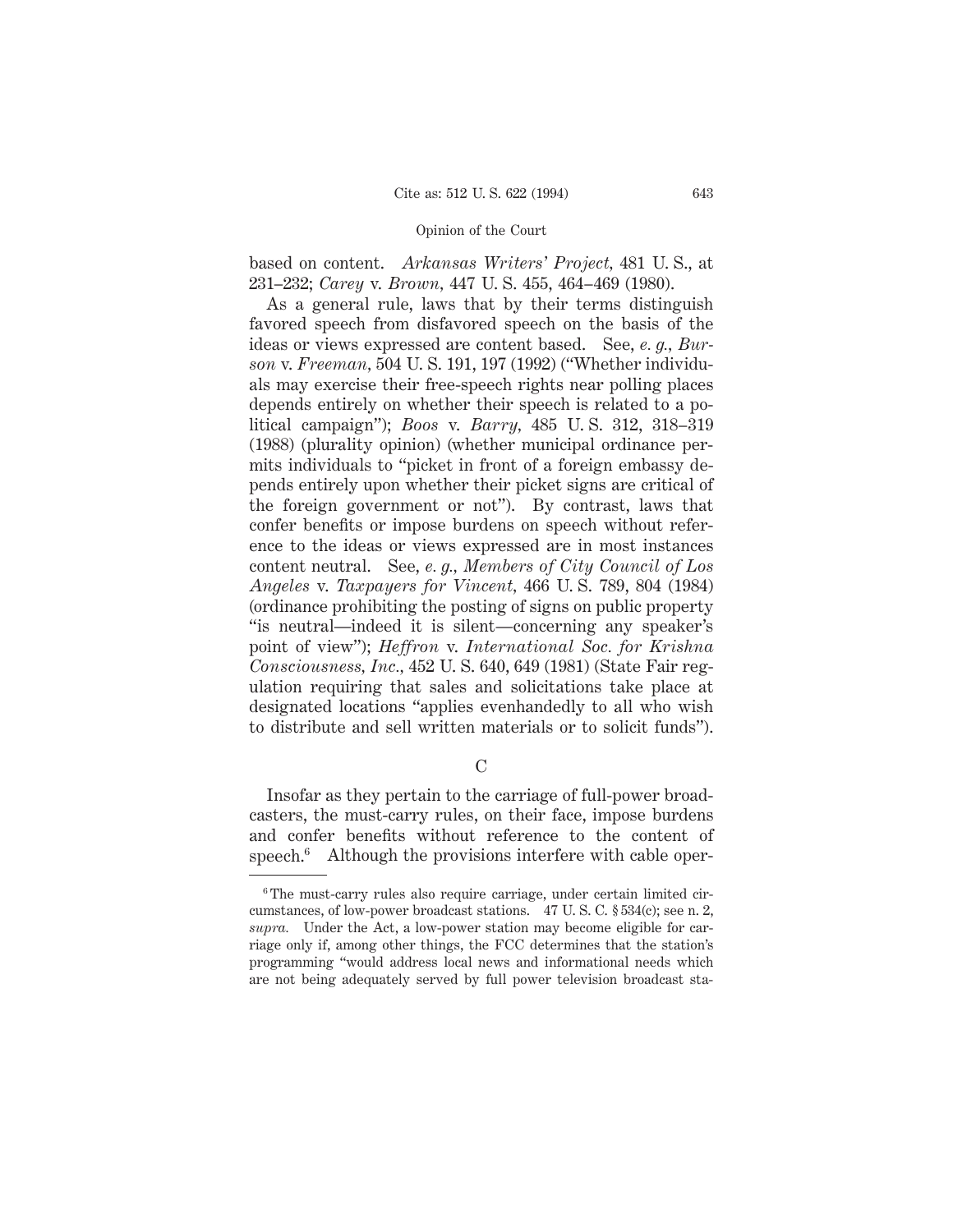ators' editorial discretion by compelling them to offer carriage to a certain minimum number of broadcast stations, the extent of the interference does not depend upon the content of the cable operators' programming. The rules impose obligations upon all operators, save those with fewer than 300 subscribers, regardless of the programs or stations they now offer or have offered in the past. Nothing in the Act imposes a restriction, penalty, or burden by reason of the views, programs, or stations the cable operator has selected or will select. The number of channels a cable operator must set aside depends only on the operator's channel capacity, see 47 U. S. C. §§ 534(b)(1), 535(b)(2)–(3) (1988 ed., Supp. IV); hence, an operator cannot avoid or mitigate its obligations under the Act by altering the programming it offers to subscribers. Cf. *Miami Herald Publishing Co.* v. *Tornillo,* 418 U. S., at 256–257 (newspaper may avoid access obligations by refraining from speech critical of political candidates).

tions because of the geographic distance of such full power stations from the low power station's community of license."  $\S 534(h)(2)(B)$ . We recognize that this aspect of § 4 appears to single out certain low-power broadcasters for special benefits on the basis of content. Because the District Court did not address whether these particular provisions are content based, and because the parties make only the most glancing reference to the operation of, and justifications for, the low-power broadcast provisions, we think it prudent to allow the District Court to consider the contentneutral or content-based character of this provision in the first instance on remand.

In a similar vein, although a broadcast station's eligibility for must-carry is based upon its geographic proximity to a qualifying cable system, § 534(h)(1)(C)(i), the Act permits the FCC to grant must-carry privileges upon request to otherwise ineligible broadcast stations. In acting upon these requests, the FCC is directed to give "attention to the value of localism" and, in particular, to whether the requesting station "provides news coverage of issues of concern to such community . . . or coverage of sporting and other events of interest to the community." § 534(h)(1)(C)(ii). Again, the District Court did not address this provision, but may do so on remand.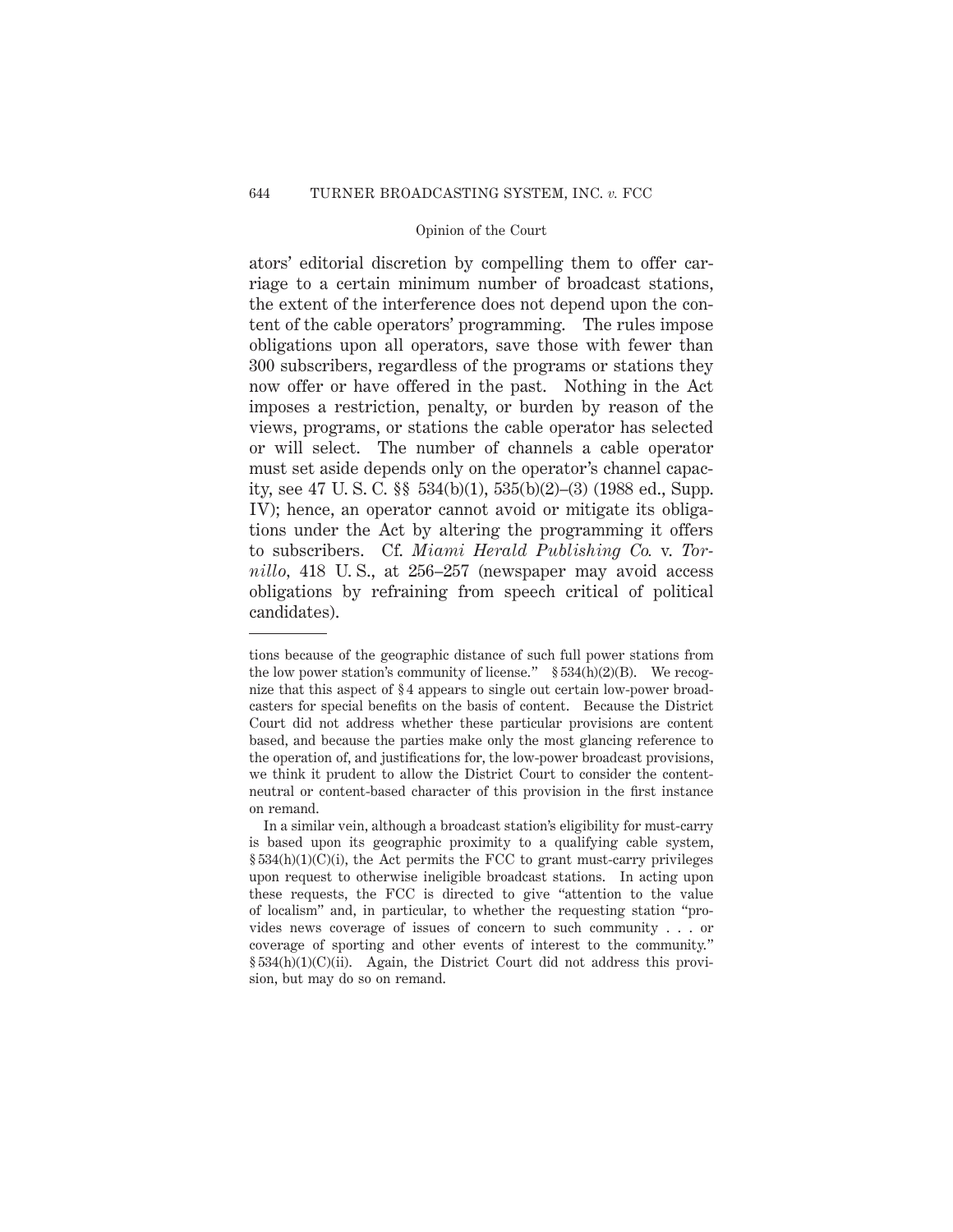The must-carry provisions also burden cable programmers by reducing the number of channels for which they can compete. But, again, this burden is unrelated to content, for it extends to all cable programmers irrespective of the programming they choose to offer viewers. Cf. *Boos, supra,* at 319 (individuals may picket in front of a foreign embassy so long as their picket signs are not critical of the foreign government). And finally, the privileges conferred by the must-carry provisions are also unrelated to content. The rules benefit all full power broadcasters who request carriage—be they commercial or noncommercial, independent or network affiliated, English or Spanish language, religious or secular. The aggregate effect of the rules is thus to make every full power commercial and noncommercial broadcaster eligible for must-carry, provided only that the broadcaster operates within the same television market as a cable system.

It is true that the must-carry provisions distinguish between speakers in the television programming market. But they do so based only upon the manner in which speakers transmit their messages to viewers, and not upon the messages they carry: Broadcasters, which transmit over the airwaves, are favored, while cable programmers, which do not, are disfavored. Cable operators, too, are burdened by the carriage obligations, but only because they control access to the cable conduit. So long as they are not a subtle means of exercising a content preference, speaker distinctions of this nature are not presumed invalid under the First Amendment.

That the must-carry provisions, on their face, do not burden or benefit speech of a particular content does not end the inquiry. Our cases have recognized that even a regulation neutral on its face may be content based if its manifest purpose is to regulate speech because of the message it conveys. *United States* v. *Eichman,* 496 U. S. 310, 315 (1990) ("Although the Flag Protection Act contains no explicit content-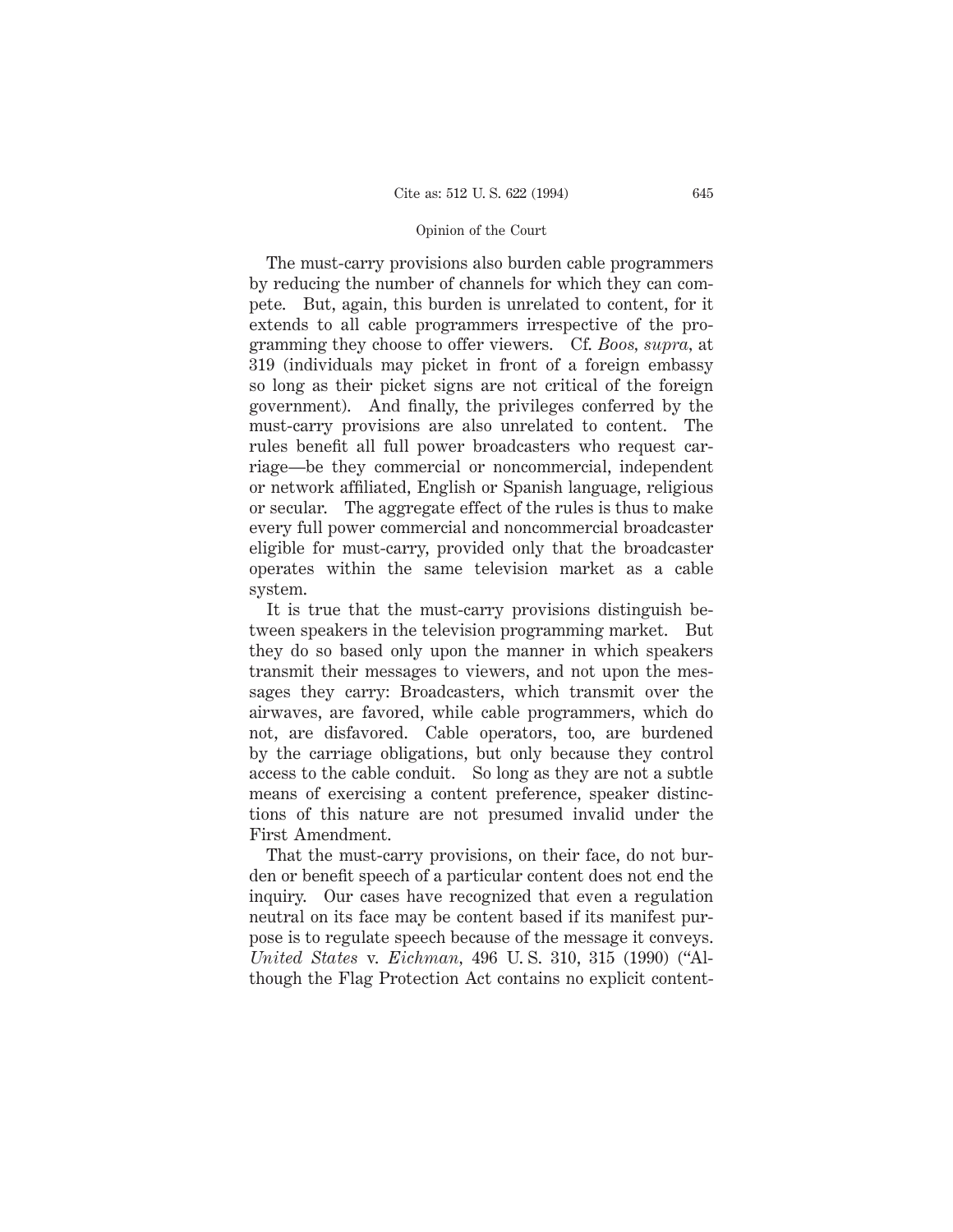based limitation on the scope of prohibited conduct, it is nevertheless clear that the Government's asserted *interest* is related to the suppression of free expression") (emphasis in original) (internal quotation marks omitted); see also *Ward,* 491 U. S., at 791–792; *Clark* v. *Community for Creative Non-Violence,* 468 U. S., at 293; cf. *Church of Lukumi Babalu Aye, Inc.* v. *Hialeah,* 508 U. S. 520, 534–535 (1993).

Appellants contend, in this regard, that the must-carry regulations are content based because Congress' purpose in enacting them was to promote speech of a favored content. We do not agree. Our review of the Act and its various findings persuades us that Congress' overriding objective in enacting must-carry was not to favor programming of a particular subject matter, viewpoint, or format, but rather to preserve access to free television programming for the 40 percent of Americans without cable.

In unusually detailed statutory findings, *supra,* at 632–634, Congress explained that because cable systems and broadcast stations compete for local advertising revenue,  $\S\S 2(a)(14)$ –(15), and because cable operators have a vested financial interest in favoring their affiliated programmers over broadcast stations,  $\S2(a)(5)$ , cable operators have a built-in "economic incentive . . . to delete, reposition, or not carry local broadcast signals," § 2(a)(16). Congress concluded that absent a requirement that cable systems carry the signals of local broadcast stations, the continued availability of free local broadcast television would be threatened. *Ibid.* Congress sought to avoid the elimination of broadcast television because, in its words, "[s]uch programming is . . . free to those who own television sets and do not require cable transmission to receive broadcast television signals," § 2(a)(12), and because "[t]here is a substantial governmental interest in promoting the continued availability of such free television programming, especially for viewers who are unable to afford other means of receiving programming," *ibid.*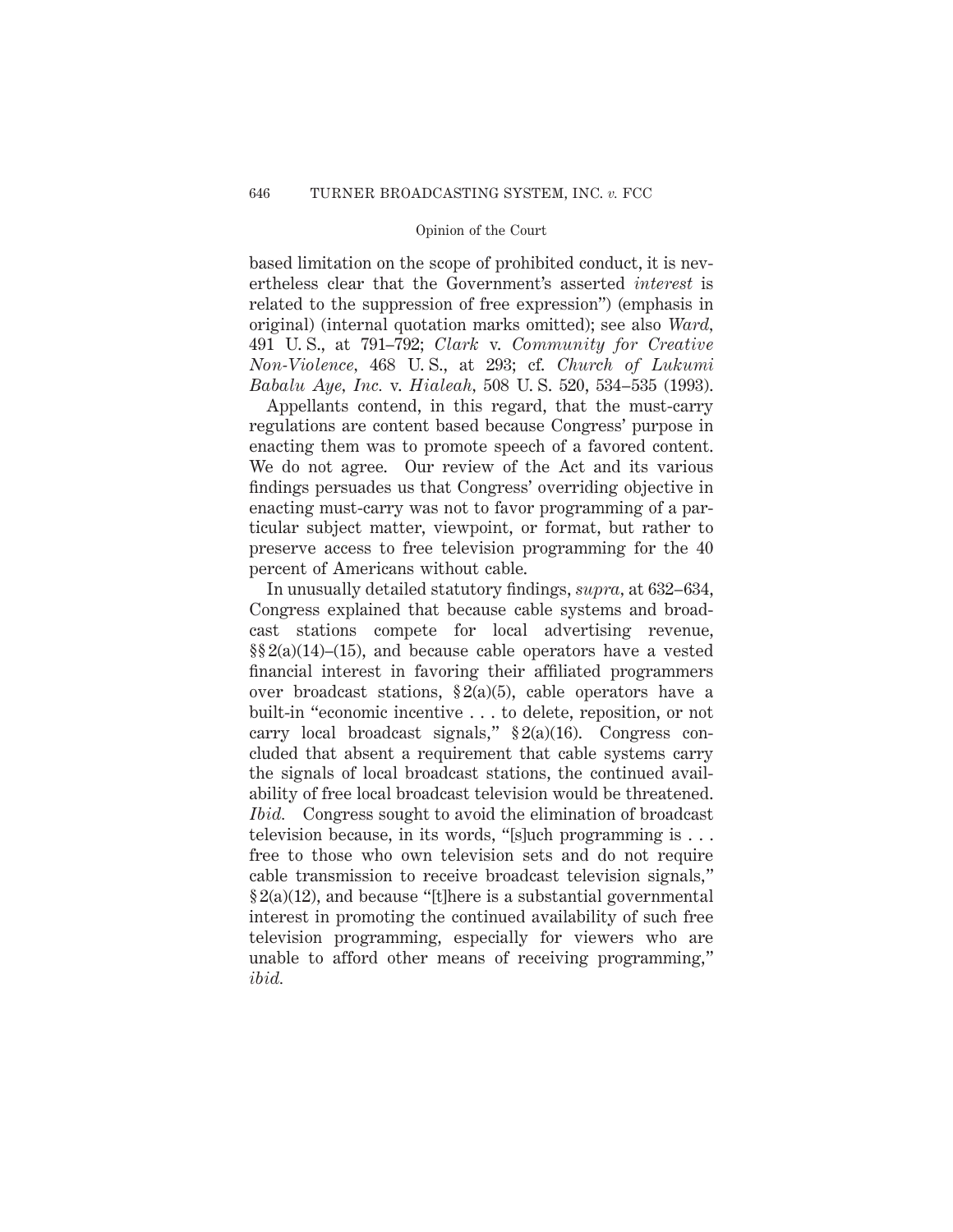By preventing cable operators from refusing carriage to broadcast television stations, the must-carry rules ensure that broadcast television stations will retain a large enough potential audience to earn necessary advertising revenue or, in the case of noncommercial broadcasters, sufficient viewer contributions, see  $\S 2(a)(8)(B)$ —to maintain their continued operation. In so doing, the provisions are designed to guarantee the survival of a medium that has become a vital part of the Nation's communication system, and to ensure that every individual with a television set can obtain access to free television programming.

This overriding congressional purpose is unrelated to the content of expression disseminated by cable and broadcast speakers. Indeed, our precedents have held that "protecting noncable households from loss of regular television broadcasting service due to competition from cable systems," is not only a permissible governmental justification, but an "important and substantial federal interest." *Capital Cities Cable, Inc.* v. *Crisp,* 467 U. S. 691, 714 (1984); see also *United States* v. *Midwest Video Corp.,* 406 U. S. 649, 661–662, 664 (1972) (plurality opinion).

The design and operation of the challenged provisions confirm that the purposes underlying the enactment of the must-carry scheme are unrelated to the content of speech. The rules, as mentioned, confer must-carry rights on all full power broadcasters, irrespective of the content of their programming. They do not require or prohibit the carriage of particular ideas or points of view. They do not penalize cable operators or programmers because of the content of their programming. They do not compel cable operators to affirm points of view with which they disagree. They do not produce any net decrease in the amount of available speech. And they leave cable operators free to carry whatever programming they wish on all channels not subject to mustcarry requirements.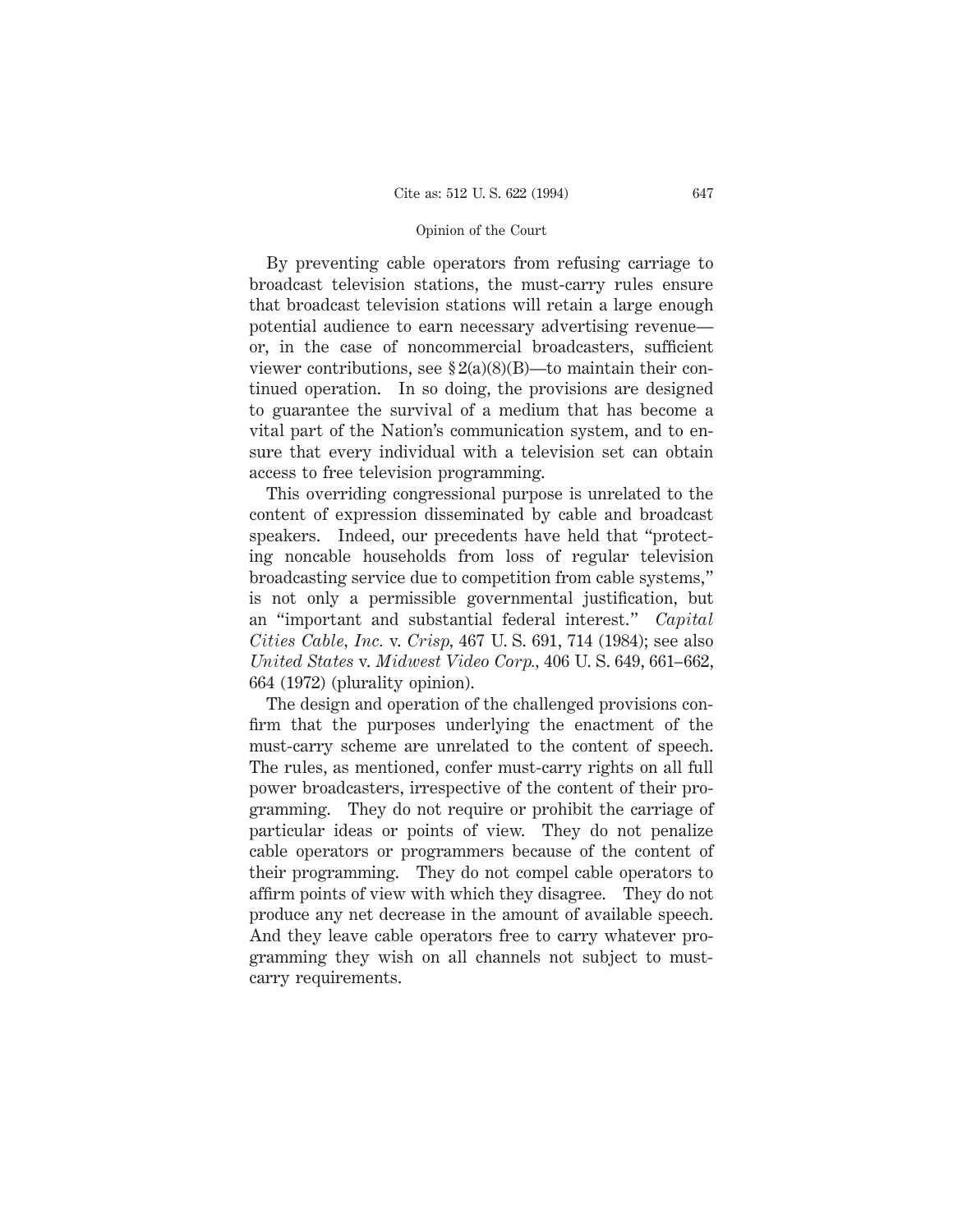Appellants and Justice O'Connor make much of the fact that, in the course of describing the purposes behind the Act, Congress referred to the value of broadcast programming. In particular, Congress noted that broadcast television is "an important source of local news[,] public affairs programming and other local broadcast services critical to an informed electorate,"  $\S 2(a)(11)$ ; see also  $\S 2(a)(10)$ , and that noncommercial television "provides educational and informational programming to the Nation's citizens,"  $\S 2(a)(8)$ . We do not think, however, that such references cast any material doubt on the content-neutral character of must-carry. That Congress acknowledged the local orientation of broadcast programming and the role that noncommercial stations have played in educating the public does not indicate that Congress regarded broadcast programming as *more* valuable than cable programming. Rather, it reflects nothing more than the recognition that the services provided by broadcast television have some intrinsic value and, thus, are worth preserving against the threats posed by cable. See 819 F. Supp., at 44 ("Congress' solicitousness for local broadcasters' material simply rests on its assumption that they have as much to say of interest or value as the cable programmers who service a given geographic market audience".

The operation of the Act further undermines the suggestion that Congress' purpose in enacting must-carry was to force programming of a "local" or "educational" content on cable subscribers. The provisions, as we have stated, benefit all full power broadcasters irrespective of the nature of their programming. In fact, if a cable system were required to bump a cable programmer to make room for a broadcast station, nothing would stop a cable operator from displacing a cable station that provides all local- or education-oriented programming with a broadcaster that provides very little. Appellants do not even contend, moreover, that broadcast programming is any more "local" or "educational" than cable programming. Cf. *Leathers* v. *Medlock,* 499 U. S., at 449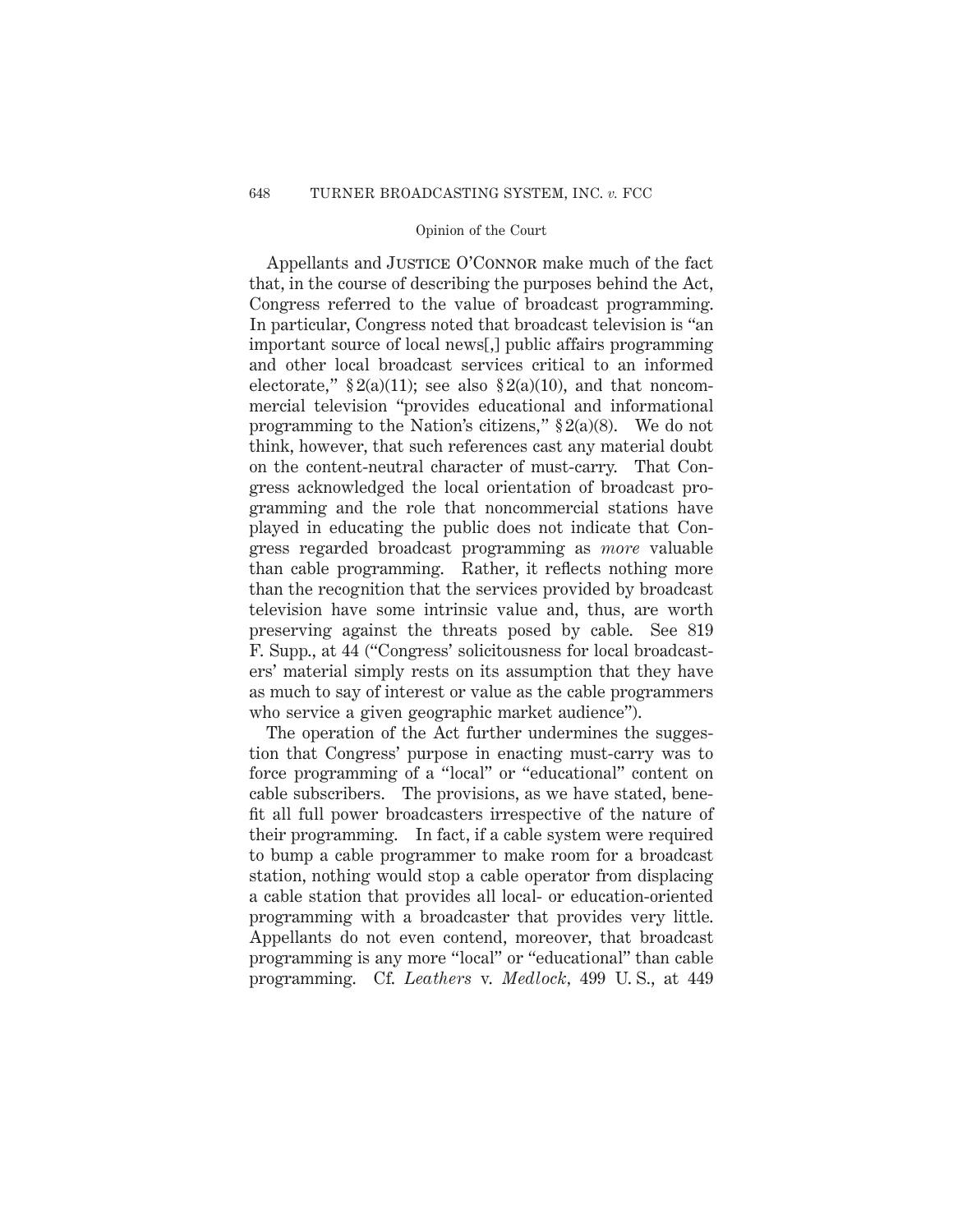(state law imposing tax upon cable television, but exempting other media, is not content based, in part due to lack of evidence that cable programming "differs systematically in its message from that communicated by satellite broadcast programming, newspapers, or magazines").

In short, Congress' acknowledgment that broadcast television stations make a valuable contribution to the Nation's communications system does not render the must-carry scheme content based. The scope and operation of the challenged provisions make clear, in our view, that Congress designed the must-carry provisions not to promote speech of a particular content, but to prevent cable operators from exploiting their economic power to the detriment of broadcasters, and thereby to ensure that all Americans, especially those unable to subscribe to cable, have access to free television programming—whatever its content.

We likewise reject the suggestion, advanced by appellants and by Judge Williams in dissent, that the must-carry rules are content based because the preference for broadcast stations "*automatically* entails content requirements." 819 F. Supp., at 58. It is true that broadcast programming, unlike cable programming, is subject to certain limited content restraints imposed by statute and FCC regulation.7 But it does not follow that Congress mandated cable carriage of broadcast television stations as a means of ensuring that par-

<sup>7</sup> See, *e. g.,* 47 U. S. C. § 303b (1988 ed., Supp. IV) (directing FCC to consider extent to which license renewal applicant has "served the educational and informational needs of children"); Pub. L. 102–356, § 16(a), 106 Stat. 954, note following 47 U. S. C. § 303 (1988 ed., Supp. IV) (restrictions on indecent programming); 47 U. S. C. § 312(a)(7) (allowing FCC to revoke broadcast license for willful or repeated failure to allow reasonable access to broadcast airtime for candidates seeking federal elective office); 47 CFR § 73.1920 (1993) (requiring broadcaster to notify victims of on-air personal attacks and to provide victims with opportunity to respond over the air); *En Banc Programming Inquiry,* 44 F. C. C. 2d 2303, 2312 (1960) (requiring broadcasters to air programming that serves "the public interest, convenience or necessity").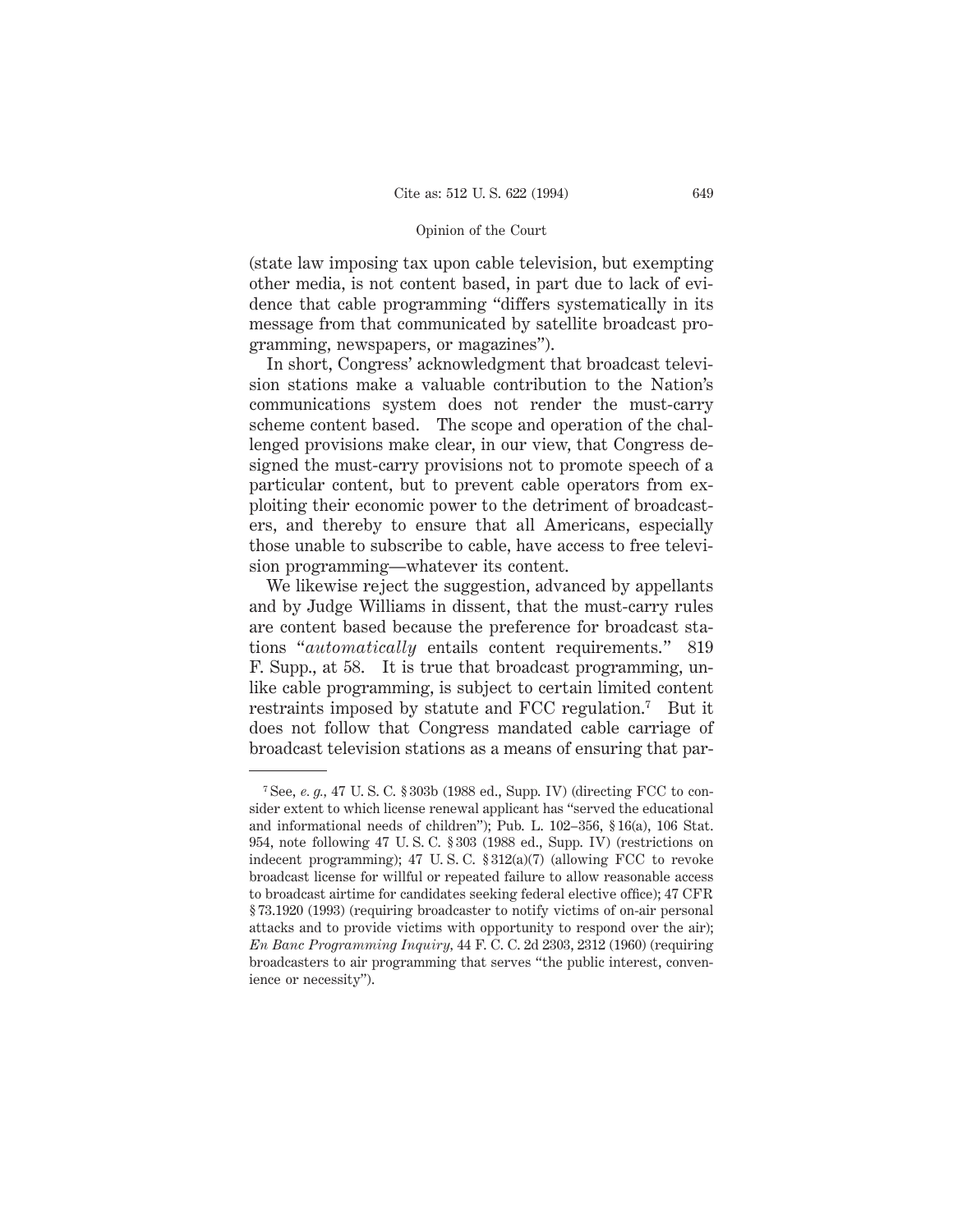ticular programs will be shown, or not shown, on cable systems.

As an initial matter, the argument exaggerates the extent to which the FCC is permitted to intrude into matters affecting the content of broadcast programming. The FCC is forbidden by statute to engage in "censorship" or to promulgate any regulation "which shall interfere with the [broadcasters'] right of free speech." 47 U. S. C. § 326. The FCC is well aware of the limited nature of its jurisdiction, having acknowledged that it "has no authority and, in fact, is barred by the First Amendment and [§ 326] from interfering with the free exercise of journalistic judgment." *Hubbard Broadcasting, Inc.,* 48 F. C. C. 2d 517, 520 (1974). In particular, the FCC's oversight responsibilities do not grant it the power to ordain any particular type of programming that must be offered by broadcast stations; for although "the Commission may inquire of licensees what they have done to determine the needs of the community they propose to serve, the Commission may not impose upon them its private notions of what the public ought to hear." Network Programming Inquiry, Report and Statement of Policy, 25 Fed. Reg. 7293 (1960); see also *Commercial TV Stations,* 98 F. C. C. 2d 1076, 1091–1092 (1984), modified, 104 F. C. C. 2d 358 (1986), remanded in part on other grounds *sub nom. Action for Children's Television* v. *FCC,* 821 F. 2d 741 (CADC 1987).

Stations licensed to broadcast over the special frequencies reserved for "noncommercial educational" stations are subject to no more intrusive content regulation than their commercial counterparts. Noncommercial licensees must operate on a nonprofit basis, may not accept financial consideration in exchange for particular programming, and may not broadcast promotional announcements or advertisements on behalf of for-profit entities.  $47 \text{ CFR }$  §§  $73.621(d)$ –(e) (1993); see generally *Public Broadcasting,* 98 F. C. C. 2d 746, 751 (1984); *Educational Broadcast Stations,* 90 F. C. C. 2d 895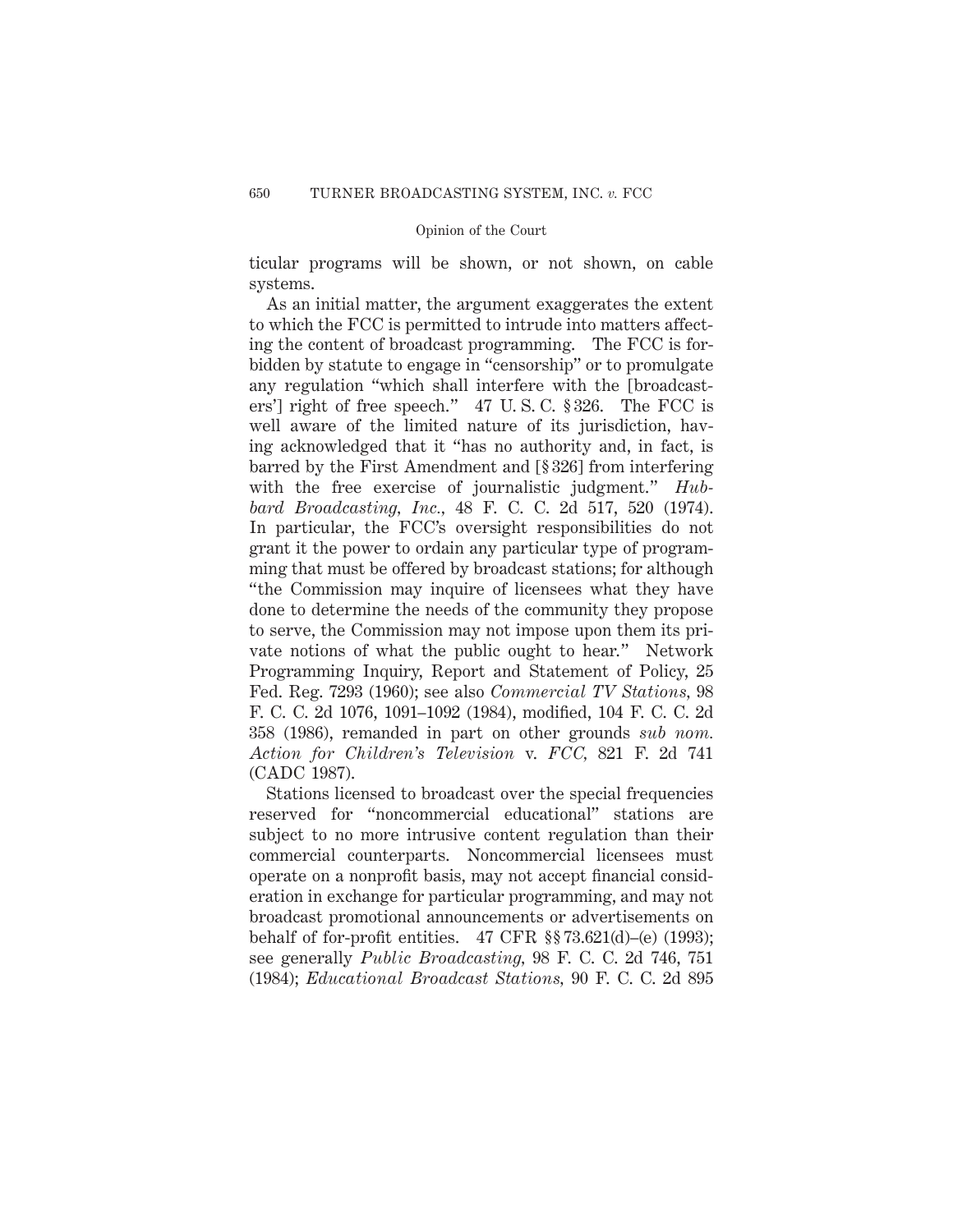(1982), modified, 97 F. C. C. 2d 255 (1984). What is important for present purposes, however, is that noncommercial licensees are not required by statute or regulation to carry any specific quantity of "educational" programming or any particular "educational" programs. Noncommercial licensees, like their commercial counterparts, need only adhere to the general requirement that their programming serve "the public interest, convenience or necessity." *En Banc Programming Inquiry,* 44 F. C. C. 2d 2303, 2312 (1960). The FCC itself has recognized that "a more rigorous standard for public stations would come unnecessarily close to impinging on First Amendment rights and would run the collateral risk of stifling the creativity and innovative potential of these stations." *Public Broadcasting, supra,* at 751; see also *Public Radio and TV Programming,* 87 F. C. C. 2d 716, 728–729, 732, ¶¶ 29–30, 37 (1981); *Georgia State Bd. of Ed.,* 70 F. C. C. 2d 948 (1979).

In addition, although federal funding provided through the Corporation for Public Broadcasting (CPB) supports programming on noncommercial stations, the Government is foreclosed from using its financial support to gain leverage over any programming decisions. See 47 U. S. C. § 396(g) (1)(D) (directing CPB to "carry out its purposes and functions and engage in its activities in ways that will most effectively assure the maximum freedom of the public telecommunications entities and systems from interference with, or control of, program content or other activities"), § 398(a) (CPB operates without interference from any department, agency, or officer of the Federal Government, including the FCC).

Indeed, our cases have recognized that Government regulation over the content of broadcast programming must be narrow, and that broadcast licensees must retain abundant discretion over programming choices. See *FCC* v. *League of Women Voters of Cal.,* 468 U. S., at 378–380, 386–392 (invalidating under the First Amendment statute forbidding any noncommercial educational station that receives a grant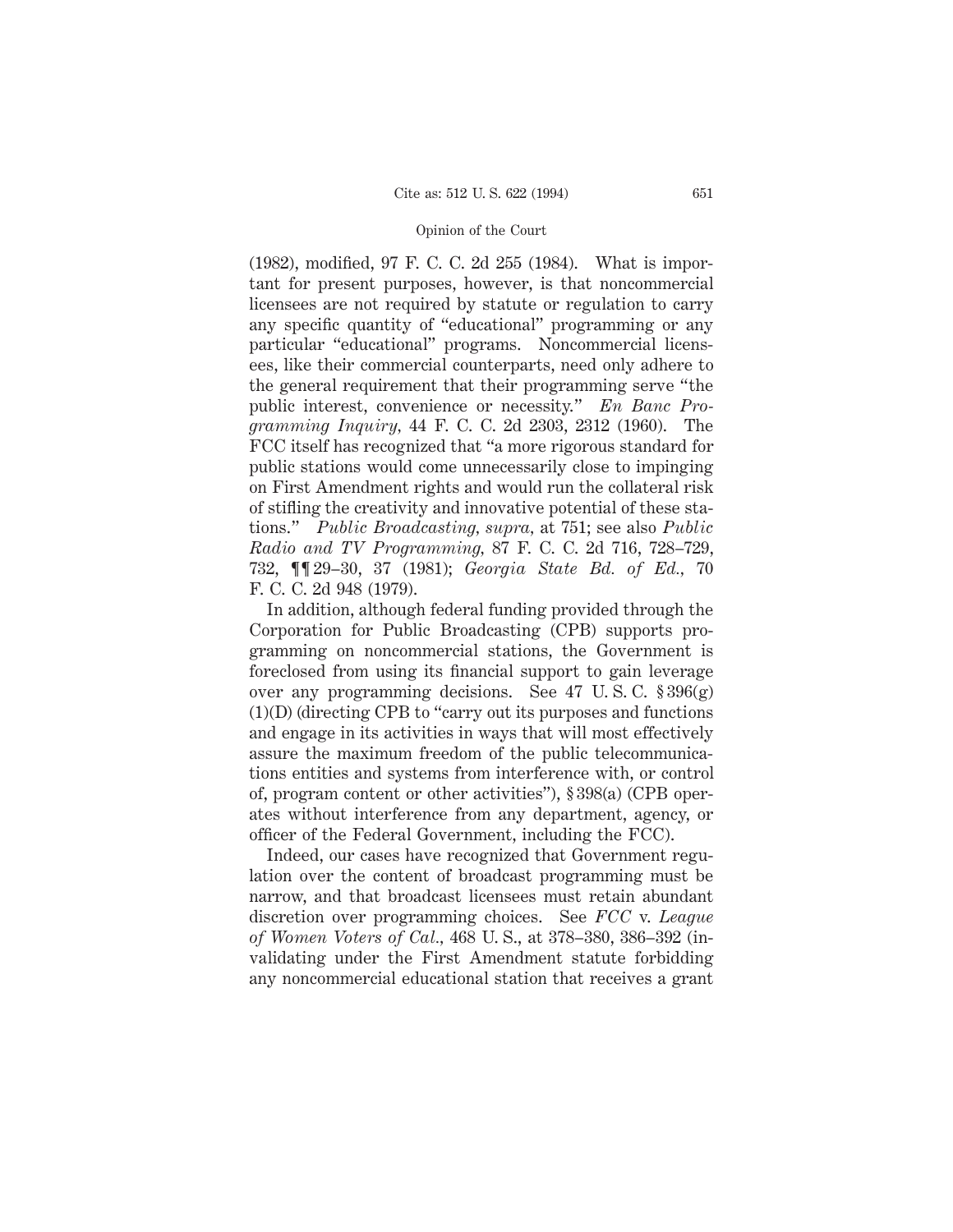from the CPB to "engage in editorializing"); *Columbia Broadcasting System, Inc.* v. *Democratic National Committee,* 412 U. S., at 126 (describing "the risk of an enlargement of Government control over the content of broadcast discussion of public issues" as being of "critical importance" to the First Amendment). Thus, given the minimal extent to which the FCC and Congress actually influence the programming offered by broadcast stations, it would be difficult to conclude that Congress enacted must-carry in an effort to exercise content control over what subscribers view on cable television. In a regime where Congress or the FCC exercised more intrusive control over the content of broadcast programming, an argument similar to appellants' might carry greater weight. But in the present regulatory system, those concerns are without foundation.

In short, the must-carry provisions are not designed to favor or disadvantage speech of any particular content. Rather, they are meant to protect broadcast television from what Congress determined to be unfair competition by cable systems. In enacting the provisions, Congress sought to preserve the existing structure of the Nation's broadcast television medium while permitting the concomitant expansion and development of cable television, and, in particular, to ensure that broadcast television remains available as a source of video programming for those without cable. Appellants' ability to hypothesize a content-based purpose for these provisions rests on little more than speculation and does not cast doubt upon the content-neutral character of must-carry. Cf. *Arizona* v. *California,* 283 U. S. 423, 455–457 (1931). Indeed, "[i]t is a familiar principle of constitutional law that this Court will not strike down an otherwise constitutional statute on the basis of an alleged illicit legislative motive." *United States* v. *O'Brien,* 391 U. S., at 383 (citing *McCray* v. *United States,* 195 U. S. 27, 56  $(1904)$ ).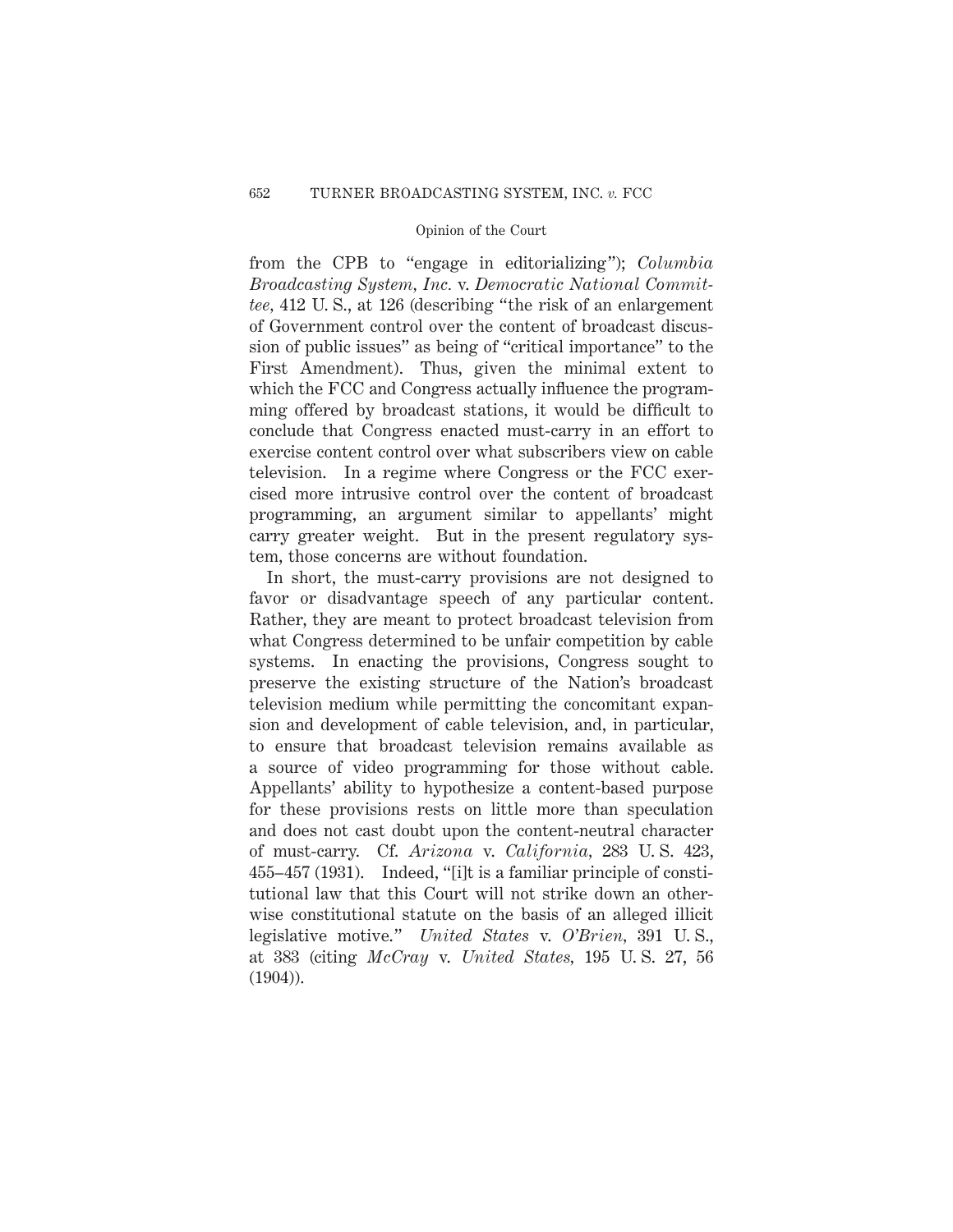### D

Appellants advance three additional arguments to support their view that the must-carry provisions warrant strict scrutiny. In brief, appellants contend that the provisions (1) compel speech by cable operators, (2) favor broadcast programmers over cable programmers, and (3) single out certain members of the press for disfavored treatment. None of these arguments suffices to require strict scrutiny in the present case.

1

Appellants maintain that the must-carry provisions trigger strict scrutiny because they compel cable operators to transmit speech not of their choosing. Relying principally on *Miami Herald Publishing Co.* v. *Tornillo,* 418 U. S. 241 (1974), appellants say this intrusion on the editorial control of cable operators amounts to forced speech which, if not *per se* invalid, can be justified only if narrowly tailored to a compelling government interest.

*Tornillo* affirmed an essential proposition: The First Amendment protects the editorial independence of the press. The right-of-reply statute at issue in *Tornillo* required any newspaper that assailed a political candidate's character to print, upon request by the candidate and without cost, the candidate's reply in equal space and prominence. Although the statute did not censor speech in the traditional sense it only required newspapers to grant access to the messages of others—we found that it imposed an impermissible content-based burden on newspaper speech. Because the right of access at issue in *Tornillo* was triggered only when a newspaper elected to print matter critical of political candidates, it "exact[ed] a penalty on the basis of . . . content." *Id.,* at 256. We found, and continue to recognize, that rightof-reply statutes of this sort are an impermissible intrusion on newspapers' "editorial control and judgment." *Id.,* at 258.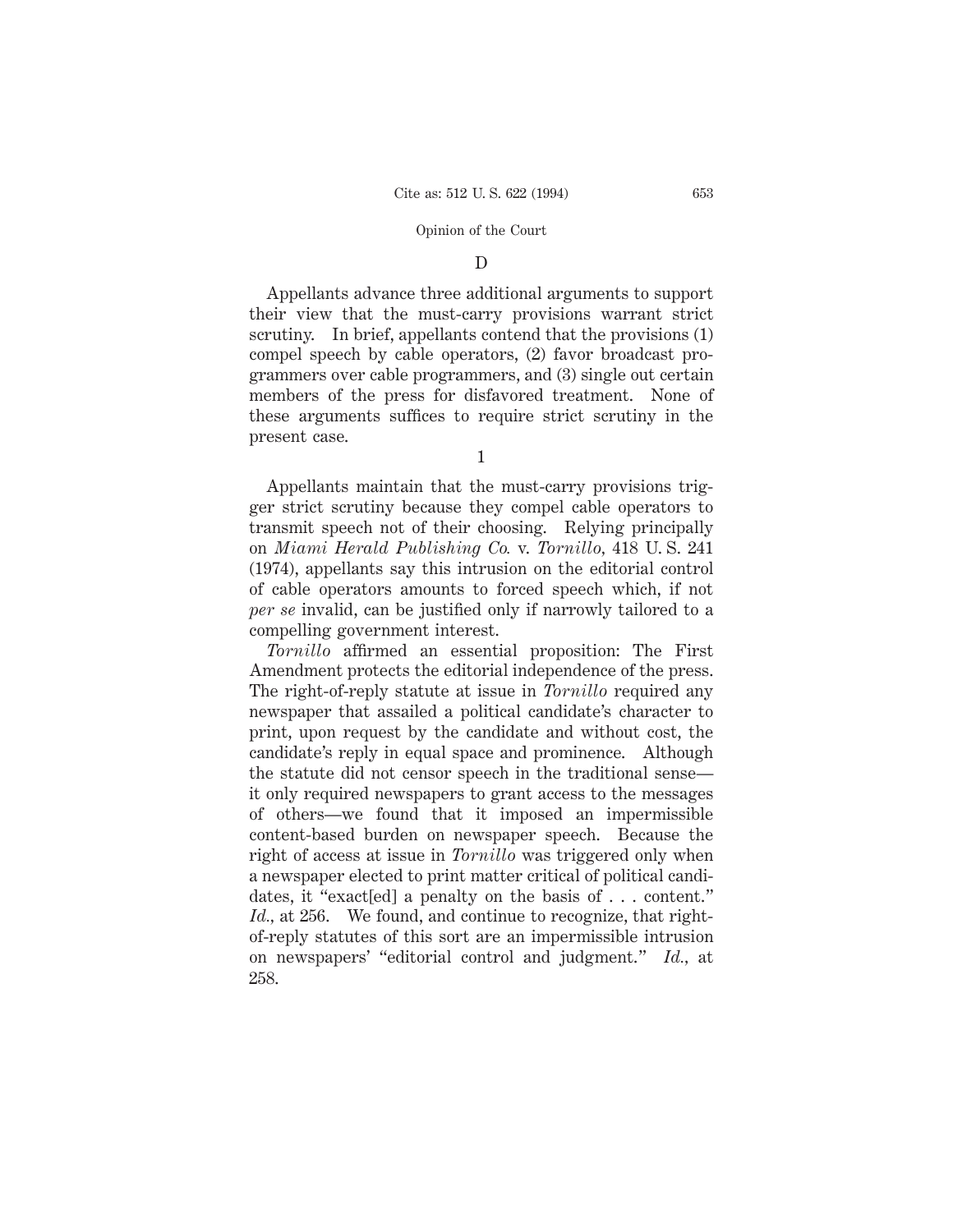We explained that, in practical effect, Florida's right-ofreply statute would deter newspapers from speaking in unfavorable terms about political candidates:

"Faced with the penalties that would accrue to any newspaper that published news or commentary arguably within the reach of the right-of-access statute, editors might well conclude that the safe course is to avoid controversy. Therefore, under the operation of the Florida statute, political and electoral coverage would be blunted or reduced." *Id.*, at 257.

Moreover, by affording mandatory access to speakers with which the newspaper disagreed, the law induced the newspaper to respond to the candidates' replies when it might have preferred to remain silent. See *Pacific Gas & Elec. Co.* v. *Public Util. Comm'n of Cal.,* 475 U. S. 1, 11 (1986) (plurality opinion).

The same principles led us to invalidate a similar contentbased access regulation in *Pacific Gas & Electric.* At issue was a rule requiring a privately owned utility, on a quarterly basis, to include with its monthly bills an editorial newsletter published by a consumer group critical of the utility's ratemaking practices. Although the access requirement applicable to the utility, unlike the statutory mechanism in *Tornillo,* was not triggered by speech of any particular content, the plurality held that the same strict First Amendment scrutiny applied. Like the statute in *Tornillo,* the regulation conferred benefits to speakers based on viewpoint, giving access only to a consumer group opposing the utility's practices. 475 U. S., at 13, 15. The plurality observed that in order to avoid the appearance that it agreed with the group's views, the utility would "feel compelled to respond to arguments and allegations made by [the group] in its messages to [the utility's] customers." *Id.,* at 16. This "kind of forced response," the plurality explained, "is antithetical to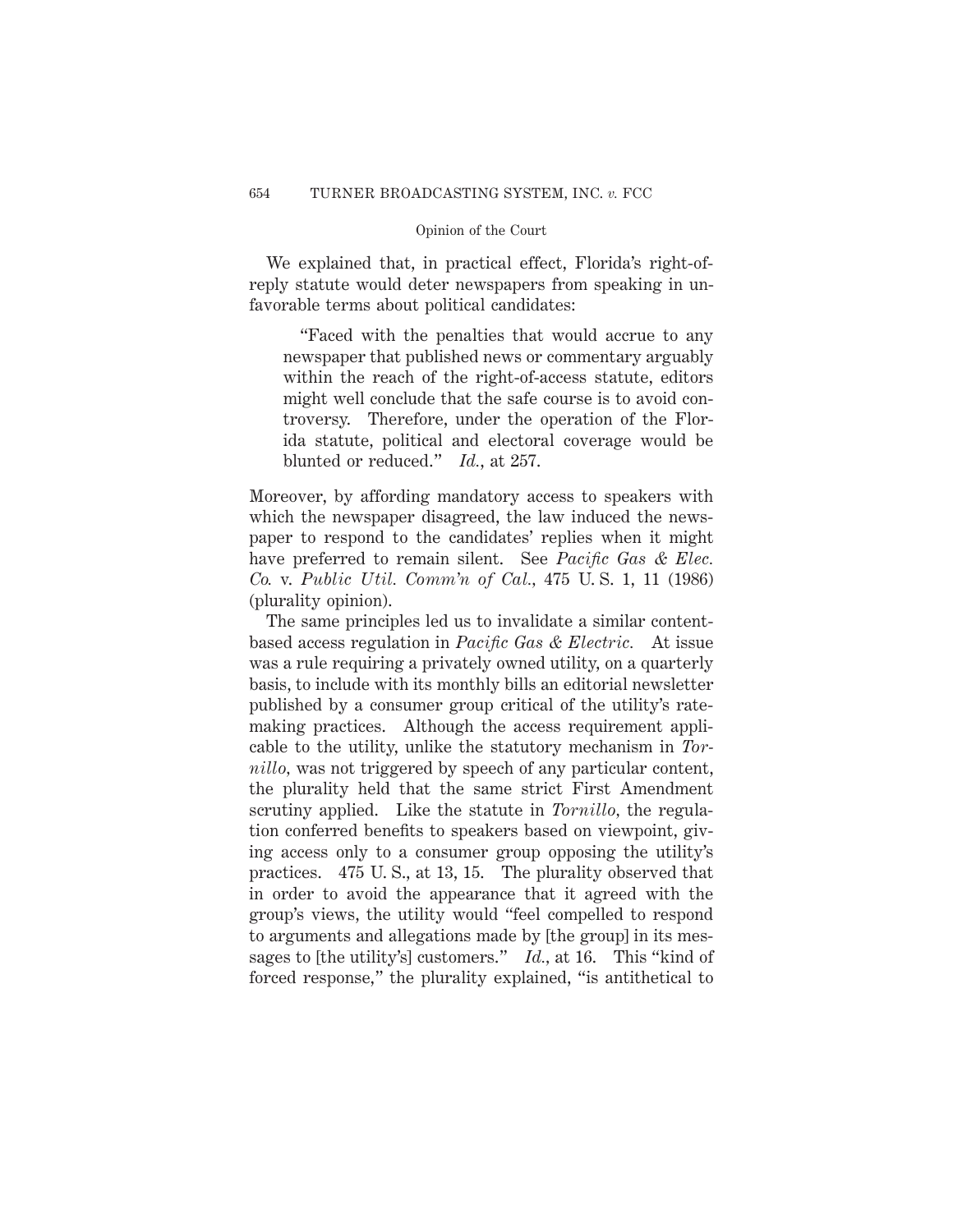the free discussion that the First Amendment seeks to foster." *Ibid.*

*Tornillo* and *Pacific Gas & Electric* do not control this case for the following reasons. First, unlike the access rules struck down in those cases, the must-carry rules are content neutral in application. They are not activated by any particular message spoken by cable operators and thus exact no content-based penalty. Cf. *Riley* v. *National Federation of Blind of N. C., Inc.,* 487 U. S., at 795 (solicitation of funds triggers requirement to express government-favored message). Likewise, they do not grant access to broadcasters on the ground that the content of broadcast programming will counterbalance the messages of cable operators. Instead, they confer benefits upon all full-power, local broadcasters, whatever the content of their programming. Cf. *Pacific Gas & Electric, supra,* at 14 (access "awarded only to those who disagree with appellant's views and who are hostile to appellant's interests".

Second, appellants do not suggest, nor do we think it the case, that must-carry will force cable operators to alter their own messages to respond to the broadcast programming they are required to carry. See Brenner, Cable Television and the Freedom of Expression, 1988 Duke L. J., at 379 ("Other than adding new ideas—offensive, insightful or tedious—the [speaker granted access to cable] does not influence an operator's agenda"). Given cable's long history of serving as a conduit for broadcast signals, there appears little risk that cable viewers would assume that the broadcast stations carried on a cable system convey ideas or messages endorsed by the cable operator. Indeed, broadcasters are required by federal regulation to identify themselves at least once every hour, 47 CFR § 73.1201 (1993), and it is a common practice for broadcasters to disclaim any identity of viewpoint between the management and the speakers who use the broadcast facility. Cf. *PruneYard Shopping Center* v. *Robins,* 447 U. S. 74, 87 (1980) (noting that the views ex-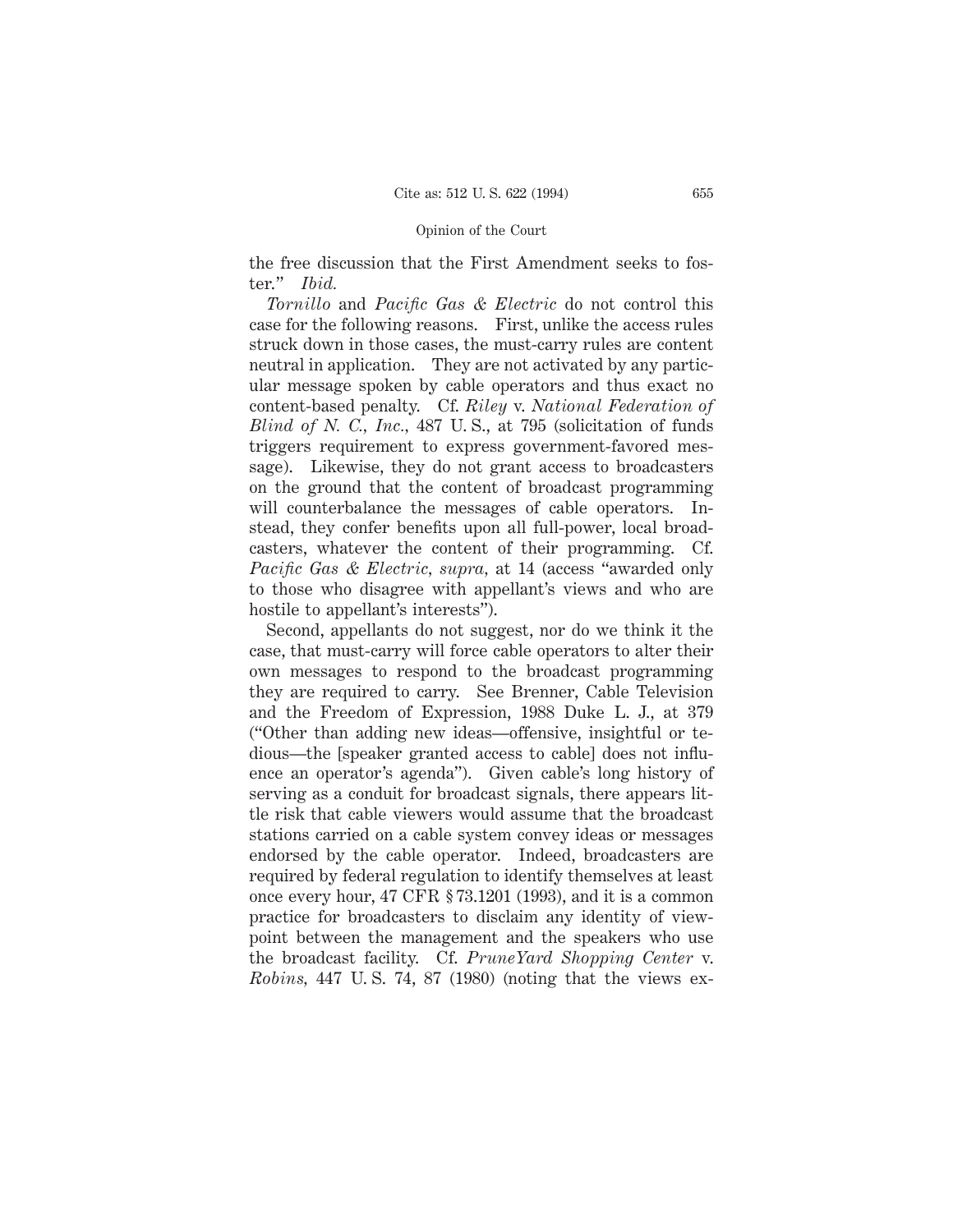pressed by speakers who are granted a right of access to a shopping center would "not likely be identified with those of the owner"). Moreover, in contrast to the statute at issue in *Tornillo,* no aspect of the must-carry provisions would cause a cable operator or cable programmer to conclude that "the safe course is to avoid controversy," *Tornillo,* 418 U. S., at 257, and by so doing diminish the free flow of information and ideas.

Finally, the asserted analogy to *Tornillo* ignores an important technological difference between newspapers and cable television. Although a daily newspaper and a cable operator both may enjoy monopoly status in a given locale, the cable operator exercises far greater control over access to the relevant medium. A daily newspaper, no matter how secure its local monopoly, does not possess the power to obstruct readers' access to other competing publications—whether they be weekly local newspapers, or daily newspapers published in other cities. Thus, when a newspaper asserts exclusive control over its own news copy, it does not thereby prevent other newspapers from being distributed to willing recipients in the same locale.

The same is not true of cable. When an individual subscribes to cable, the physical connection between the television set and the cable network gives the cable operator bottleneck, or gatekeeper, control over most (if not all) of the television programming that is channeled into the subscriber's home. Hence, simply by virtue of its ownership of the essential pathway for cable speech, a cable operator can prevent its subscribers from obtaining access to programming it chooses to exclude. A cable operator, unlike speakers in other media, can thus silence the voice of competing speakers with a mere flick of the switch.<sup>8</sup>

<sup>8</sup> As one commentator has observed: "The central dilemma of cable is that it has unlimited capacity to accommodate as much diversity and as many publishers as print, yet all of the producers and publishers use the same physical plant. . . . If the cable system is itself a publisher, it may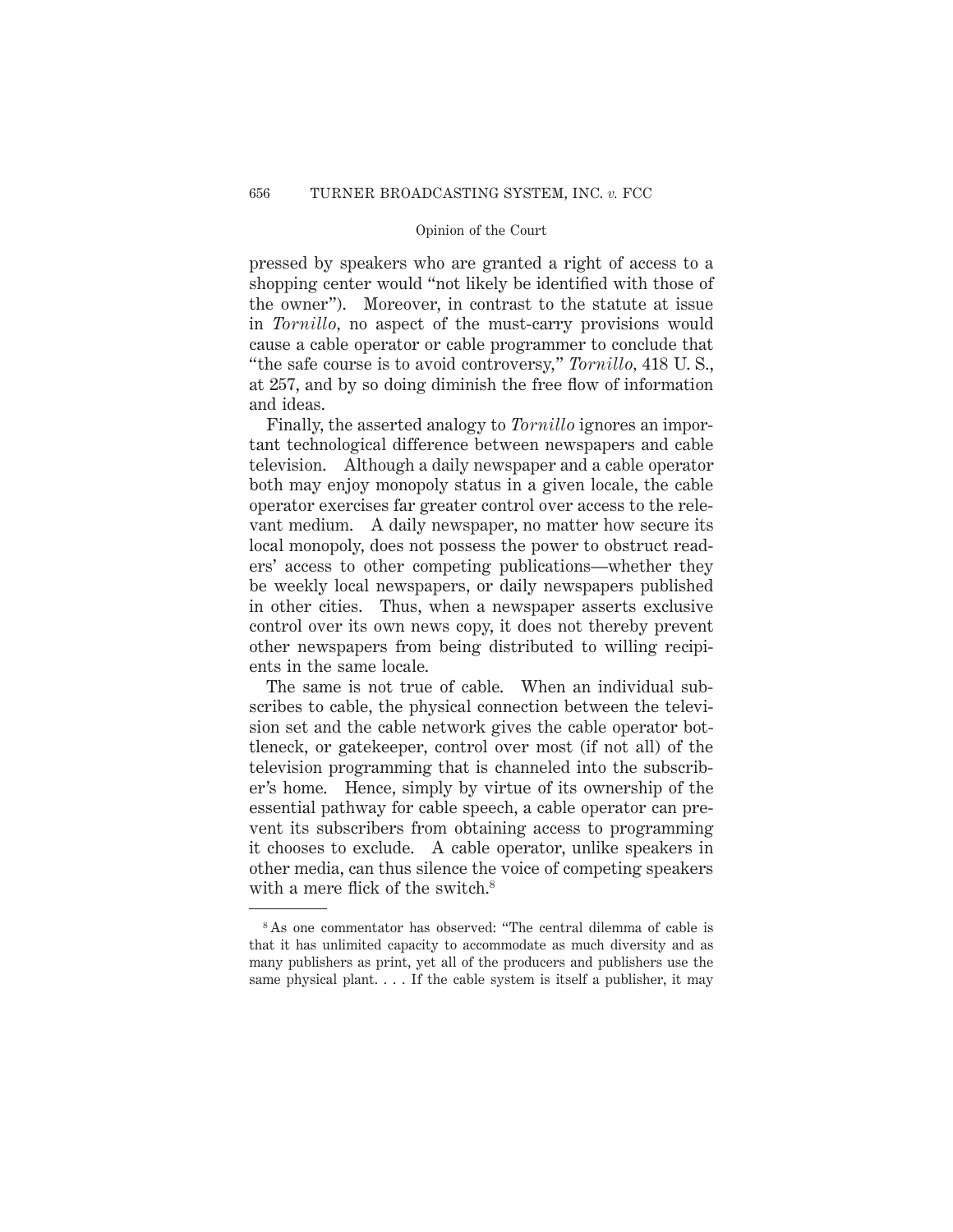The potential for abuse of this private power over a central avenue of communication cannot be overlooked. See *Southeastern Promotions, Ltd.* v. *Conrad,* 420 U. S. 546, 557 (1975) ("Each medium of expression . . . must be assessed for First Amendment purposes by standards suited to it, for each may present its own problems"). The First Amendment's command that government not impede the freedom of speech does not disable the government from taking steps to ensure that private interests not restrict, through physical control of a critical pathway of communication, the free flow of information and ideas. See *Associated Press* v. *United States,* 326 U. S., at 20. We thus reject appellants' contention that *Tornillo* and *Pacific Gas & Electric* require strict scrutiny of the access rules in question here.

2

Second, appellants urge us to apply strict scrutiny because the must-carry provisions favor one set of speakers (broadcast programmers) over another (cable programmers). Appellants maintain that as a consequence of this speaker preference, some cable programmers who would have secured carriage in the absence of must-carry may now be dropped. Relying on language in *Buckley* v. *Valeo,* 424 U. S. 1 (1976), appellants contend that such a regulation is presumed invalid under the First Amendment because the government may not "restrict the speech of some elements of our society in order to enhance the relative voice of others." *Id.*, at 48–49.

To the extent appellants' argument rests on the view that all regulations distinguishing between speakers warrant strict scrutiny, see Brief for Appellants Turner Broadcasting System, Inc., et al. 29, it is mistaken. At issue in *Buckley* was a federal law prohibiting individuals from spending more than \$1,000 per year to support or oppose a particular political candidate. The Government justified the law as a means

restrict the circumstances under which it allows others also to use its system." I. de Sola Pool, Technologies of Freedom 168 (1983).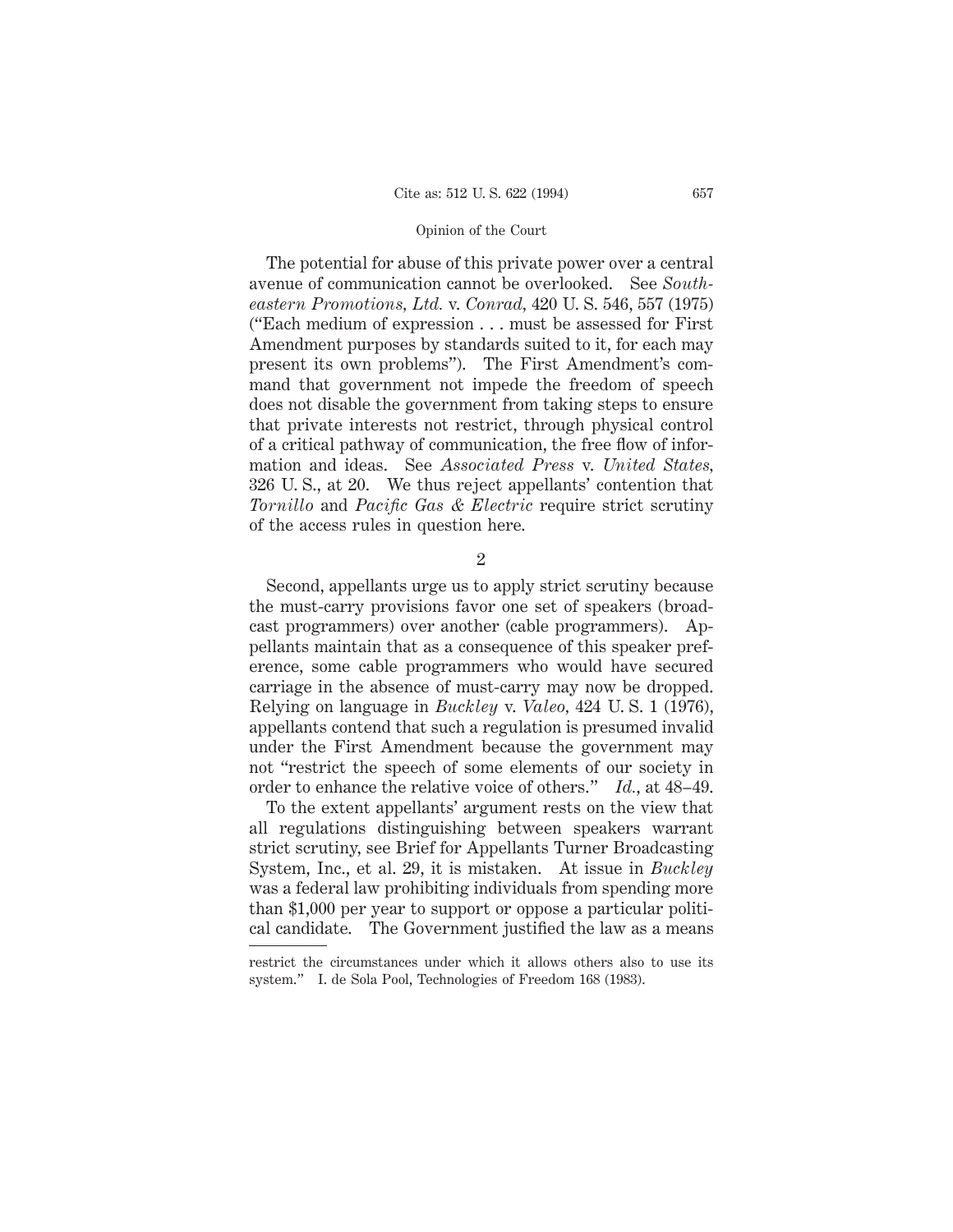of "equalizing the relative ability of individuals and groups to influence the outcome of elections." *Buckley,* 424 U. S., at 48. We rejected that argument with the observation that Congress may not "abridge the rights of some persons to engage in political expression in order to enhance the relative voice of other segments of our society." *Id.,* at 49, n. 55.

Our holding in *Buckley* does not support appellants' broad assertion that all speaker-partial laws are presumed invalid. Rather, it stands for the proposition that speaker-based laws demand strict scrutiny when they reflect the Government's preference for the substance of what the favored speakers have to say (or aversion to what the disfavored speakers have to say). See *Regan* v. *Taxation with Representation of Wash.,* 461 U. S. 540, 548 (1983) (rejecting First Amendment challenge to differential tax treatment of veterans groups and other charitable organizations, but noting that the case would be different were there any "indication that the statute was intended to suppress any ideas or any demonstration that it has had that effect"). Because the expenditure limit in *Buckley* was designed to ensure that the political speech of the wealthy not drown out the speech of others, we found that it was concerned with the communicative impact of the regulated speech. See *Buckley, supra,* at 17 ("[I]t is beyond dispute that the interest in regulating the . . . giving or spending [of] money 'arises in some measure because the communication . . . is itself thought to be harmful' ") (quoting *United States* v. *O'Brien,* 391 U. S., at 382). Indeed, were the expenditure limitation unrelated to the content of expression, there would have been no perceived need for Congress to "equaliz[e] the relative ability" of interested individuals to influence elections. 424 U. S., at 48. *Buckley* thus stands for the proposition that laws favoring some speakers over others demand strict scrutiny when the legislature's speaker preference reflects a content preference.

The question here is whether Congress preferred broadcasters over cable programmers based on the content of pro-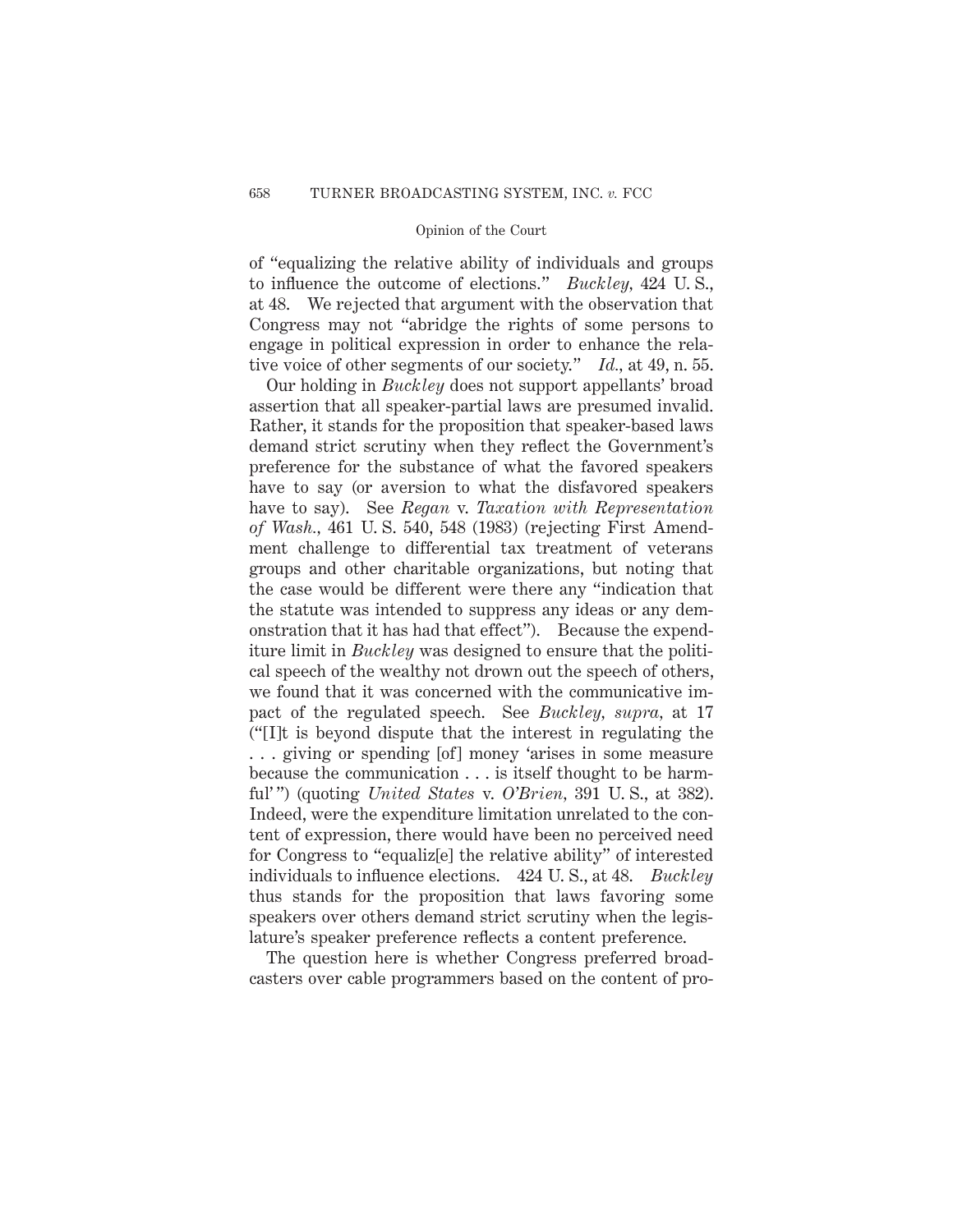gramming each group offers. The answer, as we explained, *supra,* at 643–652, is no. Congress granted must-carry privileges to broadcast stations on the belief that the broadcast television industry is in economic peril due to the physical characteristics of cable transmission and the economic incentives facing the cable industry. Thus, the fact that the provisions benefit broadcasters and not cable programmers does not call for strict scrutiny under our precedents.

3

Finally, appellants maintain that strict scrutiny applies because the must-carry provisions single out certain members of the press—here, cable operators—for disfavored treatment. See, *e. g.,* Brief for Appellant Time Warner Entertainment Co. 28–30. In support, appellants point out that Congress has required cable operators to provide carriage to broadcast stations, but has not imposed like burdens on analogous video delivery systems, such as multichannel multipoint distribution (MMDS) systems and satellite master antenna television (SMATV) systems. Relying upon our precedents invalidating discriminatory taxation of the press, see, *e. g., Arkansas Writers' Project, Inc.* v. *Ragland,* 481 U. S. 221 (1987); *Minneapolis Star & Tribune Co.* v. *Minnesota Comm'r of Revenue,* 460 U. S. 575 (1983); *Grosjean* v. *American Press Co.,* 297 U. S. 233 (1936), appellants contend that this sort of differential treatment poses a particular danger of abuse by the Government and should be presumed invalid.

Regulations that discriminate among media, or among different speakers within a single medium, often present serious First Amendment concerns. *Minneapolis Star,* for example, considered a use tax imposed on the paper and ink used in the production of newspapers. We subjected the tax to strict scrutiny for two reasons: first, because it applied only to the press; and, second, because in practical application it fell upon only a small number of newspapers. *Minne-*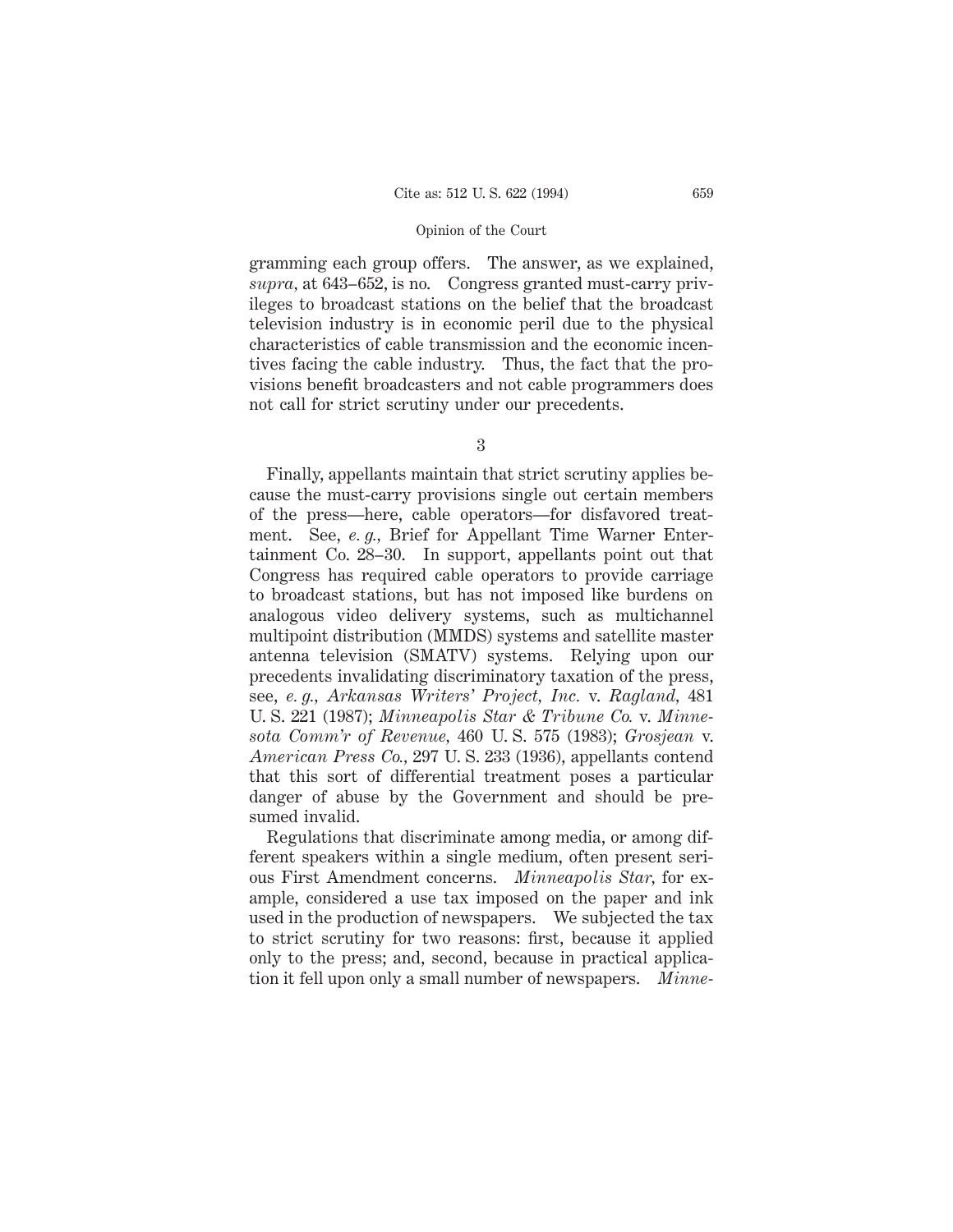*apolis Star, supra,* at 585, 591–592; see also *Grosjean, supra* (invalidating Louisiana tax on publications with weekly circulations above 20,000, which fell on 13 of the approximately 135 newspapers distributed in the State). The sales tax at issue in *Arkansas Writers' Project,* which applied to general interest magazines but exempted religious, professional, trade, and sports magazines, along with all newspapers, suffered the second of these infirmities. In operation, the tax was levied upon a limited number of publishers and also discriminated on the basis of subject matter. *Arkansas Writers' Project, supra,* at 229–230. Relying in part on *Minneapolis Star,* we held that this selective taxation of the press warranted strict scrutiny. 481 U. S., at 231.

It would be error to conclude, however, that the First Amendment mandates strict scrutiny for any speech regulation that applies to one medium (or a subset thereof) but not others. In *Leathers* v. *Medlock,* 499 U. S. 439 (1991), for example, we upheld against First Amendment challenge the application of a general state tax to cable television services, even though the print media and scrambled satellite broadcast television services were exempted from taxation. As *Leathers* illustrates, the fact that a law singles out a certain medium, or even the press as a whole, "is insufficient by itself to raise First Amendment concerns." *Id.*, at 452. Rather, laws of this nature are "constitutionally suspect only in certain circumstances." *Id.,* at 444. The taxes invalidated in *Minneapolis Star* and *Arkansas Writers' Project,* for example, targeted a small number of speakers, and thus threatened to "distort the market for ideas." 499 U. S., at 448. Although there was no evidence that an illicit governmental motive was behind either of the taxes, both were structured in a manner that raised suspicions that their objective was, in fact, the suppression of certain ideas. See *Arkansas Writers' Project, supra,* at 228–229; *Minneapolis Star,* 460 U. S., at 585. But such heightened scrutiny is unwarranted when the differential treatment is "justified by some special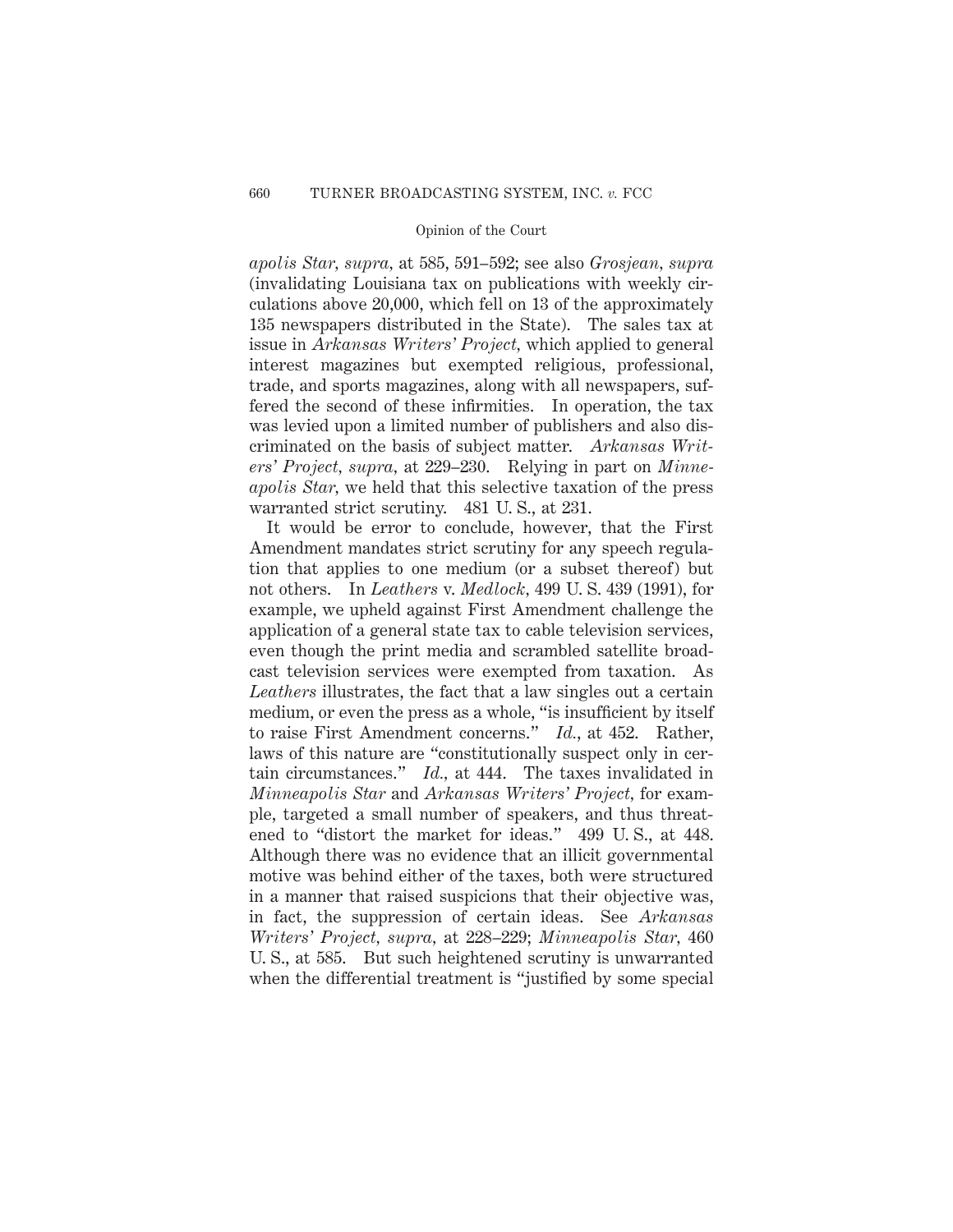characteristic of" the particular medium being regulated. *Ibid.*

The must-carry provisions, as we have explained above, are justified by special characteristics of the cable medium: the bottleneck monopoly power exercised by cable operators and the dangers this power poses to the viability of broadcast television. Appellants do not argue, nor does it appear, that other media—in particular, media that transmit video programming such as MMDS and SMATV—are subject to bottleneck monopoly control, or pose a demonstrable threat to the survival of broadcast television. It should come as no surprise, then, that Congress decided to impose the mustcarry obligations upon cable operators only.

In addition, the must-carry provisions are not structured in a manner that carries the inherent risk of undermining First Amendment interests. The regulations are broad based, applying to almost all cable systems in the country, rather than just a select few. See  $47 \text{ U.S. C. }$  \$534(b)(1) (1988 ed., Supp. IV) (only cable systems with fewer than 300 subscribers exempted from must-carry). As a result, the provisions do not pose the same dangers of suppression and manipulation that were posed by the more narrowly targeted regulations in *Minneapolis Star* and *Arkansas Writers' Project.* For these reasons, the must-carry rules do not call for strict scrutiny. See *Leathers, supra,* at 449, 453 (upholding state sales tax which applied to about 100 cable systems "offering a wide variety of programming" because the tax was not "likely to stifle the free exchange of ideas" and posed no "danger of suppress[ion]").

#### III

## A

In sum, the must-carry provisions do not pose such inherent dangers to free expression, or present such potential for censorship or manipulation, as to justify application of the most exacting level of First Amendment scrutiny. We agree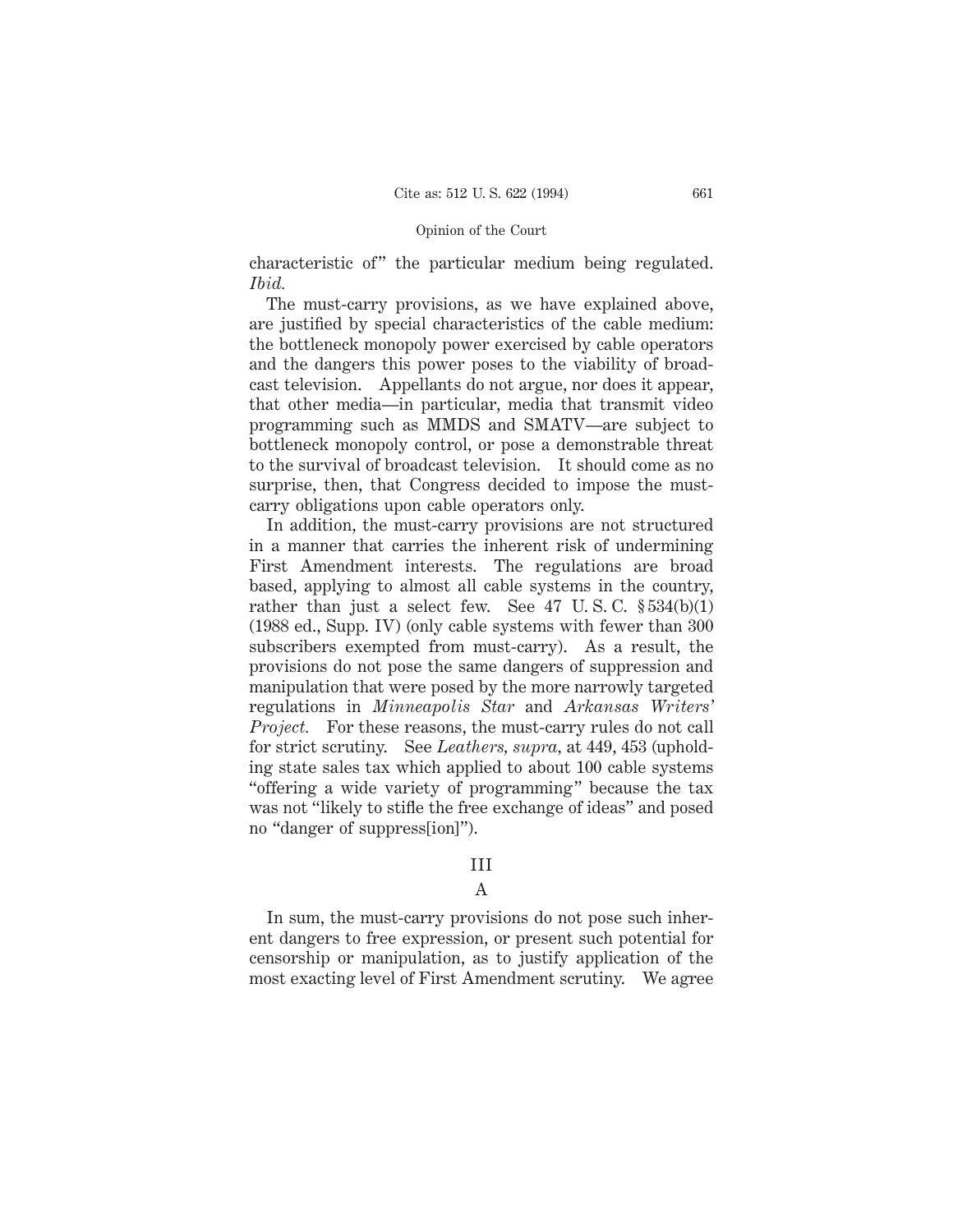with the District Court that the appropriate standard by which to evaluate the constitutionality of must-carry is the intermediate level of scrutiny applicable to content-neutral restrictions that impose an incidental burden on speech. See *Ward* v. *Rock Against Racism,* 491 U. S. 781 (1989); *United States* v. *O'Brien,* 391 U. S. 367 (1968).

Under *O'Brien,* a content-neutral regulation will be sustained if

"it furthers an important or substantial governmental interest; if the governmental interest is unrelated to the suppression of free expression; and if the incidental restriction on alleged First Amendment freedoms is no greater than is essential to the furtherance of that interest." *Id.*, at 377.

To satisfy this standard, a regulation need not be the least speech-restrictive means of advancing the Government's interests. "Rather, the requirement of narrow tailoring is satisfied 'so long as the . . . regulation promotes a substantial government interest that would be achieved less effectively absent the regulation.'" *Ward, supra,* at 799 (quoting *United States* v. *Albertini,* 472 U. S. 675, 689 (1985)). Narrow tailoring in this context requires, in other words, that the means chosen do not "burden substantially more speech than is necessary to further the government's legitimate interests." *Ward, supra,* at 799.

Congress declared that the must-carry provisions serve three interrelated interests: (1) preserving the benefits of free, over-the-air local broadcast television, (2) promoting the widespread dissemination of information from a multiplicity of sources, and (3) promoting fair competition in the market for television programming. S. Rep. No. 102–92, p. 58 (1991); H. R. Rep. No. 102–628, p. 63 (1992); 1992 Cable Act,  $\S\S 2(a)(8)$ , (9), and (10). None of these interests is related to the "suppression of free expression," *O'Brien,* 391 U. S., at 377, or to the content of any speakers' messages. And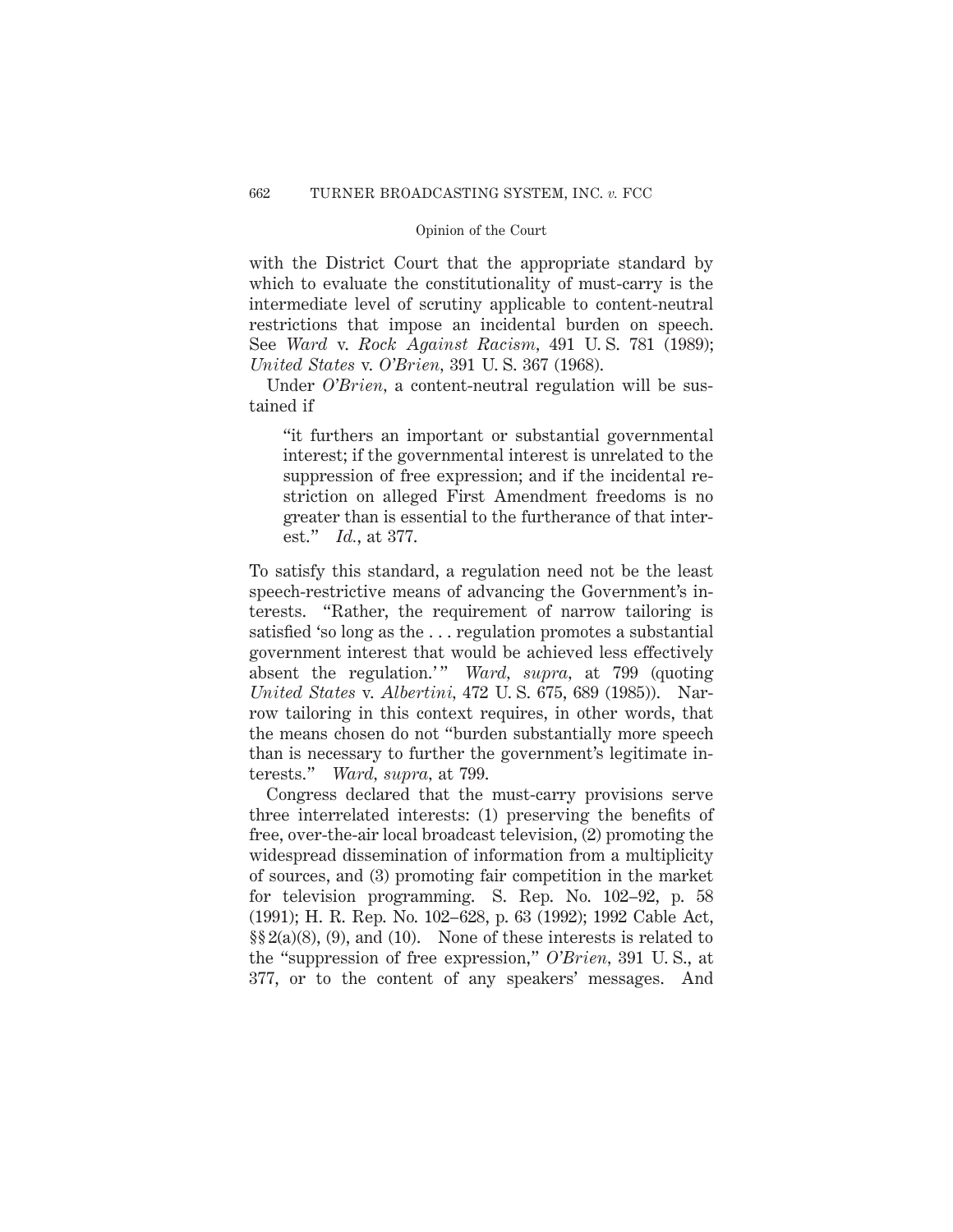viewed in the abstract, we have no difficulty concluding that each of them is an important governmental interest. *Ibid.*

In the Communications Act of 1934, Congress created a system of free broadcast service and directed that communications facilities be licensed across the country in a "fair, efficient, and equitable" manner. Communications Act of 1934, § 307(b), 48 Stat. 1083, 47 U. S. C. § 307(b). Congress designed this system of allocation to afford each community of appreciable size an over-the-air source of information and an outlet for exchange on matters of local concern. *United States* v. *Southwestern Cable Co.,* 392 U. S. 157, 173–174 (1968); Wollenberg, The FCC as Arbiter of "The Public Interest, Convenience, and Necessity," in A Legislative History of the Communications Act of 1934, pp. 61, 62–70 (M. Paglin ed. 1989). As we recognized in *Southwestern Cable, supra,* the importance of local broadcasting outlets "can scarcely be exaggerated, for broadcasting is demonstrably a principal source of information and entertainment for a great part of the Nation's population." *Id.,* at 177. The interest in maintaining the local broadcasting structure does not evaporate simply because cable has come upon the scene. Although cable and other technologies have ushered in alternatives to broadcast television, nearly 40 percent of American households still rely on broadcast stations as their exclusive source of television programming. And as we said in *Capital Cities Cable, Inc.* v. *Crisp,* "protecting noncable households from loss of regular television broadcasting service due to competition from cable systems" is an important federal interest. 467 U. S., at 714.

Likewise, assuring that the public has access to a multiplicity of information sources is a governmental purpose of the highest order, for it promotes values central to the First Amendment. Indeed, ""it has long been a basic tenet of national communications policy that "the widest possible dissemination of information from diverse and antagonistic sources is essential to the welfare of the public." " United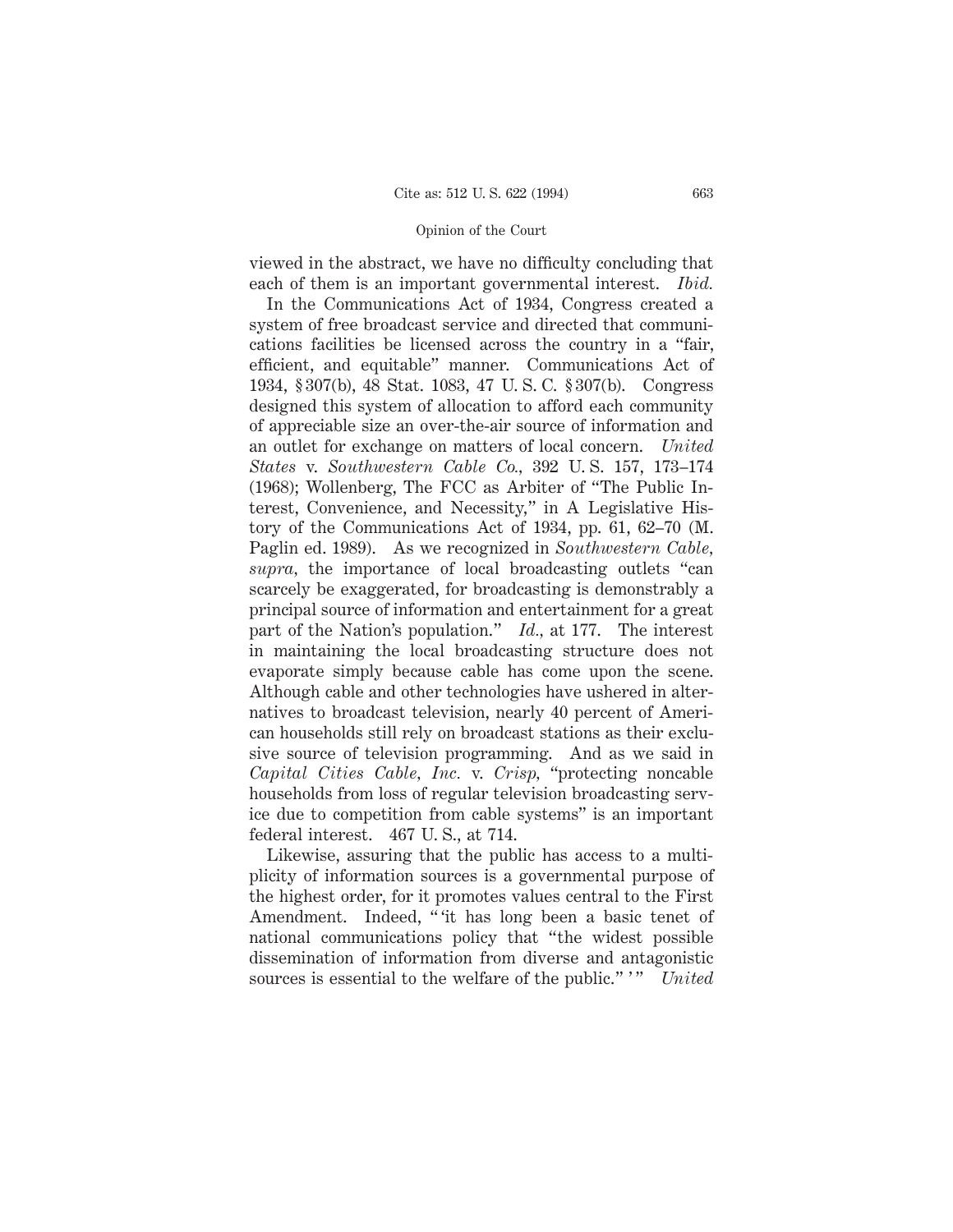*States* v. *Midwest Video Corp.*, 406 U. S., at 668, n. 27 (plurality opinion) (quoting *Associated Press* v. *United States,* 326 U. S., at 20); see also *FCC* v. *WNCN Listeners Guild,* 450 U. S. 582, 594 (1981); *FCC* v. *National Citizens Comm. for Broadcasting,* 436 U. S. 775, 795 (1978). Finally, the Government's interest in eliminating restraints on fair competition is always substantial, even when the individuals or entities subject to particular regulations are engaged in expressive activity protected by the First Amendment. See *Lorain Journal Co.* v. *United States,* 342 U. S. 143 (1951); *Associated Press* v. *United States, supra;* cf. *FTC* v. *Superior Court Trial Lawyers Assn.,* 493 U. S. 411, 431–432 (1990).

B

That the Government's asserted interests are important in the abstract does not mean, however, that the must-carry rules will in fact advance those interests. When the Government defends a regulation on speech as a means to redress past harms or prevent anticipated harms, it must do more than simply "posit the existence of the disease sought to be cured." *Quincy Cable TV, Inc.* v. *FCC,* 768 F. 2d 1434, 1455 (CADC 1985). It must demonstrate that the recited harms are real, not merely conjectural, and that the regulation will in fact alleviate these harms in a direct and material way. See *Edenfield* v. *Fane,* 507 U. S. 761, 770–771 (1993); *Los Angeles* v. *Preferred Communications, Inc.,* 476 U. S., at 496 ("This Court may not simply assume that the ordinance will always advance the asserted state interests sufficiently to justify its abridgment of expressive activity") (internal quotation marks omitted); *Home Box Office, Inc.* v. *FCC,* 567 F. 2d 9, 36 (CADC 1977) ("[A] 'regulation perfectly reasonable and appropriate in the face of a given problem may be highly capricious if that problem does not exist'" (citation omitted).

Thus, in applying *O'Brien* scrutiny we must ask first whether the Government has adequately shown that the eco-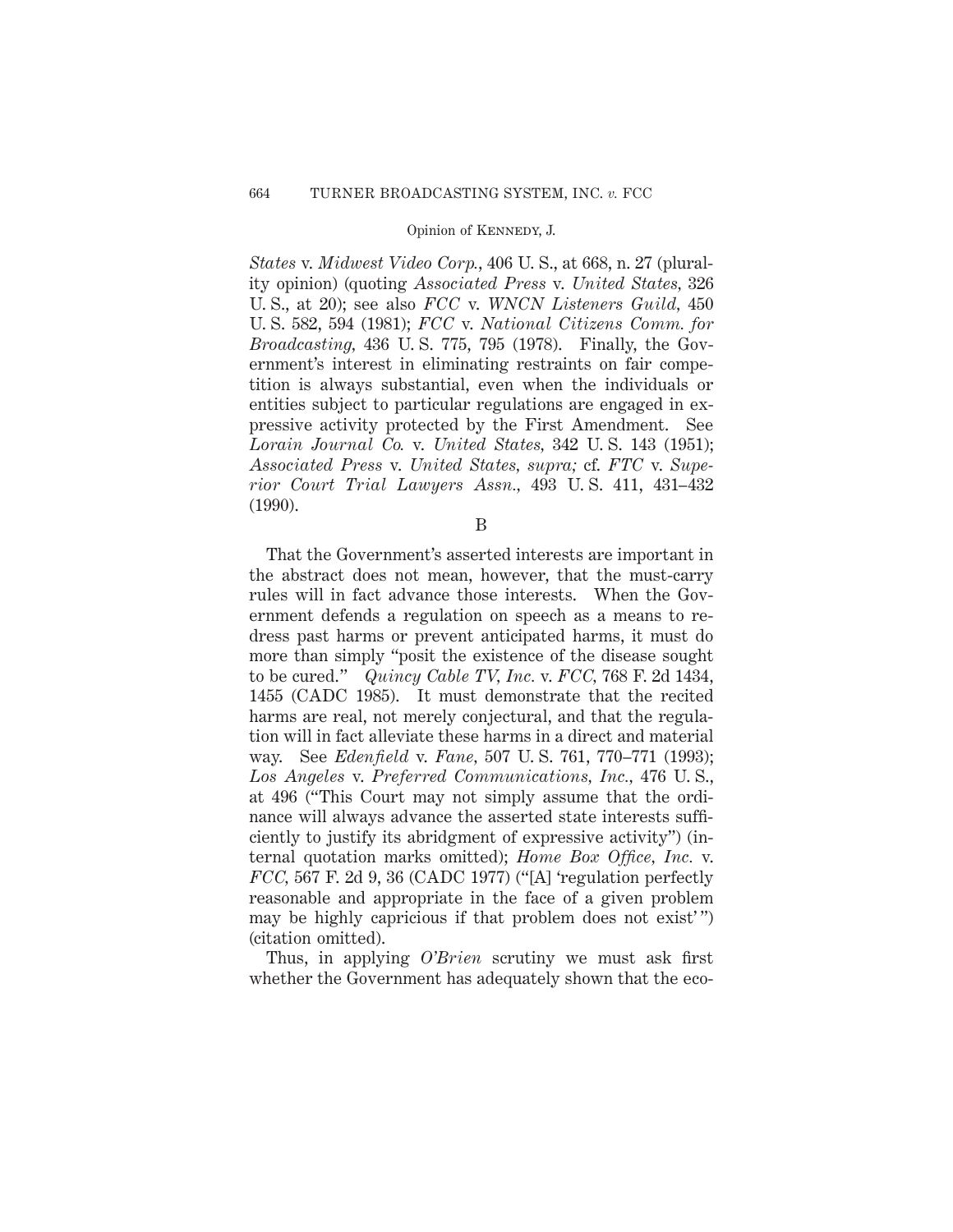nomic health of local broadcasting is in genuine jeopardy and in need of the protections afforded by must-carry. Assuming an affirmative answer to the foregoing question, the Government still bears the burden of showing that the remedy it has adopted does not "burden substantially more speech than is necessary to further the government's legitimate interests." *Ward,* 491 U. S., at 799**.** On the state of the record developed thus far, and in the absence of findings of fact from the District Court, we are unable to conclude that the Government has satisfied either inquiry.

In defending the factual necessity for must-carry, the Government relies in principal part on Congress' legislative finding that, absent mandatory carriage rules, the continued viability of local broadcast television would be "seriously jeopardized." § 2(a)(16). See Brief for Federal Appellees 31–32. The Government contends that this finding, though predictive in nature, must be accorded great weight in the First Amendment inquiry, especially when, as here, Congress has sought to "address the relationship between two technical, rapidly changing, and closely interdependent industries—broadcasting and cable." *Id.*, at 30.

We agree that courts must accord substantial deference to the predictive judgments of Congress. See, *e. g., Columbia Broadcasting System, Inc.* v. *Democratic National Committee,* 412 U. S., at 103 (The "judgment of the Legislative Branch" should not be ignored "simply because [appellants] cas[t] [their] claims under the umbrella of the First Amendment"). Sound policymaking often requires legislators to forecast future events and to anticipate the likely impact of these events based on deductions and inferences for which complete empirical support may be unavailable. See *FCC* v. *National Citizens Comm. for Broadcasting, supra,* at 814; *FPC* v. *Transcontinental Gas Pipe Line Corp.*, 365 U. S. 1, 29 (1961). As an institution, moreover, Congress is far better equipped than the judiciary to "amass and evaluate the vast amounts of data" bearing upon an issue as complex and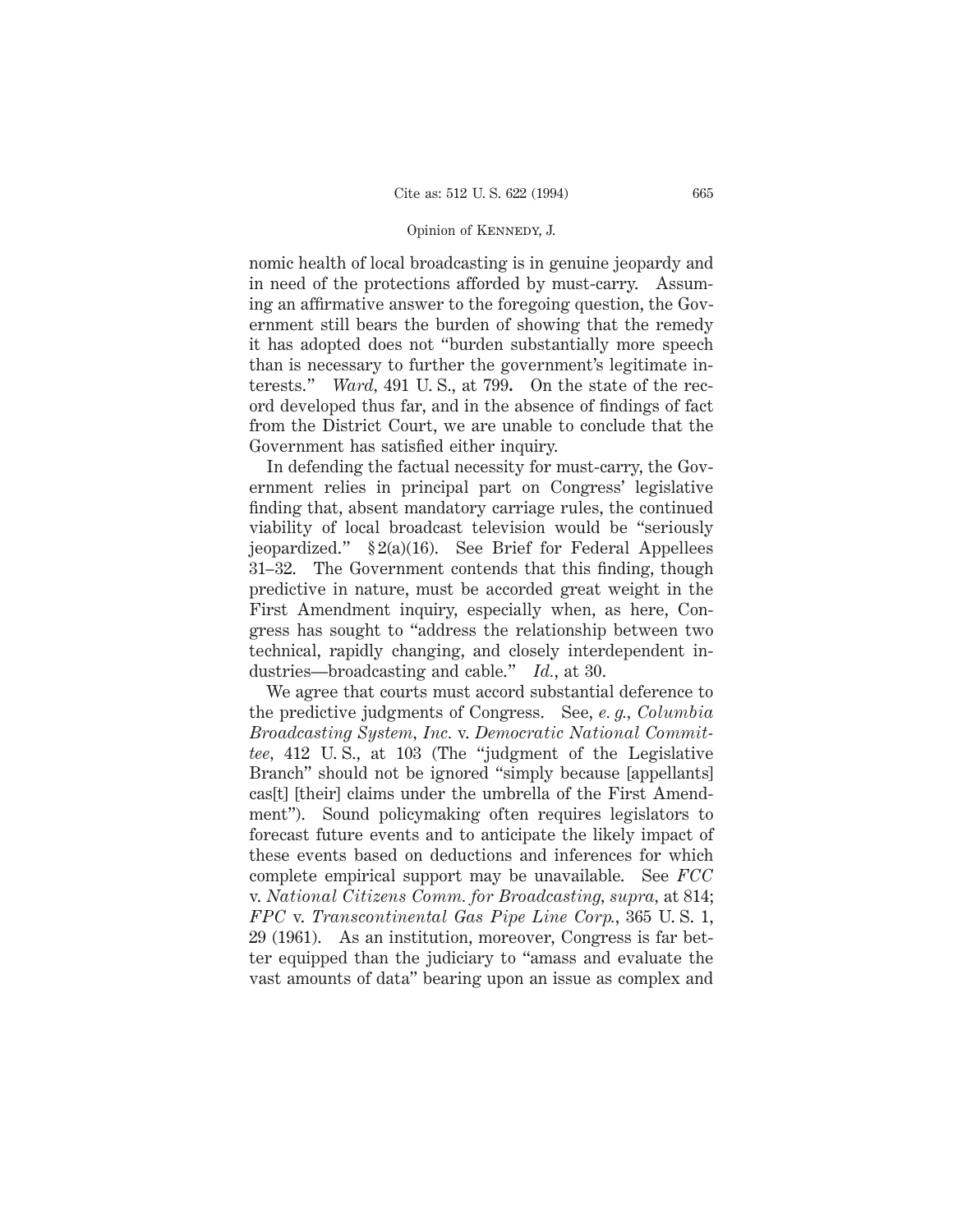dynamic as that presented here. *Walters* v. *National Assn. of Radiation Survivors,* 473 U. S. 305, 331, n. 12 (1985). And Congress is not obligated, when enacting its statutes, to make a record of the type that an administrative agency or court does to accommodate judicial review.

That Congress' predictive judgments are entitled to substantial deference does not mean, however, that they are insulated from meaningful judicial review altogether. On the contrary, we have stressed in First Amendment cases that the deference afforded to legislative findings does "not foreclose our independent judgment of the facts bearing on an issue of constitutional law." *Sable Communications of Cal., Inc.* v. *FCC,* 492 U. S. 115, 129 (1989); see also *Landmark Communications, Inc.* v. *Virginia,* 435 U. S. 829, 843 (1978). This obligation to exercise independent judgment when First Amendment rights are implicated is not a license to reweigh the evidence *de novo,* or to replace Congress' factual predictions with our own. Rather, it is to assure that, in formulating its judgments, Congress has drawn reasonable inferences based on substantial evidence. See *Century Communications Corp.* v. *FCC,* 835 F. 2d 292, 304 (CADC 1987) ("[W]hen trenching on first amendment interests, even incidentally, the government must be able to adduce either empirical support or at least sound reasoning on behalf of its measures").

The Government's assertion that the must-carry rules are necessary to protect the viability of broadcast television rests on two essential propositions: (1) that unless cable operators are compelled to carry broadcast stations, significant numbers of broadcast stations will be refused carriage on cable systems; and (2) that the broadcast stations denied carriage will either deteriorate to a substantial degree or fail altogether.

As support for the first proposition, the Government relies upon a 1988 FCC study showing, at a time when no mustcarry rules were in effect, that approximately 20 percent of cable systems reported dropping or refusing carriage to one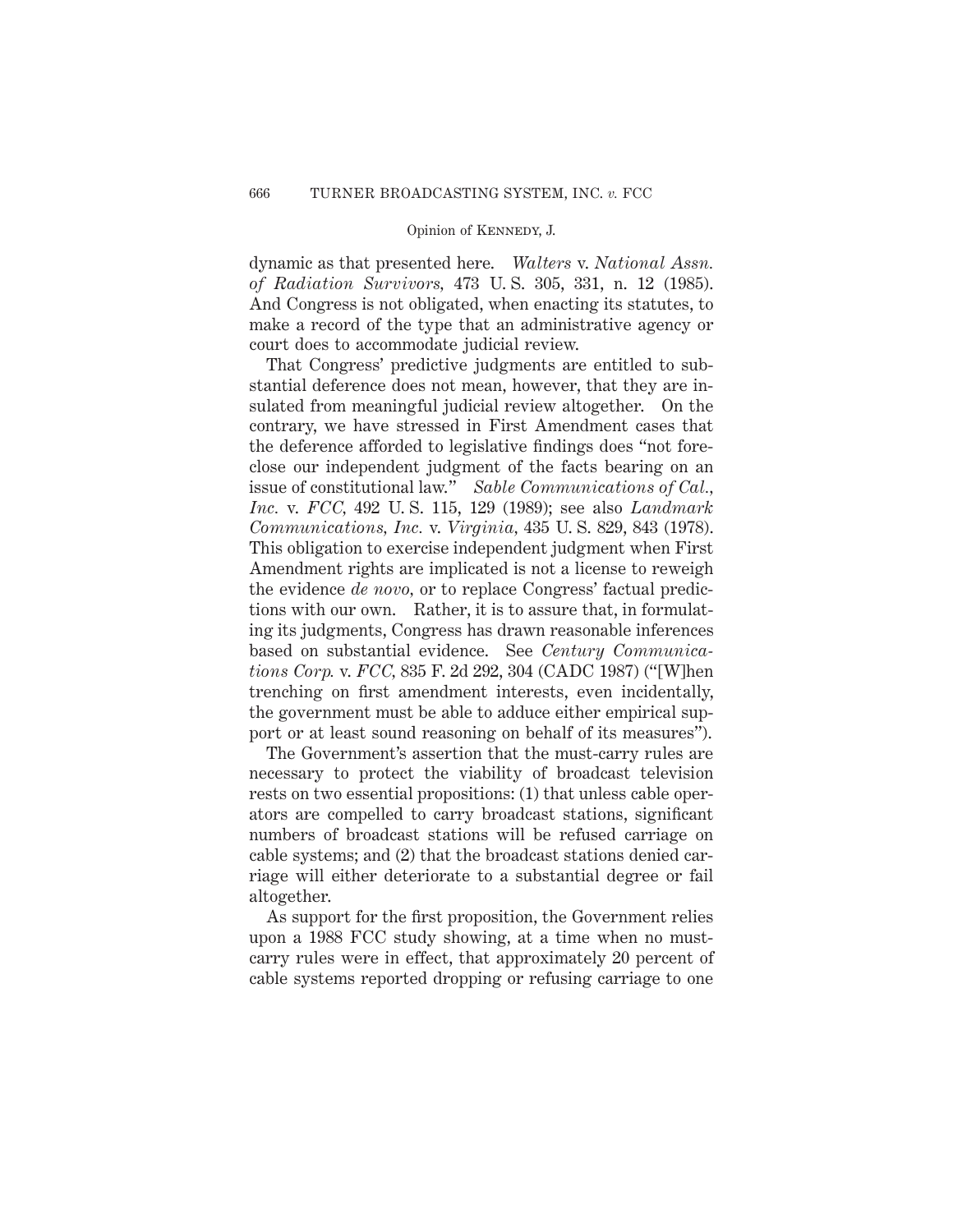or more local broadcast stations on at least one occasion. See Cable System Broadcast Signal Carriage Survey, Staff Report by the Policy and Rules Division, Mass Media Bureau, p. 10 (Sept. 1, 1988) (Table 2), cited in S. Rep. No. 102–92, at 42–43. The record does not indicate, however, the time frame within which these drops occurred, or how many of these stations were dropped for only a temporary period and then restored to carriage. The same FCC study indicates that about 23 percent of the cable operators reported shifting the channel positions of one or more local broadcast stations, and that, in most cases, the repositioning was done for "marketing" rather than "technical" reasons. *Id.*, at 44 (citing Signal Carriage Survey, *supra,* at 19, 22 (Tables 10 and 13)).

The parties disagree about the significance of these statistics. But even if one accepts them as evidence that a large number of broadcast stations would be dropped or repositioned in the absence of must-carry, the Government must further demonstrate that broadcasters so affected would suffer financial difficulties as a result. Without a more substantial elaboration in the District Court of the predictive or historical evidence upon which Congress relied, or the introduction of some additional evidence to establish that the dropped or repositioned broadcasters would be at serious risk of financial difficulty, we cannot determine whether the threat to broadcast television is real enough to overcome the challenge to the provisions made by these appellants. We think it significant, for instance, that the parties have not presented any evidence that local broadcast stations have fallen into bankruptcy, turned in their broadcast licenses, curtailed their broadcast operations, or suffered a serious reduction in operating revenues as a result of their being dropped from, or otherwise disadvantaged by, cable systems.

The paucity of evidence indicating that broadcast television is in jeopardy is not the only deficiency in this record. Also lacking are any findings concerning the actual effects of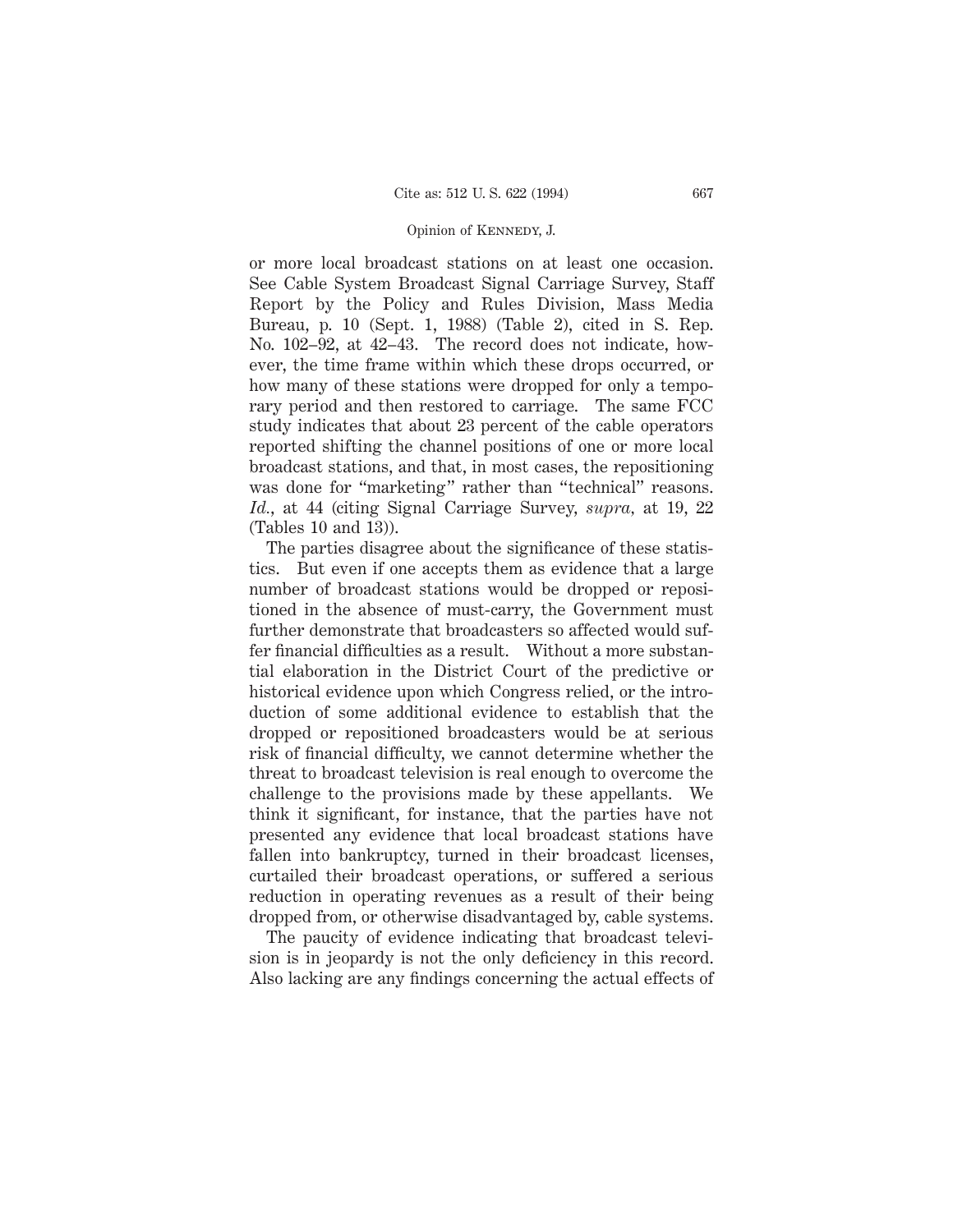must-carry on the speech of cable operators and cable programmers—*i. e.,* the extent to which cable operators will, in fact, be forced to make changes in their current or anticipated programming selections; the degree to which cable programmers will be dropped from cable systems to make room for local broadcasters; and the extent to which cable operators can satisfy their must-carry obligations by devoting previously unused channel capacity to the carriage of local broadcasters. The answers to these and perhaps other questions are critical to the narrow tailoring step of the *O'Brien* analysis, for unless we know the extent to which the must-carry provisions in fact interfere with protected speech, we cannot say whether they suppress "substantially more speech than . . . necessary" to ensure the viability of broadcast television. *Ward,* 491 U. S., at 799. Finally, the record fails to provide any judicial findings concerning the availability and efficacy of "constitutionally acceptable less restrictive means" of achieving the Government's asserted interests. See *Sable Communications, supra,* at 129.

In sum, because there are genuine issues of material fact still to be resolved on this record, we hold that the District Court erred in granting summary judgment in favor of the Government. See *Anderson* v. *Liberty Lobby, Inc.,* 477 U. S. 242, 250 (1986). Because of the unresolved factual questions, the importance of the issues to the broadcast and cable industries, and the conflicting conclusions that the parties contend are to be drawn from the statistics and other evidence presented, we think it necessary to permit the parties to develop a more thorough factual record, and to allow the District Court to resolve any factual disputes remaining, before passing upon the constitutional validity of the challenged provisions.

The judgment below is vacated, and the case is remanded for further proceedings consistent with this opinion.

*It is so ordered.*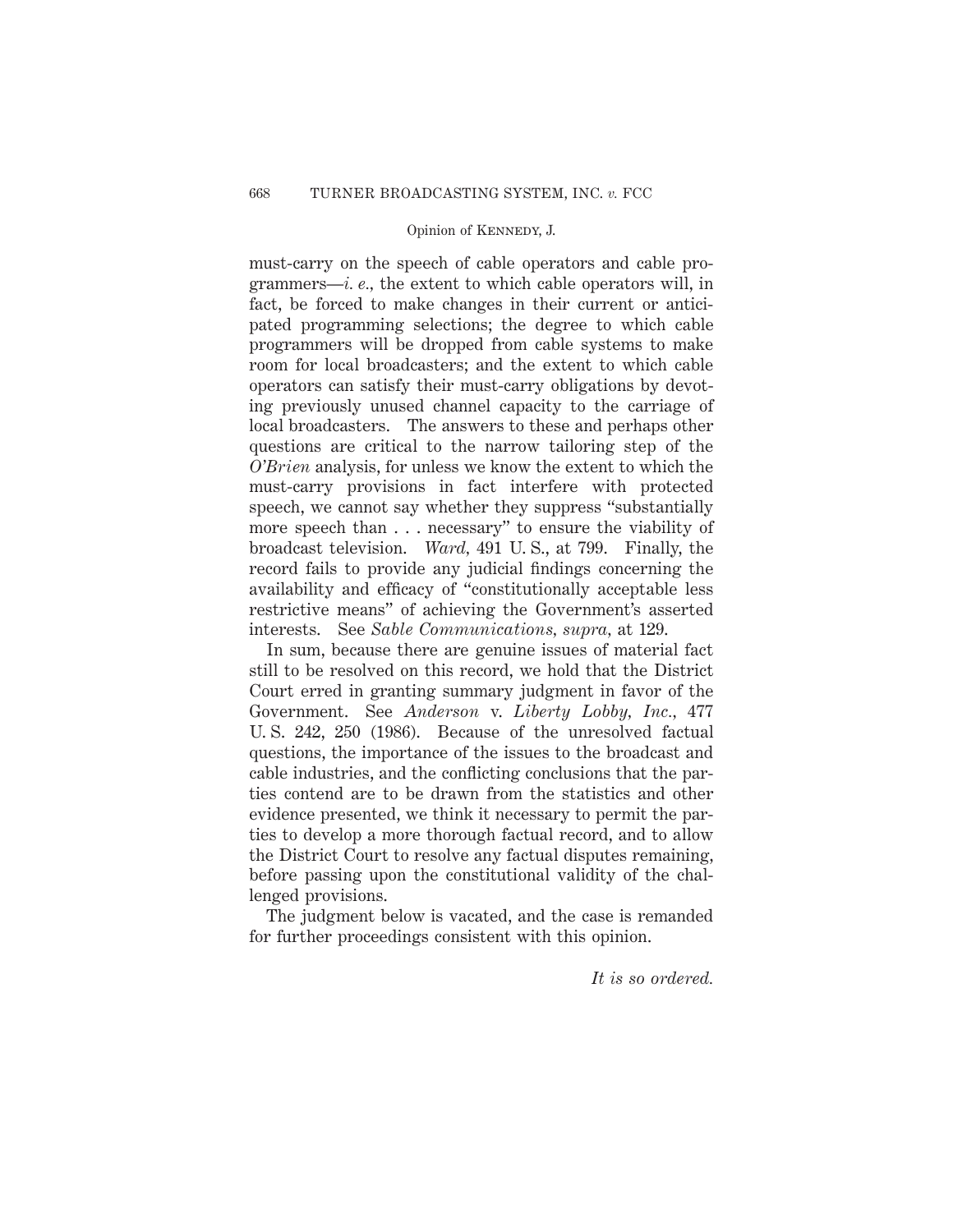## Justice Blackmun, concurring.

I join Justice Kennedy's opinion, which aptly identifies and analyzes the First Amendment concerns and principles that should guide consideration of free speech issues in the expanding cable industry. I write to emphasize the paramount importance of according substantial deference to the predictive judgments of Congress, see, *e. g., Columbia Broadcasting System, Inc.* v. *Democratic National Committee,* 412 U. S. 94, 103 (1973), particularly where, as here, that legislative body has compiled an extensive record in the course of reaching its judgment. Nonetheless, the standard for summary judgment is high, and no less so when First Amendment values are at stake and the issue is of farreaching importance. Because in this case there remain a few unresolved issues of material fact, a remand is appropriate. The Government had occasion to submit to the District Court only portions of the record developed by Congress. In light of the Court's opinion today, those portions, which were submitted to defeat a motion for summary judgment, are not adequate to support one. The record before the District Court no doubt will benefit from any additional evidence the Government and the other parties now see fit to present.

Justice Stevens, concurring in part and concurring in the judgment.

As JUSTICE KENNEDY has ably explained, the "overriding" congressional purpose" of the challenged must-carry provisions of the 1992 Cable Act is to "guarantee the survival of a medium that has become a vital part of the Nation's communication system," a purpose that is "unrelated to the content of expression." *Ante,* at 647. The public interests in protecting access to television for the millions of homes without cable and in assuring the availability of "a multiplicity of information sources" are unquestionably substantial. *Ante,* at 663. The must-carry provisions are amply "justi-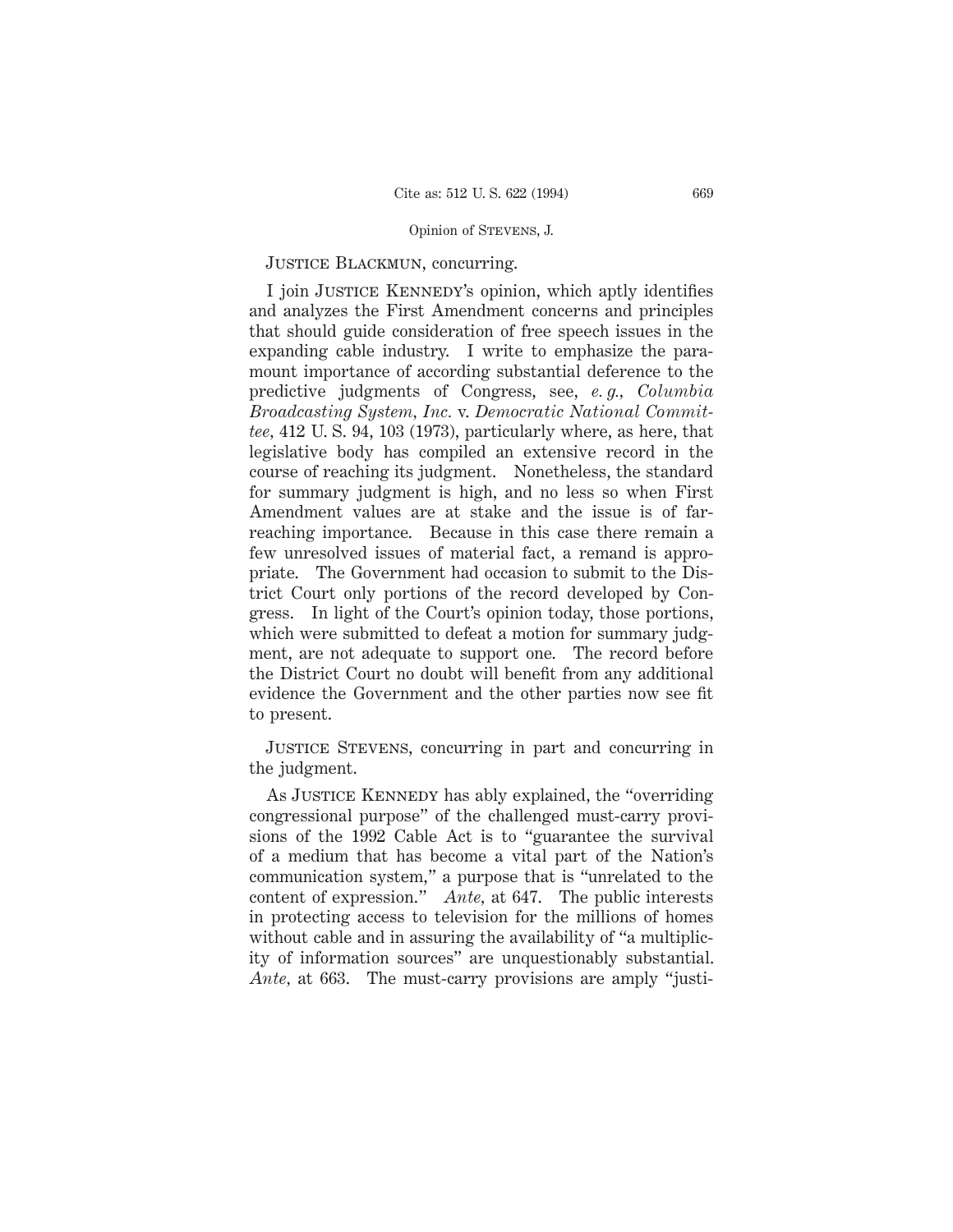fied by special characteristics of the cable medium," namely, "the bottleneck monopoly power exercised by cable operators and the dangers this power poses to the viability of broadcast television." *Ante,* at 661. Cable operators' control of essential facilities provides a basis for intrusive regulation that would be inappropriate and perhaps impermissible for other communicative media.

While I agree with most of JUSTICE KENNEDY's reasoning, and join Parts I, II–C, II–D, and III–A of his opinion, I part ways with him on the appropriate disposition of this case. In my view the District Court's judgment sustaining the must-carry provisions should be affirmed. The District Court majority evaluated §§ 4 and 5 as content-neutral regulations of protected speech according to the same standard that Justice Kennedy's opinion instructs it to apply on remand. In my view, the District Court reached the correct result the first time around. Economic measures are always subject to second-guessing; they rest on inevitably provisional and uncertain forecasts about the future effect of legal rules in complex conditions. Whether Congress might have accomplished its goals more efficiently through other means; whether it correctly interpreted emerging trends in the protean communications industry; and indeed whether mustcarry is actually imprudent as a matter of policy will remain matters of debate long after the 1992 Act has been repealed or replaced by successor legislation. But the question for us is merely whether *Congress* could fairly conclude that cable operators' monopoly position threatens the continued viability of broadcast television and that must-carry is an appropriate means of minimizing that risk.1

<sup>&</sup>lt;sup>1</sup> I have no quarrel with JUSTICE KENNEDY's general statement that the question for the reviewing court in a case of this kind is merely whether "Congress has drawn reasonable inferences based on substantial evidence," given his caveat that Congress need not compile or restrict itself to a formal record in the manner required of a judicial or administrative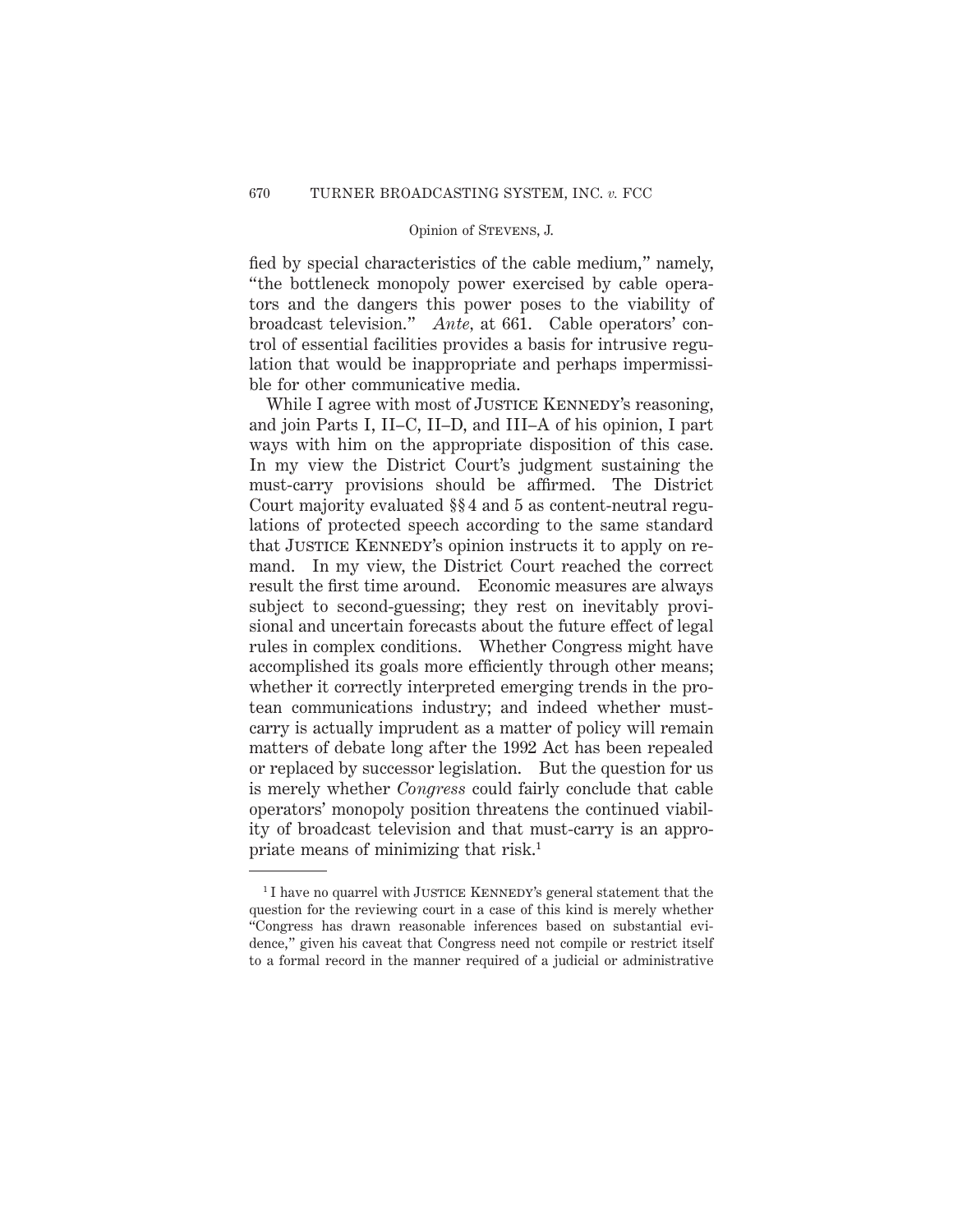As Justice Kennedy recognizes, *ante,* at 665–666, findings by the Congress, particularly those emerging from such sustained deliberations, merit special respect from this Court.<sup>2</sup> Accorded proper deference, the findings in  $\S 2$  are sufficient to sustain the must-carry provisions against facial attack. Congress' conclusion, for example, that broadcasters who are denied carriage on cable systems will suffer serious and potentially terminal economic harm, see  $\S 2(a)(16)$ , requires no "further demonstration." See *ante,* at 667. Because 60% of American households have cable, and because most cable subscribers rely solely on that medium to receive video signals, it is a practical certainty that a broadcaster dropped from the local cable system would suffer substantial economic harm. It is also clear that cable operators—particularly (but not exclusively) those affiliated with cable programmers—have both the ability and the economic incentive to exploit their gatekeeper status to the detriment of broadcasters. Thus, even if Congress had had before it no historical evidence that terminations or refusals of carriage had already occurred,<sup>3</sup> it could reasonably infer that cable operators' bottleneck control, together with the already high degree of vertical integration in the industry, would motivate

factfinder. *Ante,* at 666. In my view, however, application of that standard would require affirmance here.

<sup>&</sup>lt;sup>2</sup> As JUSTICE KENNEDY observes, *ibid.*, we cannot abdicate our responsibility to decide whether a restriction on speech violates the First Amendment. But the factual findings accompanying economic measures that are enacted by Congress itself and that have only incidental effects on speech merit greater deference than those supporting content-based restrictions on speech, see *Sable Communications of Cal., Inc.* v. *FCC,* 492 U. S. 115, 129 (1989); *Landmark Communications, Inc.* v. *Virginia,* 435 U. S. 829, 843 (1978) (both cited *ante,* at 666), or restrictions imposed by administrative agencies, see, *e. g., Century Communications Corp.* v. *FCC,* 835 F. 2d 292, 304 (CADC 1987) (cited *ante,* at 666).

<sup>3</sup> But see H. R. Rep. No. 102–628, pp. 50–57 (1992); S. Rep. No. 102–92, pp. 43–44 (1991).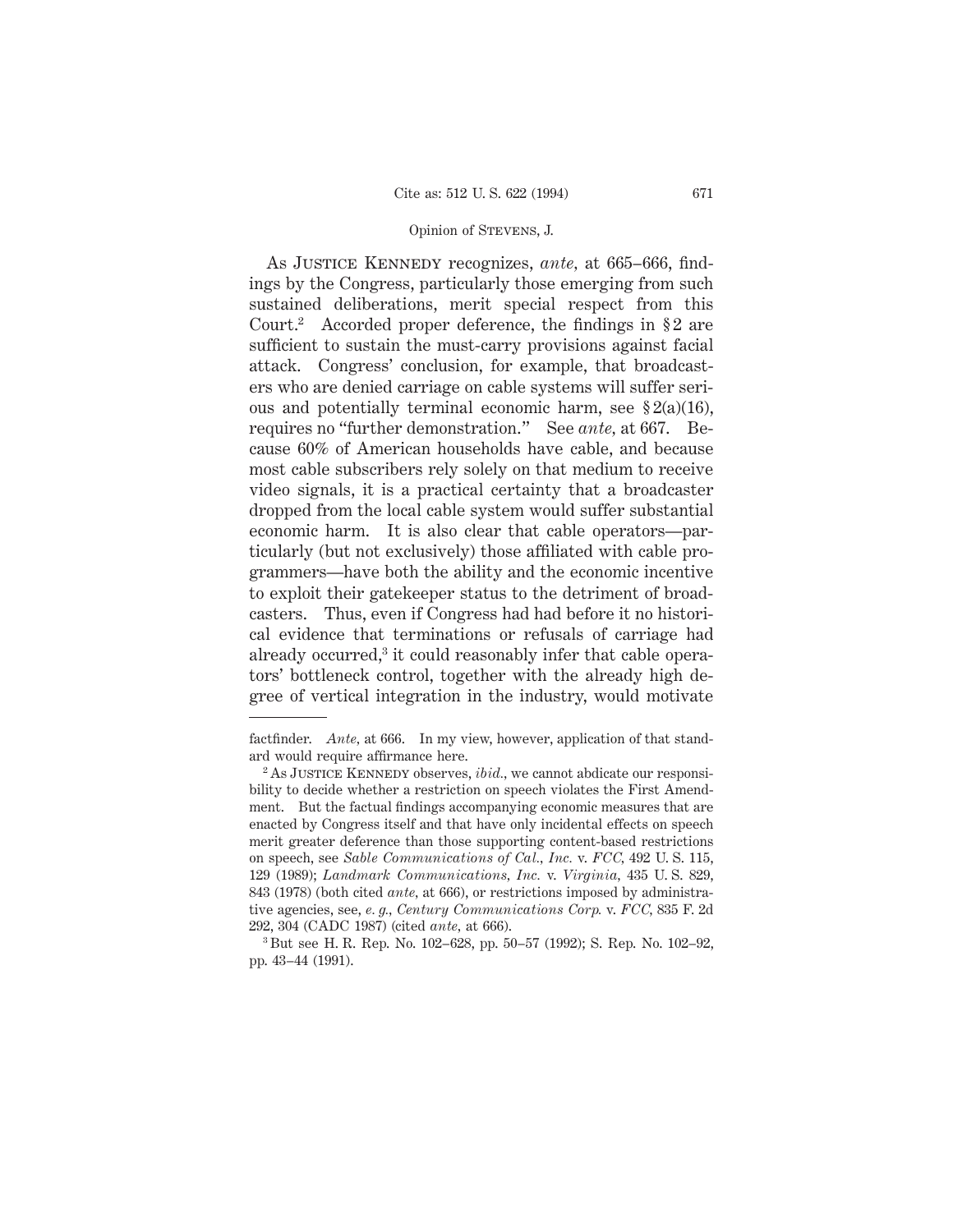such conduct in the near future. $4$  Indeed, the main thrust of the most pertinent congressional findings is not that cable carriers have already eliminated broadcast competition on a grand scale, but that given their market power they may soon do so.<sup>5</sup>

An industry need not be in its death throes before Congress may act to protect it from economic harm threatened by a monopoly. The mandatory access mechanism that Congress fashioned in §§ 4 and 5 of the 1992 Act is a simple and direct means of dealing with the dangers posed by cable operators' exclusive control of what is fast becoming the preeminent means of transferring video signals to homes. The must-carry mechanism is analogous to the relief that might be appropriate for a threatened violation of the antitrust laws; one need only refer to undisputed facts concerning the structure of the cable and broadcast industries to agree that that threat is at least plausible. Moreover, Congress did not have to find that all broadcasters were at risk before acting to protect vulnerable ones, for the interest in preserving ac-

<sup>4</sup> As Judge Jackson put it in his opinion for the District Court:

<sup>&</sup>quot;[E]ven if the state of the broadcasting industry is not now as parlous as the defendants contend, the Court finds it to be indisputable on this record that cable operators have attained a position of dominance in the video signal distribution market, and can henceforth exercise the attendant market power. The Court does not find improbable Congress' conclusion that this market power provides cable operators with both incentive and present ability to block non-cable programmers' access to the bulk of any prospective viewing audience; unconstrained, cable holds the future of local broadcasting at its mercy. In light of the considerable body of evidence amassed by Congress, and the deference this Court should accord to the factfinding abilities of the nation's legislature, the Court must conclude that the danger perceived by Congress is real and substantial." 819 F. Supp. 32, 46 (DC 1993) (citations omitted).

<sup>&</sup>lt;sup>5</sup> See  $\S 2(a)(16)$  ("As a result of the economic incentive that cable systems have to delete, reposition, or not carry local broadcast signals, . . . the economic viability of free local broadcast television and its ability to originate quality local programming will be seriously jeopardized"); see also §§ 2(a)(15), 2(a)(17).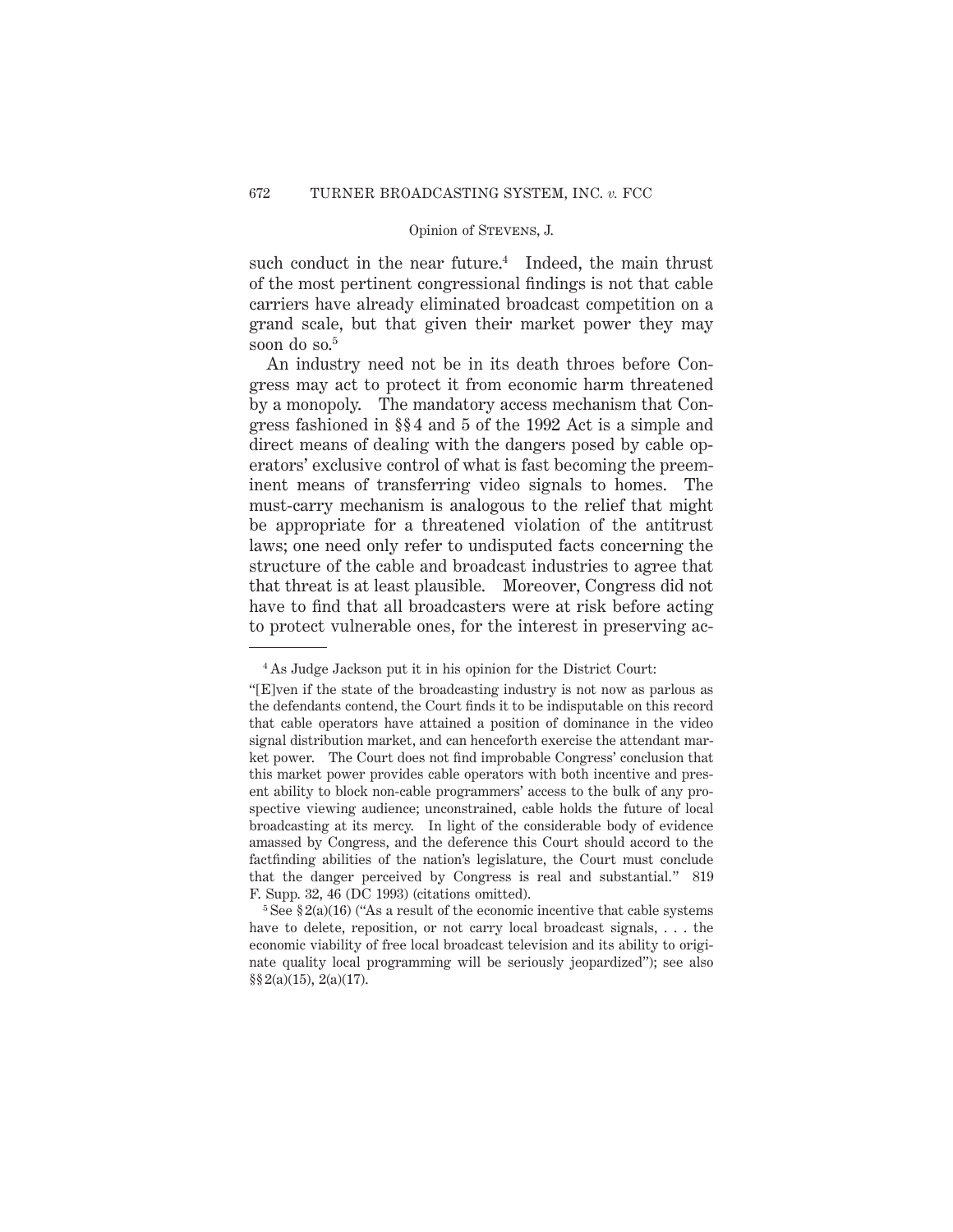cess to free television is valid throughout the Nation. Indeed, the Act is well tailored to assist those broadcasters who are most in jeopardy. Because thriving commercial broadcasters will likely avail themselves of the remunerative "retransmission consent" procedure of § 6, those broadcasters who gain access via the §4 must-carry route are apt to be the most economically vulnerable ones. Precisely how often broadcasters will secure carriage through § 6 rather than § 4 will depend upon future developments; the very unpredictability of this and other effects of the new regulatory scheme militates in favor of allowing the scheme to proceed rather than requiring a perfectly documented or entirely complete *ex ante* justification.

Justice Kennedy asks the three-judge panel to take additional evidence on such matters as whether the must-carry provisions really respond to threatened harms to broadcasters, whether §§ 4–5 "will in fact alleviate these harms in a direct and material way," *ante,* at 664, and "the extent to which cable operators will, in fact, be forced to make changes in their current or anticipated programming selections," *ante,* at 668. While additional evidence might cast further light on the efficacy and wisdom of the must-carry provisions, additional evidence is not necessary to resolve the question of their facial constitutionality.6

To predicate the facial validity of the must-carry provisions upon forecasts of the ultimate consequences of their implementation is to ask the District Court to address questions that are not at present susceptible of reliable answers. Some of the matters the lead opinion singles out for further

<sup>&</sup>lt;sup>6</sup> The must-carry obligations may be broader than necessary to protect vulnerable broadcasters, but that would not alone be enough to demonstrate that they violate the First Amendment. Thus, for instance, to the extent that §§ 4 and 5 obligate cable operators to carry broadcasters they would have carried even in the absence of a statutory obligation, any impairment of operators' freedom of choice, or on cable programmers' ability to secure carriage, would be negligible.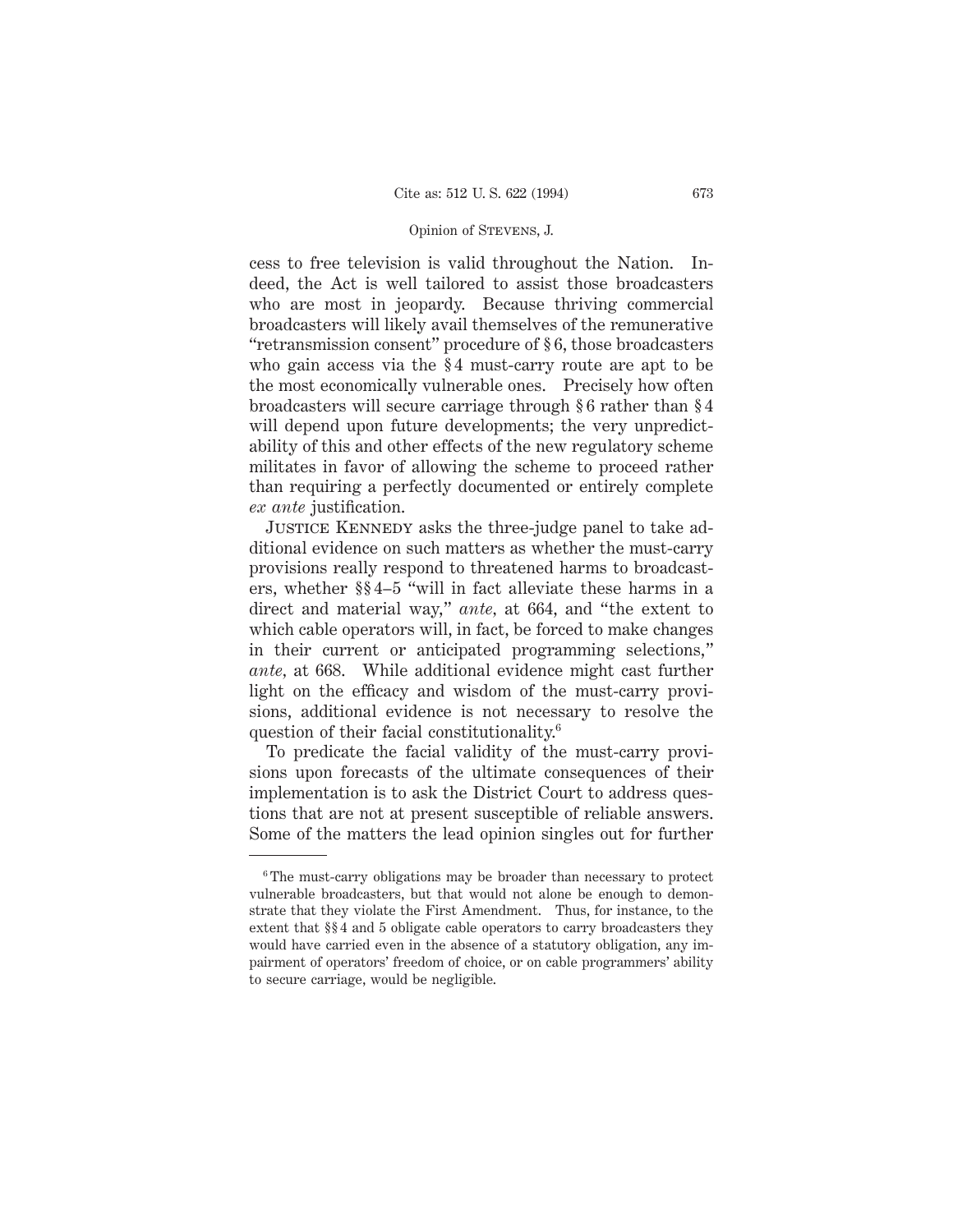review—for example, "the degree to which cable programmers will be dropped from cable systems to make room for local broadcasters," *ibid.*—depend upon predictions about the future voluntary actions of entities who are parties to this case. At best, a remand for consideration of such factors will require the District Court to engage in speculation; it may actually invite the parties to adjust their conduct in an effort to affect the result of this litigation (perhaps by opting to drop cable programs rather than seeking to increase total channel capacity). The must-carry provisions may ultimately prove an ineffective or needlessly meddlesome means of achieving Congress' legitimate goals. However, such a conclusion could be confidently drawn, if ever, only after the must-carry scheme has been tested by experience. On its face, that scheme is rationally calculated to redress the dangers that Congress discerned after its lengthy investigation of the relationship between the cable and broadcasting industries.

It is thus my view that we should affirm the judgment of the District Court. Were I to vote to affirm, however, no disposition of this appeal would command the support of a majority of the Court. An accommodation is therefore necessary. See *Screws* v. *United States,* 325 U. S. 91, 134 (1945) (Rutledge, J., concurring in result). Accordingly, because I am in substantial agreement with JUSTICE KENNEDY's analysis of the case, I concur in the judgment vacating and remanding for further proceedings.

Justice O'Connor, with whom Justice Scalia and Justice Ginsburg join, and with whom Justice Thomas joins as to Parts I and III, concurring in part and dissenting in part.

There are only so many channels that any cable system can carry. If there are fewer channels than programmers who want to use the system, some programmers will have to be dropped. In the must-carry provisions of the Cable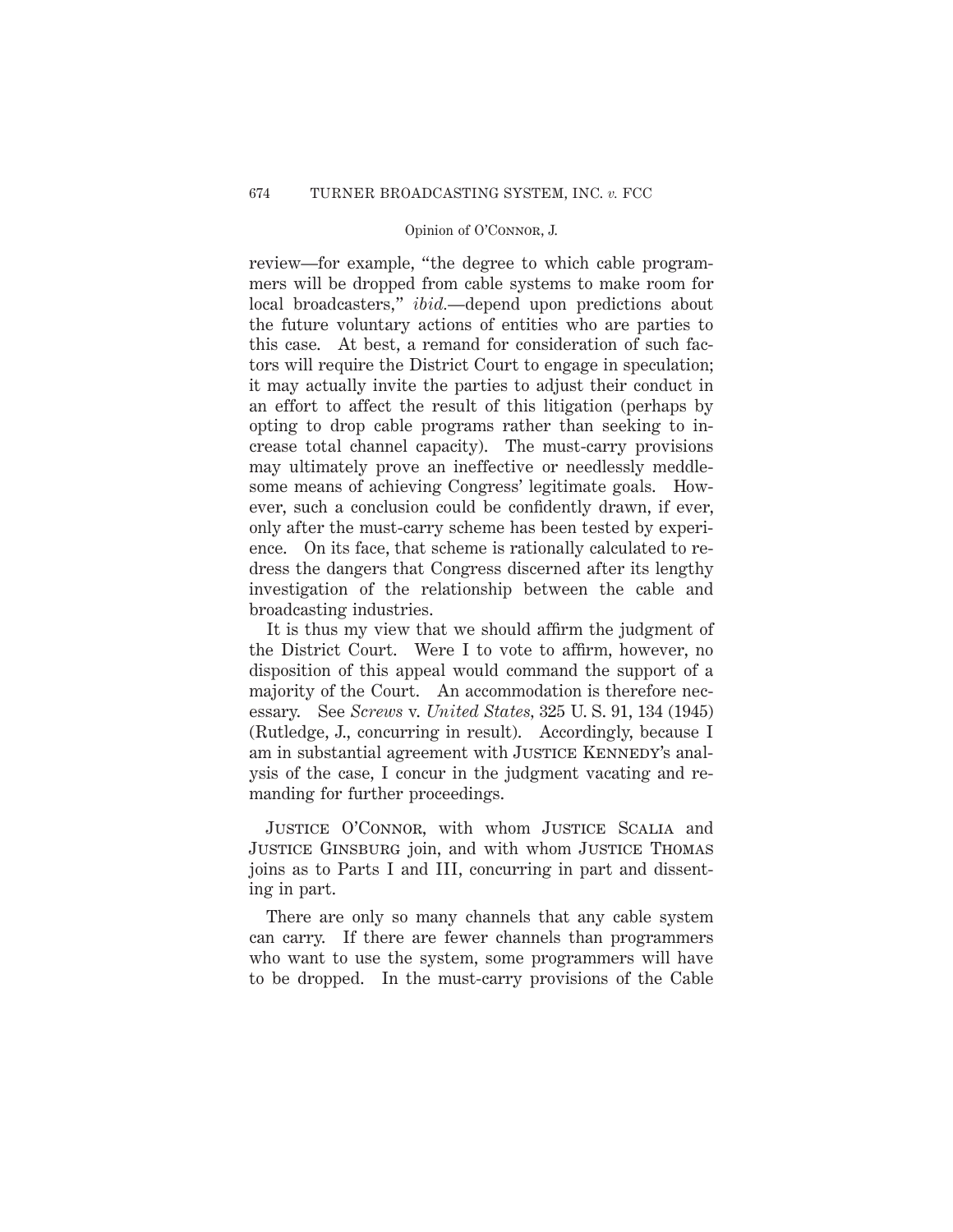Television Consumer Protection and Competition Act of 1992, Pub. L. 102–385, 106 Stat. 1460, Congress made a choice: By reserving a little over one-third of the channels on a cable system for broadcasters, it ensured that in most cases it will be a cable programmer who is dropped and a broadcaster who is retained. The question presented in this case is whether this choice comports with the commands of the First Amendment.

I

## A

The 1992 Cable Act implicates the First Amendment rights of two classes of speakers. First, it tells cable operators which programmers they must carry, and keeps cable operators from carrying others that they might prefer. Though cable operators do not actually originate most of the programming they show, the Court correctly holds that they are, for First Amendment purposes, speakers. *Ante,* at 636. Selecting which speech to retransmit is, as we know from the example of publishing houses, movie theaters, bookstores, and Reader's Digest, no less communication than is creating the speech in the first place.

Second, the Act deprives a certain class of video programmers—those who operate cable channels rather than broadcast stations—of access to over one-third of an entire medium. Cable programmers may compete only for those channels that are not set aside by the must-carry provisions. A cable programmer that might otherwise have been carried may well be denied access in favor of a broadcaster that is less appealing to the viewers but is favored by the mustcarry rules. It is as if the Government ordered all movie theaters to reserve at least one-third of their screening for films made by American production companies, or required all bookstores to devote one-third of their shelf space to nonprofit publishers. As the Court explains in Parts I, II–A, and II–B of its opinion, which I join, cable programmers and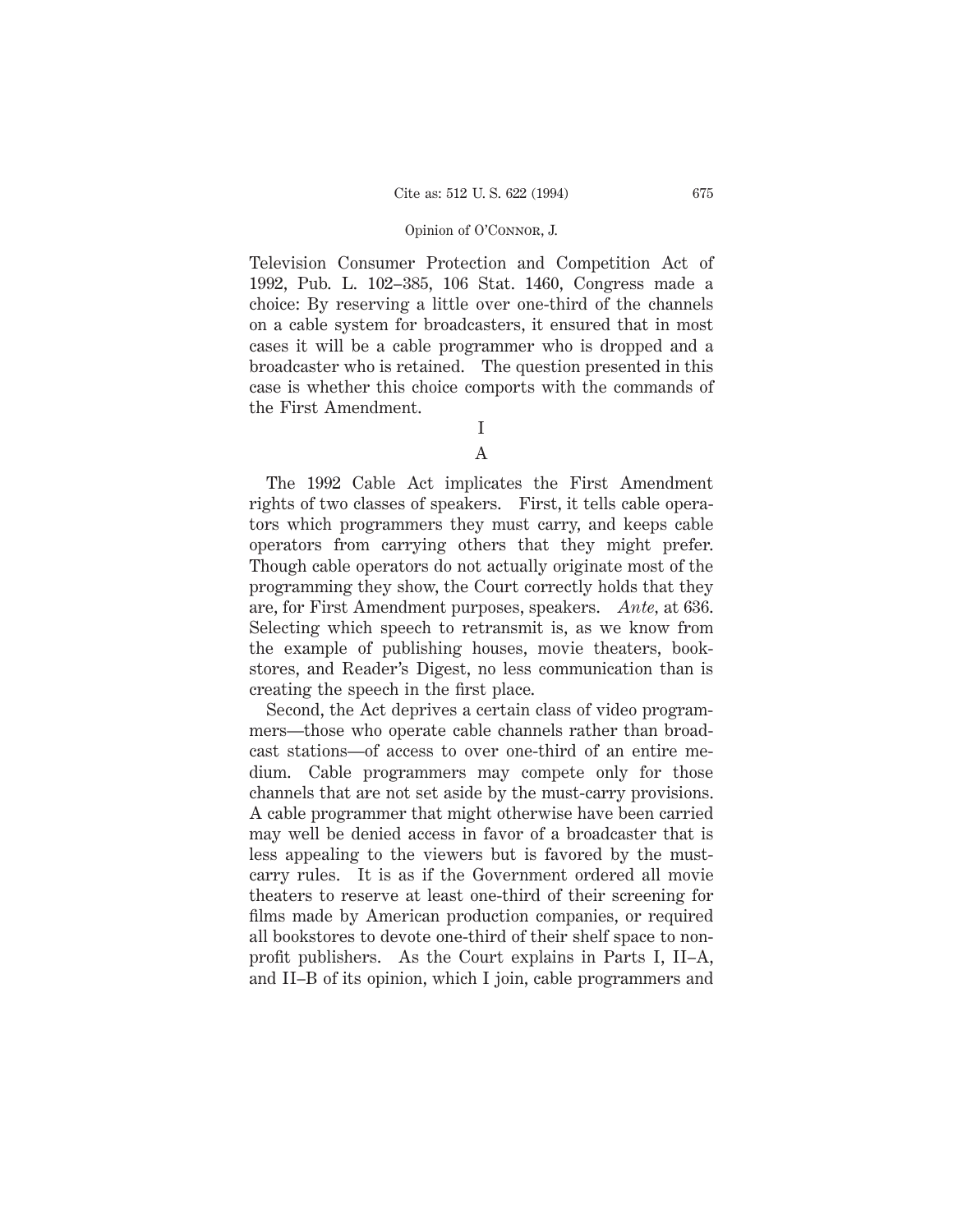operators stand in the same position under the First Amendment as do the more traditional media.

Under the First Amendment, it is normally not within the government's power to decide who may speak and who may not, at least on private property or in traditional public fora. The government does have the power to impose contentneutral time, place, and manner restrictions, but this is in large part precisely because such restrictions apply to all speakers. Laws that treat all speakers equally are relatively poor tools for controlling public debate, and their very generality creates a substantial political check that prevents them from being unduly burdensome. Laws that single out particular speakers are substantially more dangerous, even when they do not draw explicit content distinctions. See, *e. g., Minneapolis Star & Tribune Co.* v. *Minnesota Comm'r of Revenue,* 460 U. S. 575, 584, 591–592 (1983); see also *Leathers* v. *Medlock,* 499 U. S. 439, 447 (1991).

I agree with the Court that some speaker-based restrictions—those genuinely justified without reference to content—need not be subject to strict scrutiny. But looking at the statute at issue, I cannot avoid the conclusion that its preference for broadcasters over cable programmers is justified with reference to content. The findings, enacted by Congress as  $\S 2$  of the Act, and which I must assume state the justifications for the law, make this clear. "There is a substantial governmental and First Amendment interest in promoting a diversity of views provided through multiple technology media."  $\S 2(a)(6)$ . "[P]ublic television provides educational and informational programming to the Nation's citizens, thereby advancing the Government's compelling interest in educating its citizens."  $\S 2(a)(8)(A)$ . "A primary objective and benefit of our Nation's system of regulation of television broadcasting is the local origination of programming. There is a substantial governmental interest in ensuring its continuation."  $\S 2(a)(10)$ . "Broadcast television stations continue to be an important source of local news and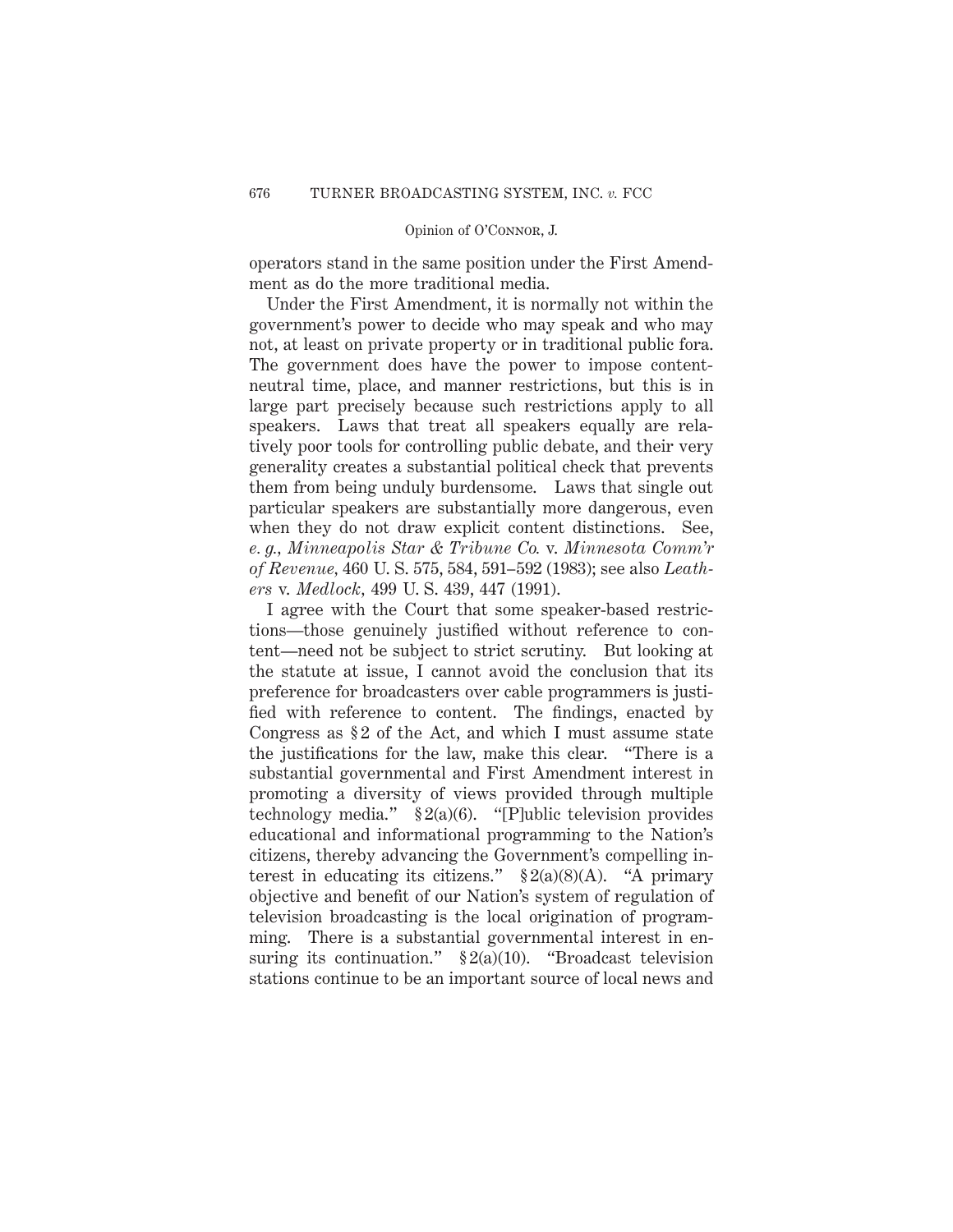public affairs programming and other local broadcast services critical to an informed electorate."  $\S 2(a)(11)$ .

Similar justifications are reflected in the operative provisions of the Act. In determining whether a broadcast station should be eligible for must-carry in a particular market, the Federal Communications Commission (FCC) must "afford particular attention to the value of localism by taking into account such factors as... whether any other [eligible station] provides news coverage of issues of concern to such community or provides carriage or coverage of sporting and other events of interest to the community." § 4, 47 U. S. C.  $$534(h)(1)(C)(ii)$  (1988 ed., Supp. IV). In determining whether a low-power station is eligible for must-carry, the FCC must ask whether the station "would address local news and informational needs which are not being adequately served by full power television broadcast stations." § 4, 47 U. S. C. § 534(h)(2)(B) (1988 ed., Supp. IV). Moreover, the Act distinguishes between commercial television stations and noncommercial educational television stations, giving special benefits to the latter. Compare §4 with §5. These provisions may all be technically severable from the statute, but they are still strong evidence of the statute's justifications.

Preferences for diversity of viewpoints, for localism, for educational programming, and for news and public affairs all make reference to content. They may not reflect hostility to particular points of view, or a desire to suppress certain subjects because they are controversial or offensive. They may be quite benignly motivated. But benign motivation, we have consistently held, is not enough to avoid the need for strict scrutiny of content-based justifications. *Simon & Schuster, Inc.* v. *Members of N. Y. State Crime Victims Bd.,* 502 U. S. 105, 117 (1991); *Arkansas Writers' Project, Inc.* v. *Ragland,* 481 U. S. 221, 228 (1987). The First Amendment does more than just bar government from intentionally suppressing speech of which it disapproves. It also generally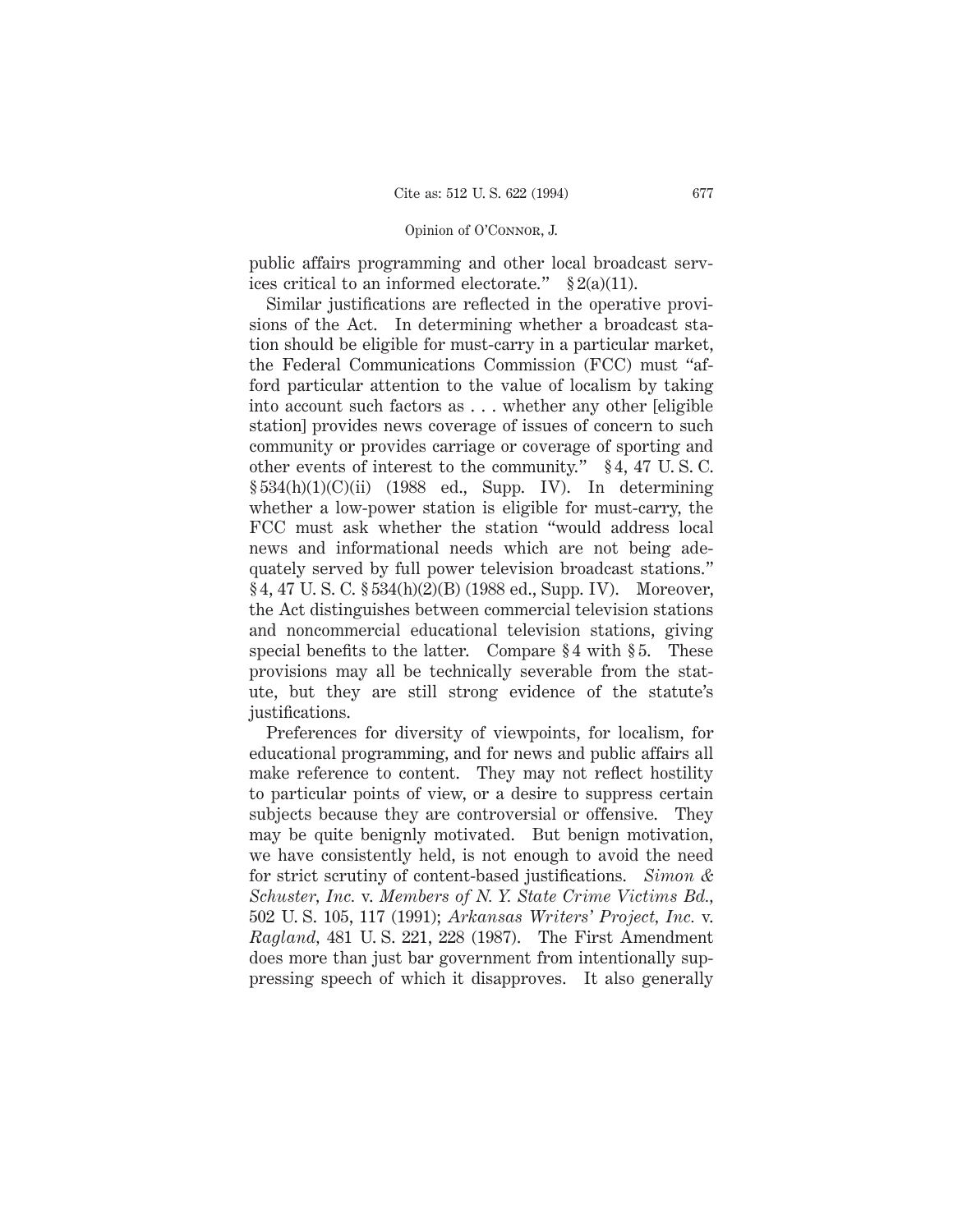prohibits the government from excepting certain kinds of speech from regulation because it thinks the speech is especially valuable. See, *e. g., id.,* at 231–232; *Regan* v. *Time, Inc.,* 468 U. S. 641, 648–649 (1984); *Metromedia, Inc.* v. *San Diego,* 453 U. S. 490, 514–515 (1981) (plurality opinion); *Carey* v. *Brown,* 447 U. S. 455, 466–468 (1980); *Police Dept. of Chicago* v. *Mosley,* 408 U. S. 92, 96 (1972); *Cox* v. *Louisiana,* 379 U. S. 536, 581 (1965) (Black, J., concurring); see also *R. A. V.* v. *St. Paul,* 505 U. S. 377, 386 (1992) ("The government may not regulate [speech] based on hostility—or favoritism towards the underlying message expressed").

This is why the Court is mistaken in concluding that the interest in diversity—in "access to a multiplicity" of "diverse and antagonistic sources," *ante,* at 663 (internal quotation marks omitted)—is content neutral. Indeed, the interest is not "related to the *suppression* of free expression," *ante,* at 662 (emphasis added and internal quotation marks omitted), but that is not enough for content neutrality. The interest in giving a tax break to religious, sports, or professional magazines, see *Arkansas Writers' Project, supra,* is not related to the suppression of speech; the interest in giving labor picketers an exemption from a general picketing ban, see *Carey* and *Mosley, supra,* is not related to the suppression of speech. But they are both related to the *content* of speech—to its communicative impact. The interest in ensuring access to a multiplicity of diverse and antagonistic sources of information, no matter how praiseworthy, is directly tied to the content of what the speakers will likely say.

B

The Court dismisses the findings quoted above by speculating that they do not reveal a preference for certain kinds of content; rather, the Court suggests, the findings show "nothing more than the recognition that the services provided by broadcast television have some intrinsic value and, thus, are worth preserving against the threats posed by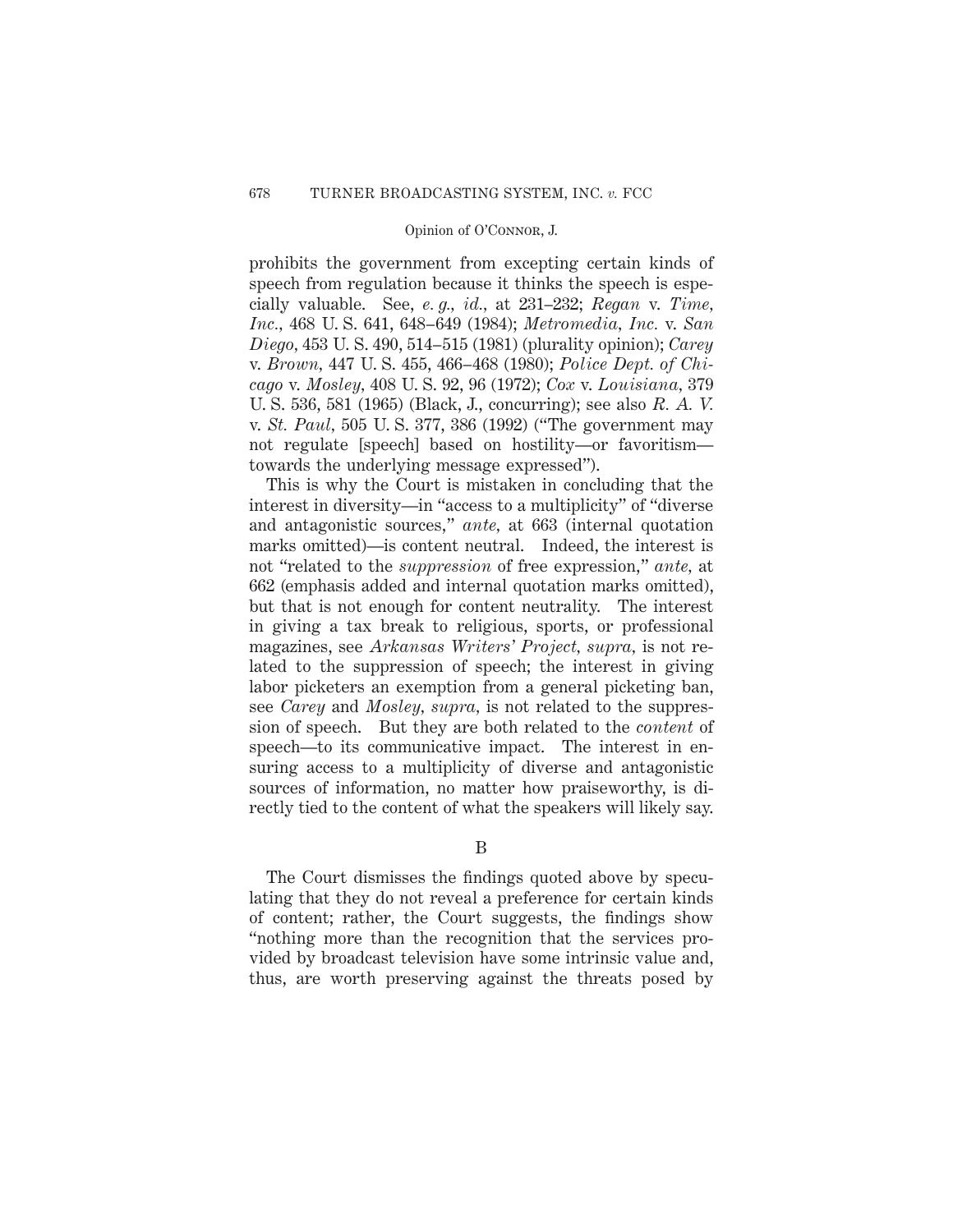cable." *Ante,* at 648. I cannot agree. It is rare enough that Congress states, in the body of the statute itself, the findings underlying its decision. When it does, it is fair to assume that those findings reflect the basis for the legislative decision, especially when the thrust of the findings is further reflected in the rest of the statute. See *Church of Lukumi Babalu Aye, Inc.* v. *Hialeah,* 508 U. S. 520, 534–535 (1993) (relying on recitals in a city council resolution as evidence of the justifications for an ordinance).

Moreover, it does not seem likely that Congress would make extensive findings merely to show that broadcast television is valuable. The controversial judgment at the heart of the statute is not that broadcast television has some value—obviously it does—but that broadcasters should be preferred over cable programmers. The best explanation for the findings, it seems to me, is that they represent Congress' reasons for adopting this preference; and, according to the findings, these reasons rest in part on the content of broadcasters' speech. To say in the face of the findings that the must-carry rules "impose burdens and confer benefits without reference to the content of speech," *ante,* at 643, cannot be correct, especially in light of the care with which we must normally approach speaker-based restrictions. See *Minneapolis Star & Tribune Co.* v. *Minnesota Comm'r of Revenue,* 460 U. S. 575 (1983).

It may well be that Congress also had other, contentneutral, purposes in mind when enacting the statute. But we have never held that the presence of a permissible justification lessens the impropriety of relying in part on an impermissible justification. In fact, we have often struck down statutes as being impermissibly content based even though their primary purpose was indubitably content neutral. See *Arkansas Writers' Project, Inc., supra* (striking down content-based exemptions in a general revenue measure); *Regan* v. *Time, Inc., supra* (striking down contentbased exemptions in a general anticounterfeiting statute);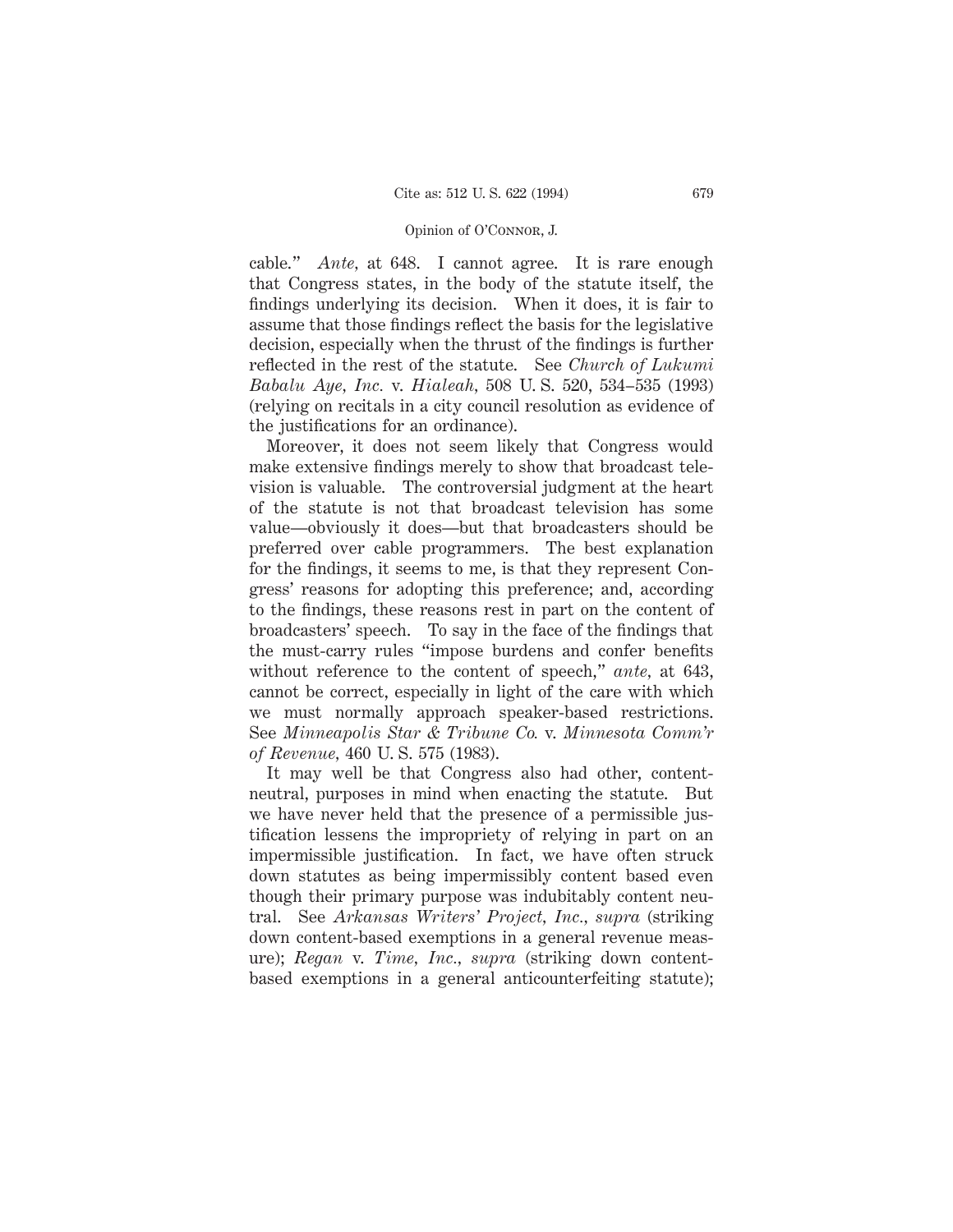*Metromedia, Inc.* v. *San Diego, supra* (plurality opinion) (striking down on content discrimination grounds a general urban beautification ordinance); *Carey* v. *Brown, supra,* at 466–468 (striking down on content discrimination grounds an ordinance aimed at preserving residential privacy). Of course, the mere possibility that a statute might be justified with reference to content is not enough to make the statute content based, and neither is evidence that some legislators voted for the statute for content-based reasons. But when a content-based justification appears on the statute's face, we cannot ignore it because another, content-neutral justification is present.

C

Content-based speech restrictions are generally unconstitutional unless they are narrowly tailored to a compelling state interest. *Boos* v. *Barry,* 485 U. S. 312, 321 (1988). This is an exacting test. It is not enough that the goals of the law be legitimate, or reasonable, or even praiseworthy. There must be some pressing public necessity, some essential value that has to be preserved; and even then the law must restrict as little speech as possible to serve the goal.

The interest in localism, either in the dissemination of opinions held by the listeners' neighbors or in the reporting of events that have to do with the local community, cannot be described as "compelling" for the purposes of the compelling state interest test. It is a legitimate interest, perhaps even an important one—certainly the government can foster it by, for instance, providing subsidies from the public fisc but it does not rise to the level necessary to justify contentbased speech restrictions. It is for private speakers and listeners, not for the government, to decide what fraction of their news and entertainment ought to be of a local character and what fraction ought to be of a national (or international) one. And the same is true of the interest in diversity of viewpoints: While the government may subsidize speakers that it thinks provide novel points of view, it may not restrict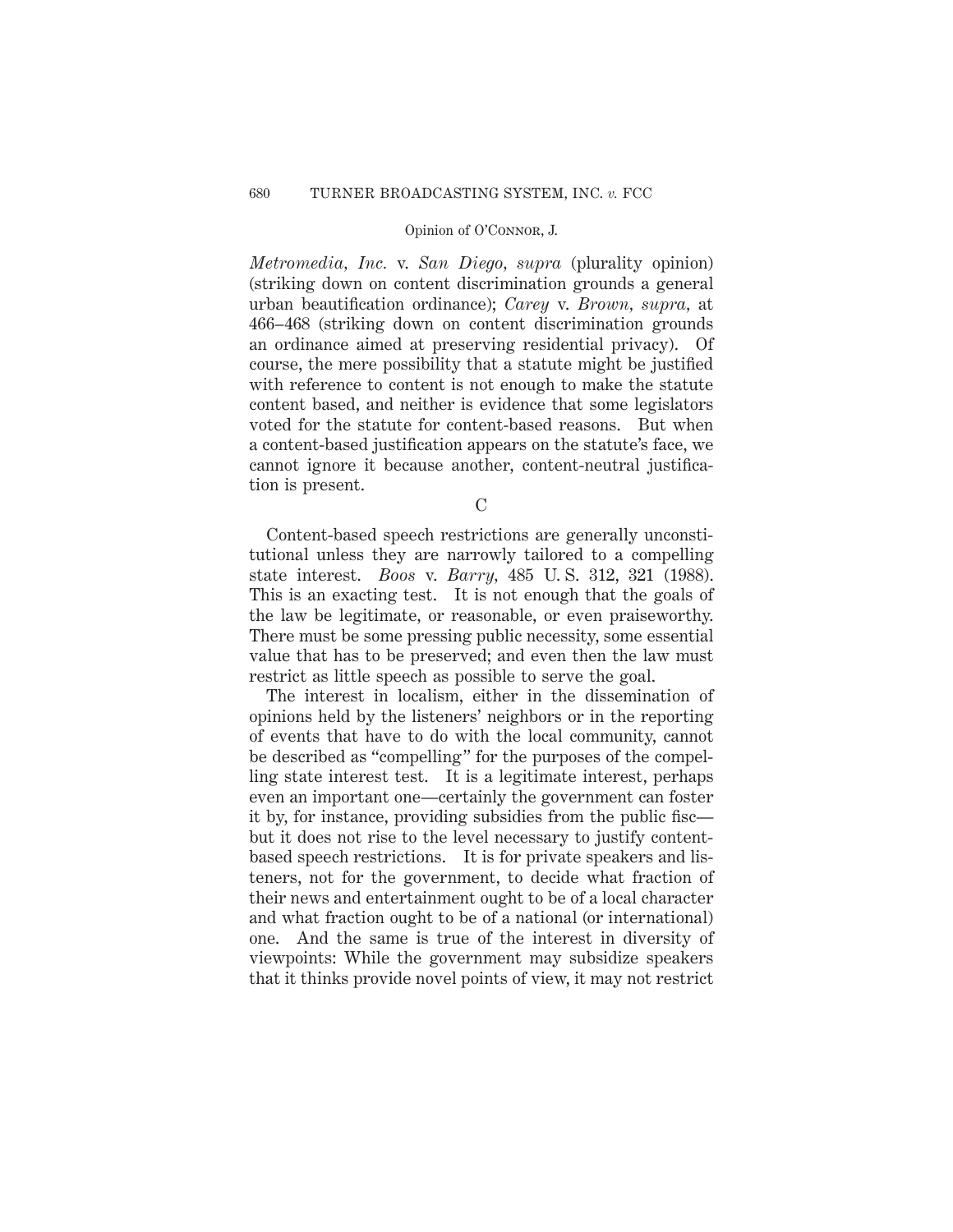other speakers on the theory that what they say is more conventional. Cf. *Metro Broadcasting, Inc.* v. *FCC,* 497 U. S. 547, 612–613 (1990) (O'Connor, J., dissenting); *Pacific Gas & Elec. Co.* v. *Public Util. Comm'n of Cal.,* 475 U. S. 1, 20 (1986) (plurality opinion).

The interests in public affairs programming and educational programming seem somewhat weightier, though it is a difficult question whether they are compelling enough to justify restricting other sorts of speech. We have never held that the Government could impose educational content requirements on, say, newsstands, bookstores, or movie theaters; and it is not clear that such requirements would in any event appreciably further the goals of public education.

But even assuming, *arguendo,* that the Government could set some channels aside for educational or news programming, the Act is insufficiently tailored to this goal. To benefit the educational broadcasters, the Act burdens more than just the cable entertainment programmers. It equally burdens CNN, C–SPAN, the Discovery Channel, the New Inspirational Network, and other channels with as much claim as PBS to being educational or related to public affairs.

Even if the Government can restrict entertainment in order to benefit supposedly more valuable speech, I do not think the restriction can extend to other speech that is as valuable as the speech being benefited. In the rare circumstances where the government may draw content-based distinctions to serve its goals, the restrictions must serve the goals a good deal more precisely than this. See *Arkansas Writers' Project, Inc.,* 481 U. S., at 231–232; *Erznoznik* v. *Jacksonville,* 422 U. S. 205, 214–215 (1975).

Finally, my conclusion that the must-carry rules are content based leads me to conclude that they are an impermissible restraint on the cable operators' editorial discretion as well as on the cable programmers' speech. For reasons related to the content of speech, the rules restrict the ability of cable operators to put on the programming they prefer,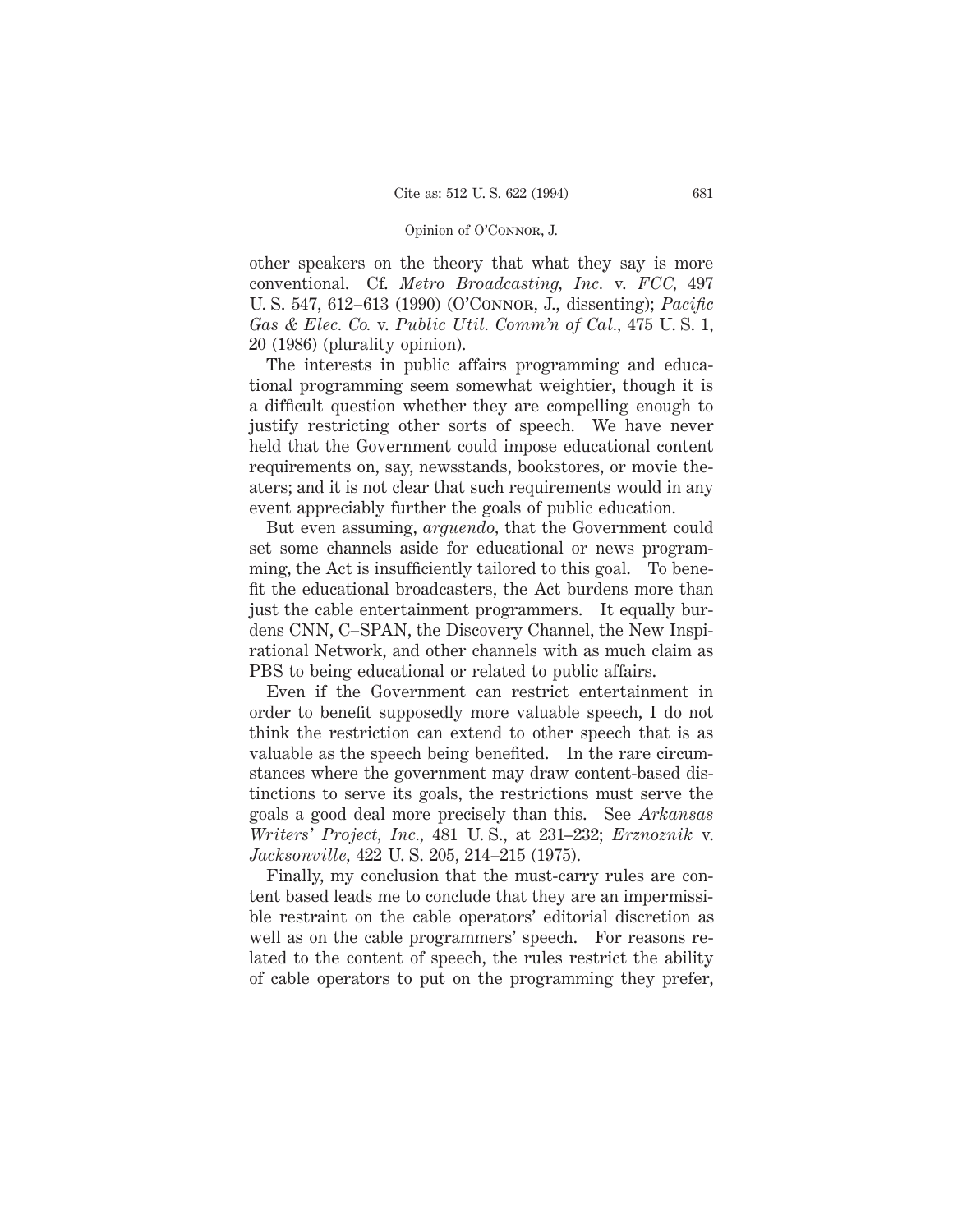and require them to include programming they would rather avoid. This, it seems to me, puts this case squarely within the rule of *Pacific Gas & Elec. Co.,* 475 U. S., at 14–15 (plurality opinion); *id.,* at 23–24 (Marshall, J., concurring in judgment); see also *Miami Herald Publishing Co.* v. *Tornillo,* 418 U. S. 241, 257–258 (1974).

## II

Even if I am mistaken about the must-carry provisions being content based, however, in my view they fail contentneutral scrutiny as well. Assuming, *arguendo,* that the provisions are justified with reference to the content-neutral interests in fair competition and preservation of free television, they nonetheless restrict too much speech that does not implicate these interests.

Sometimes, a cable system's choice to carry a cable programmer rather than a broadcaster may be motivated by anticompetitive impulses, or might lead to the broadcaster going out of business. See *ante,* at 661–668. That some speech within a broad category causes harm, however, does not justify restricting the whole category. If Congress wants to protect those stations that are in danger of going out of business, or bar cable operators from preferring programmers in which the operators have an ownership stake, it may do that. But it may not, in the course of advancing these interests, restrict cable operators and programmers in circumstances where neither of these interests is threatened.

"A regulation is not 'narrowly tailored'—even under the more lenient [standard applicable to content-neutral restrictions]—where...a substantial portion of the burden on speech does not serve to advance [the State's contentneutral] goals." *Simon & Schuster,* 502 U. S., at 122, n. (internal quotation marks omitted). If the government wants to avoid littering, it may ban littering, but it may not ban all leafleting. *Schneider* v. *State (Town of Irvington),* 308 U. S. 147 (1939). If the government wants to avoid fraudulent po-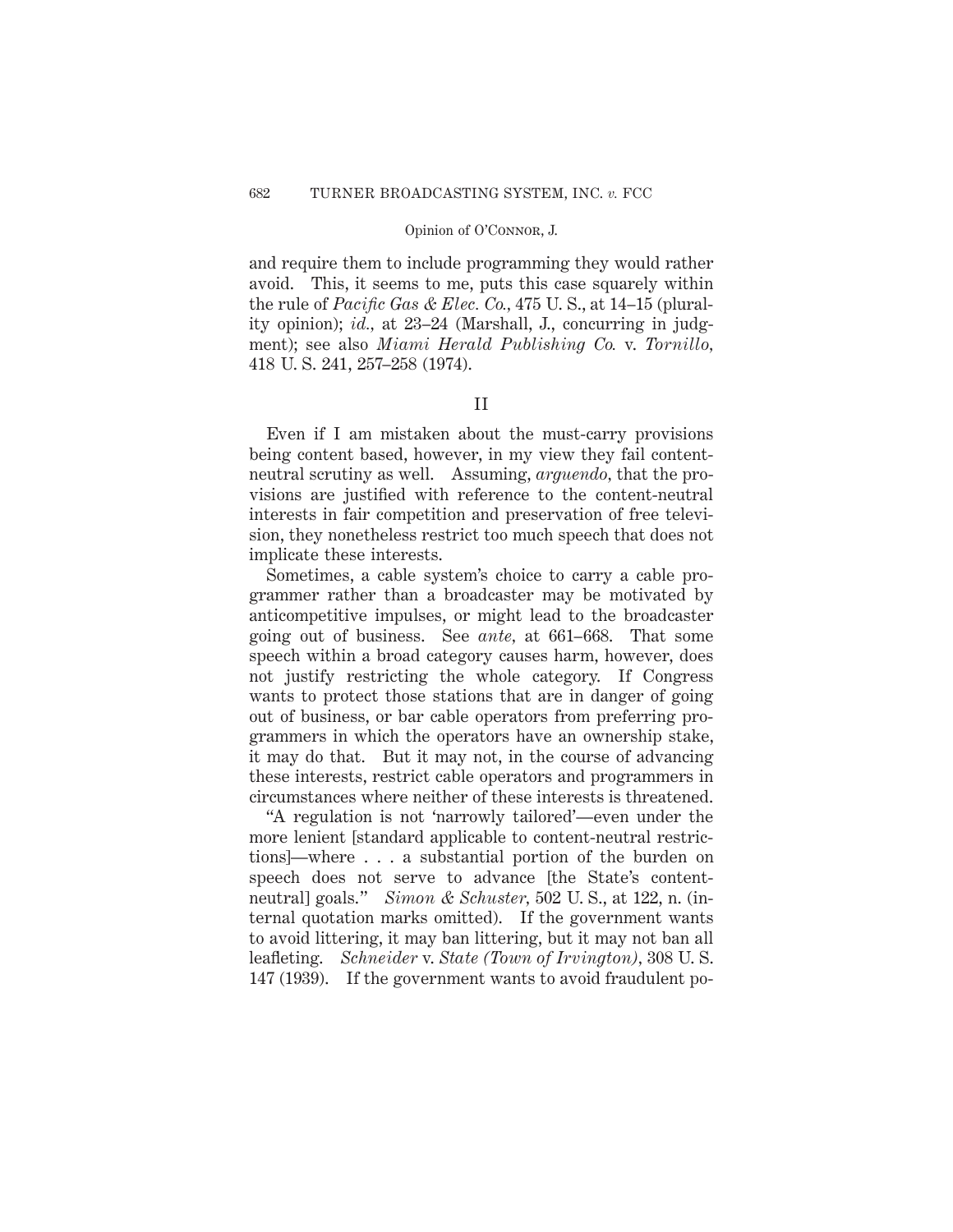litical fundraising, it may bar the fraud, but it may not in the process prohibit legitimate fundraising. *Schaumburg* v. *Citizens for a Better Environment,* 444 U. S. 620 (1980); see also *Edenfield* v. *Fane,* 507 U. S. 761, 776–777 (1993). If the government wants to protect householders from unwanted solicitors, it may enforce "No Soliciting" signs that the householders put up, but it may not cut off access to homes whose residents are willing to hear what the solicitors have to say. *Martin* v. *City of Struthers,* 319 U. S. 141 (1943). "Broad prophylactic rules in the area of free expression are suspect. Precision of regulation must be the touchstone . . . ." *NAACP* v. *Button,* 371 U. S. 415, 438 (1963) (citations omitted).

The must-carry provisions are fatally overbroad, even under a content-neutral analysis: They disadvantage cable programmers even if the operator has no anticompetitive motives, and even if the broadcaster that would have to be dropped to make room for the cable programmer would survive without cable access. None of the factfinding that the District Court is asked to do on remand will change this. The Court does not suggest that either the antitrust interest or the loss of free television interest are implicated in all, or even most, of the situations in which must-carry makes a difference. Perhaps on remand the District Court will find out just how many broadcasters will be jeopardized, but the remedy for this jeopardy will remain the same: Protect those broadcasters that are put in danger of bankruptcy, without unnecessarily restricting cable programmers in markets where free broadcasting will thrive in any event.

### III

Having said all this, it is important to acknowledge one basic fact: The question is not whether there will be control over who gets to speak over cable—the question is who will have this control. Under the FCC's view, the answer is Congress, acting within relatively broad limits. Under my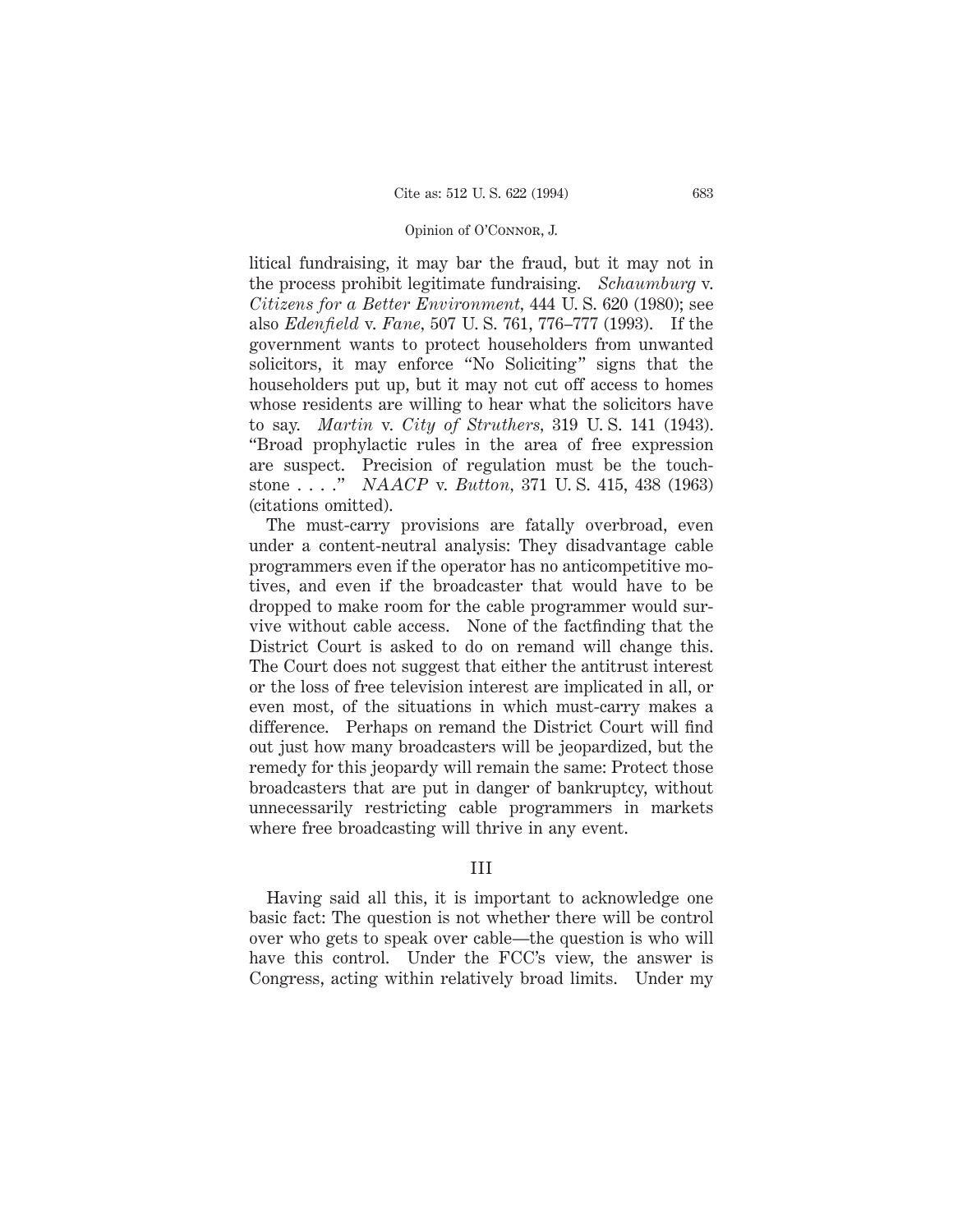view, the answer is the cable operator. Most of the time, the cable operator's decision will be largely dictated by the preferences of the viewers; but because many cable operators are indeed monopolists, the viewers' preferences will not always prevail. Our recognition that cable operators are speakers is bottomed in large part on the very fact that the cable operator has editorial discretion. *Ante,* at 636–637.

I have no doubt that there is danger in having a single cable operator decide what millions of subscribers can or cannot watch. And I have no doubt that Congress can act to relieve this danger. In other provisions of the Act, Congress has already taken steps to foster competition among cable systems. § 3(a), 47 U. S. C. § 543(a)(2) (1988 ed., Supp. IV). Congress can encourage the creation of new media, such as inexpensive satellite broadcasting, or fiber-optic networks with virtually unlimited channels, or even simple devices that would let people easily switch from cable to overthe-air broadcasting. And of course Congress can subsidize broadcasters that it thinks provide especially valuable programming.

Congress may also be able to act in more mandatory ways. If Congress finds that cable operators are leaving some channels empty—perhaps for ease of future expansion—it can compel the operators to make the free channels available to programmers who otherwise would not get carriage. See *PruneYard Shopping Center* v. *Robins,* 447 U. S. 74, 88 (1980) (upholding a compelled access scheme because it did not burden others' speech). Congress might also conceivably obligate cable operators to act as common carriers for some of their channels, with those channels being open to all through some sort of lottery system or time-sharing arrangement. Setting aside any possible Takings Clause issues, it stands to reason that if Congress may demand that telephone companies operate as common carriers, it can ask the same of cable companies; such an approach would not suffer from the defect of preferring one speaker to another.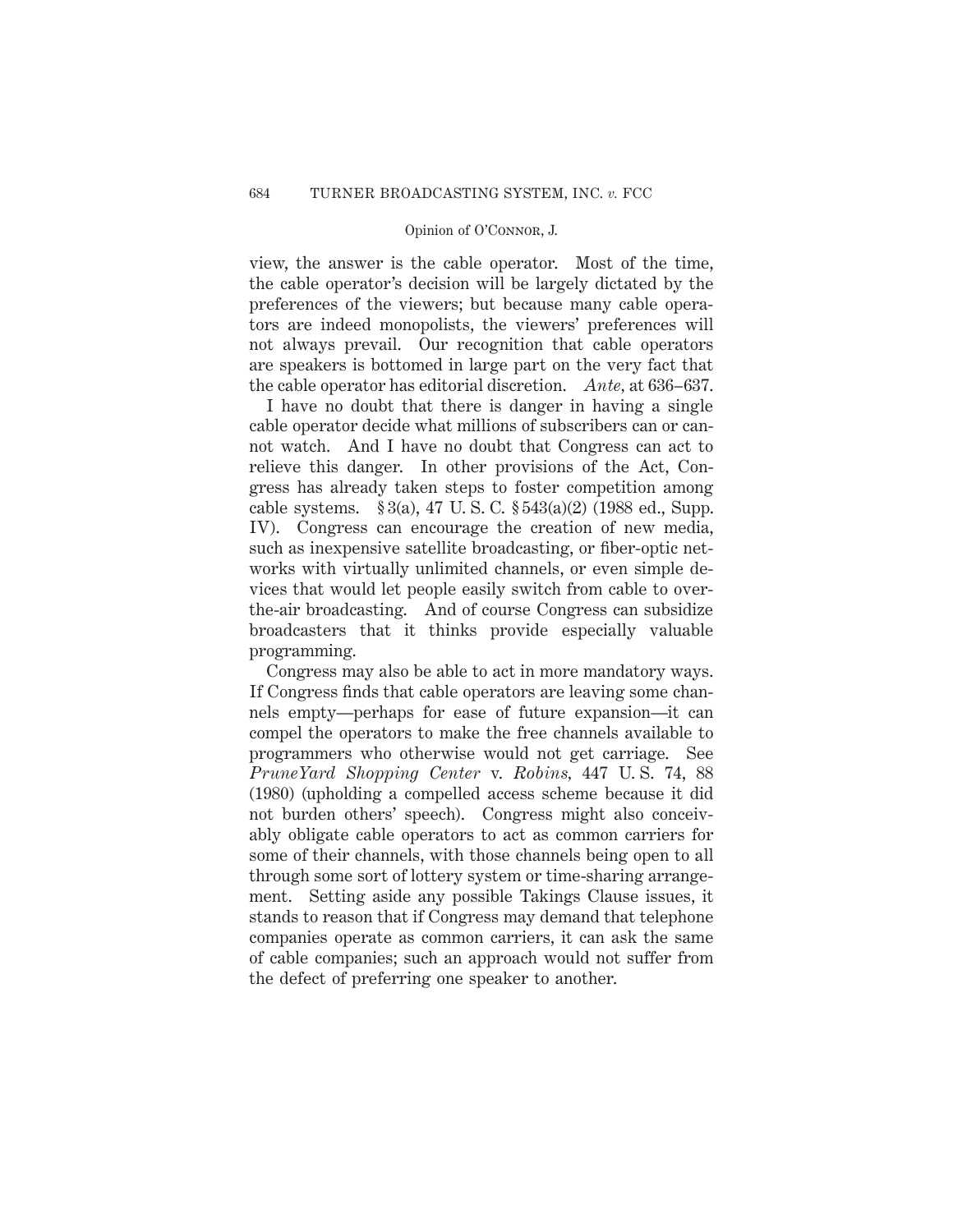#### Opinion of Ginsburg, J.

But the First Amendment as we understand it today rests on the premise that it is government power, rather than private power, that is the main threat to free expression; and as a consequence, the Amendment imposes substantial limitations on the Government even when it is trying to serve concededly praiseworthy goals. Perhaps Congress can to some extent restrict, even in a content-based manner, the speech of cable operators and cable programmers. But it must do so in compliance with the constitutional requirements, requirements that were not complied with here. Accordingly, I would reverse the judgment below.

Justice Ginsburg, concurring in part and dissenting in part.

Substantially for the reasons stated by Circuit Judge Williams in his opinion dissenting from the three-judge District Court's judgment, 819 F. Supp. 32, 57 (DC 1993), I conclude that Congress' "must-carry" regime, which requires cable operators to set aside just over one-third of their channels for local broadcast stations, reflects an unwarranted contentbased preference and hypothesizes a risk to local stations that remains imaginary. I therefore concur in Parts I, II–A, and II–B of the Court's opinion, and join Justice O'Connor's opinion concurring in part and dissenting in part.

The "must-carry" rules Congress has ordered do not differentiate on the basis of "viewpoint," and therefore do not fall in the category of speech regulation that Government must avoid most assiduously. See *R. A. V.* v. *St. Paul,* 505 U. S. 377, 430 (1992) (Stevens, J., concurring in judgment) ("[W]e have implicitly distinguished between restrictions on expression based on *subject matter* and restrictions based on *viewpoint,* indicating that the latter are particularly pernicious."). The rules, however, do reflect a content preference, and on that account demand close scrutiny.

The Court has identified as Congress' "overriding objective in enacting must-carry," the preservation of over-the-air